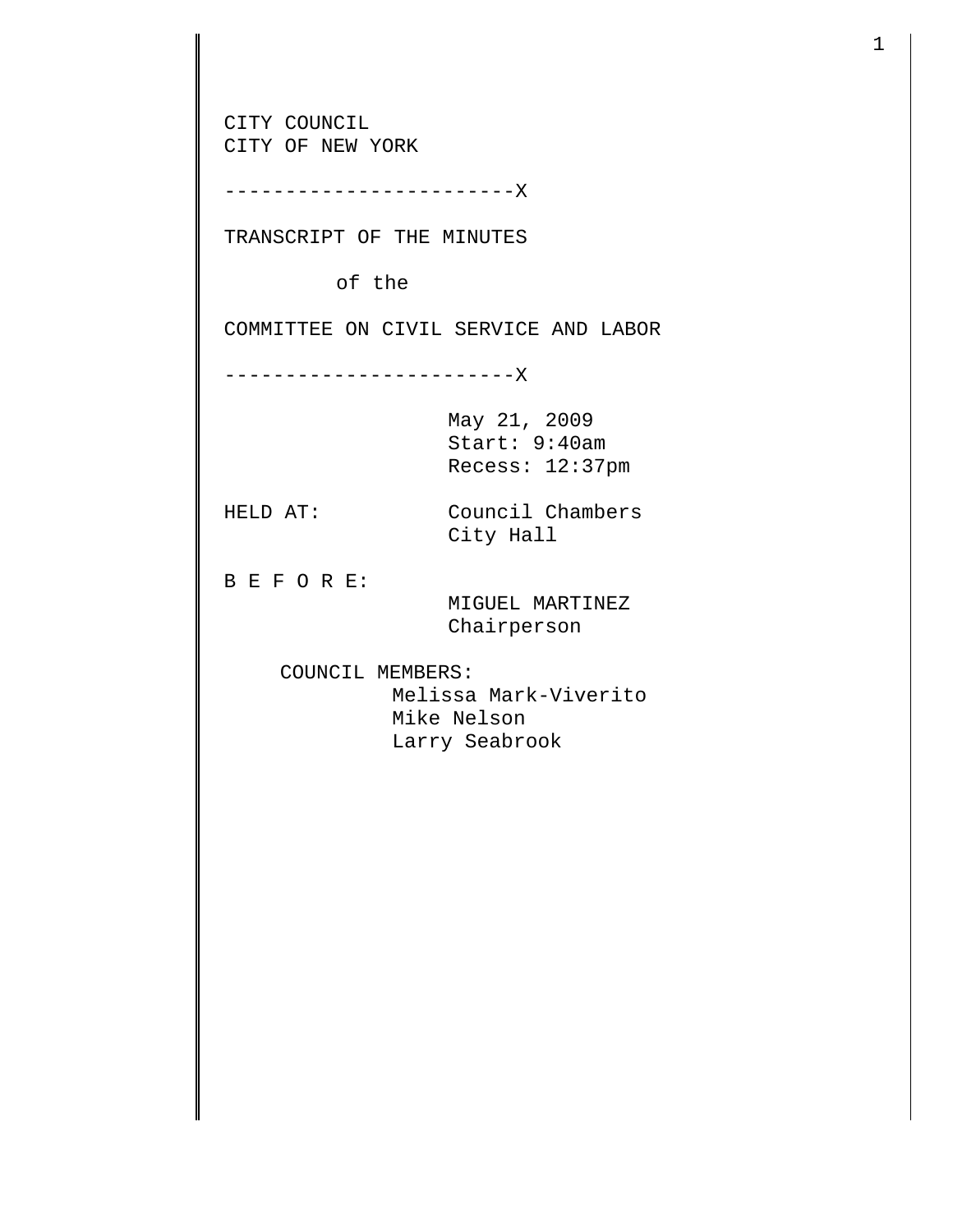## A P P E A R A N C E S (CONTINUED) James Hanley Commissioner Office of Labor Relation Harry Nespoli President, Uniform Sanitation Men's Association Chairman, MLC Gregory Floyd President Local 237 James Huntley President CWA Local 1182 Bob Croghan Chairperson Organization of Staff Analysts Joseph Colangelo President SCIU New York City Local 246 Frank McCaffrey Political Action Director Civil Service Bar Association Arthur Cheliotes President CWA Local 1180 Linda Barnes Executive Director New York City Managerial Employees Association Michael Brandon Secretary/Treasurer Local 333 of the International Longshoreman's

Association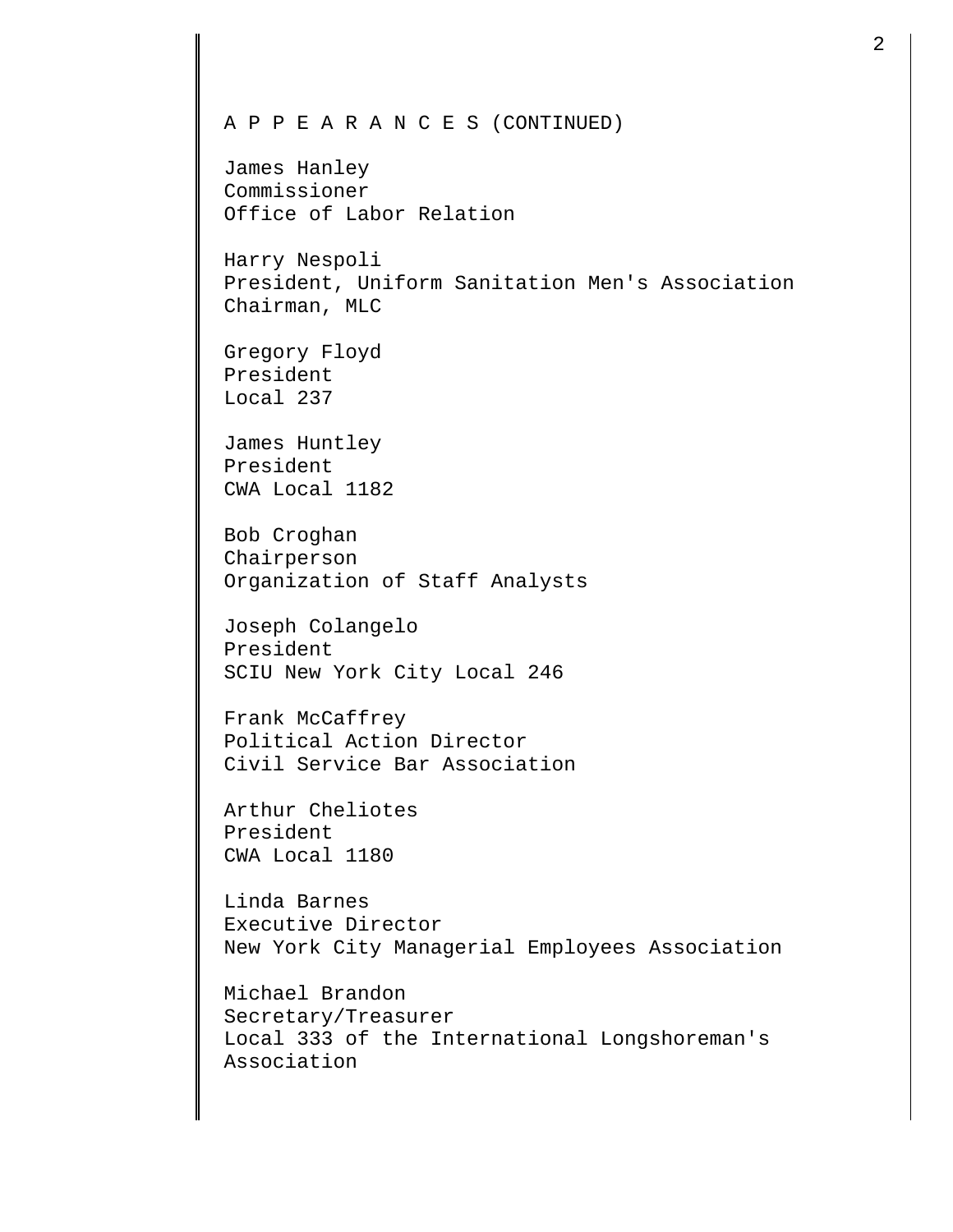## A P P E A R A N C E S (CONTINUED)

Michael O'Toole Representative Licensed officers on the Staten Island Ferry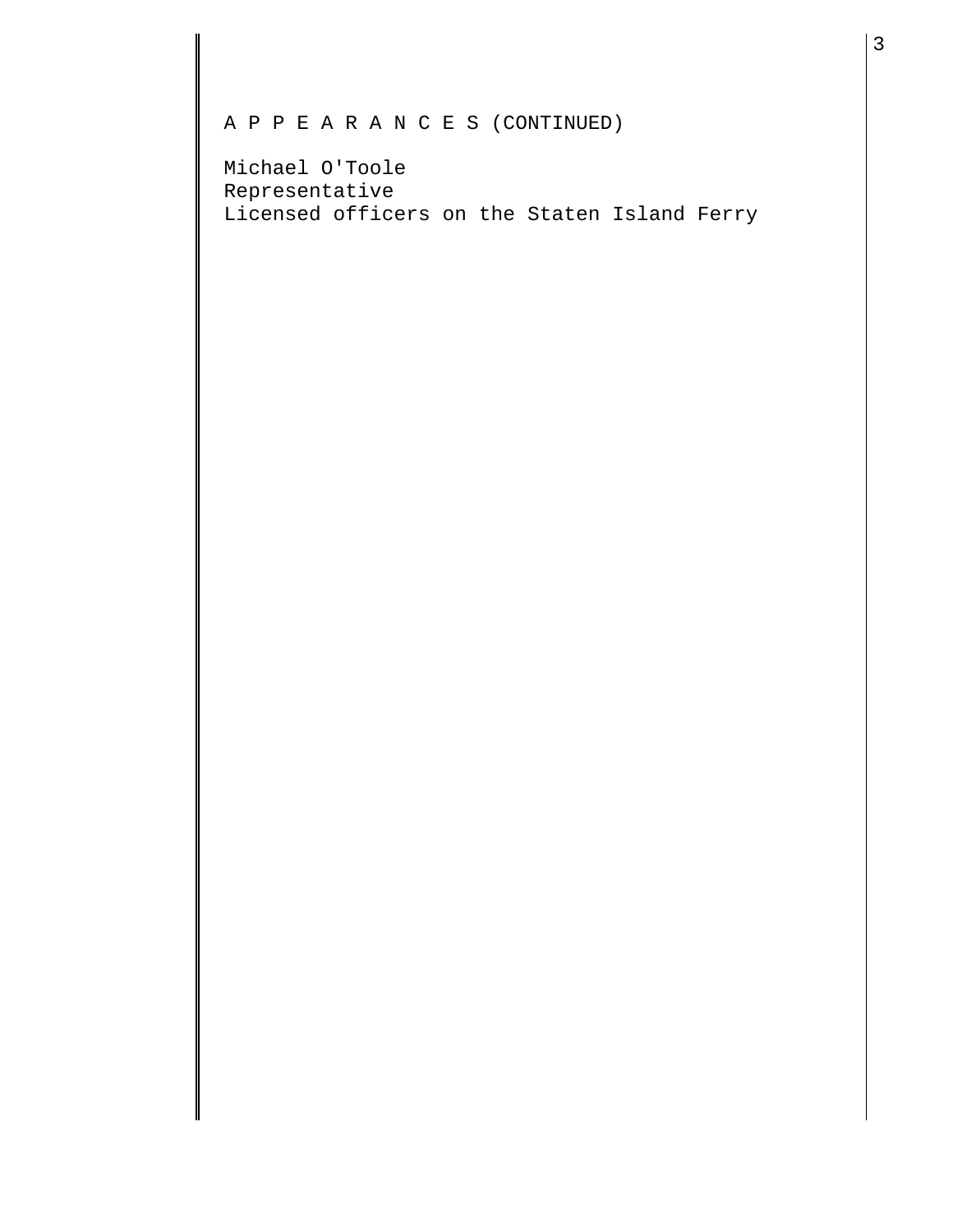| 1  | 4<br>COMMITTEE ON CIVIL SERVICE AND LABOR          |
|----|----------------------------------------------------|
| 2  | CHAIRPERSON MARTINEZ: Good                         |
| 3  | morning, we're going to call the meeting of the    |
| 4  | Committee on Civil Service and Labor to order. My  |
| 5  | name is Miguel Martinez, I am the Chair of the     |
| 6  | Committee on Civil Service and Labor. Today the    |
| 7  | Committee will hear testimony on a local law, to   |
| 8  | amend the administrative call [phonetic] to the    |
| 9  | City of New York in relation to residency          |
| 10 | requirement for City employees. In February 2009,  |
| 11 | the Council overrode Mayor Bloomberg's veto and    |
| 12 | approved Introduction 837, modifying residency     |
| 13 | requirement for certain City employees. Intro 837  |
| 14 | allowed DC 37 employees, and certain affiliate     |
| 15 | unions, to move to six surrounding counties after  |
| 16 | two years of City employment. The original         |
| 17 | residency waiver legislation was an outgrowth of   |
| 18 | contract negotiation between City and the DC 37    |
| 19 | for the 2005-2008 round of collective bargaining.  |
| 20 | The parties agreed to support legislation to       |
| 21 | modify residency requirements where feasible.      |
| 22 | Once this initial settlement was reached with DC   |
| 23 | 37, the term of the agreement would offer to other |
| 24 | civilian unions in the City. Approximately 27      |
| 25 | other unions representing numerous titles have     |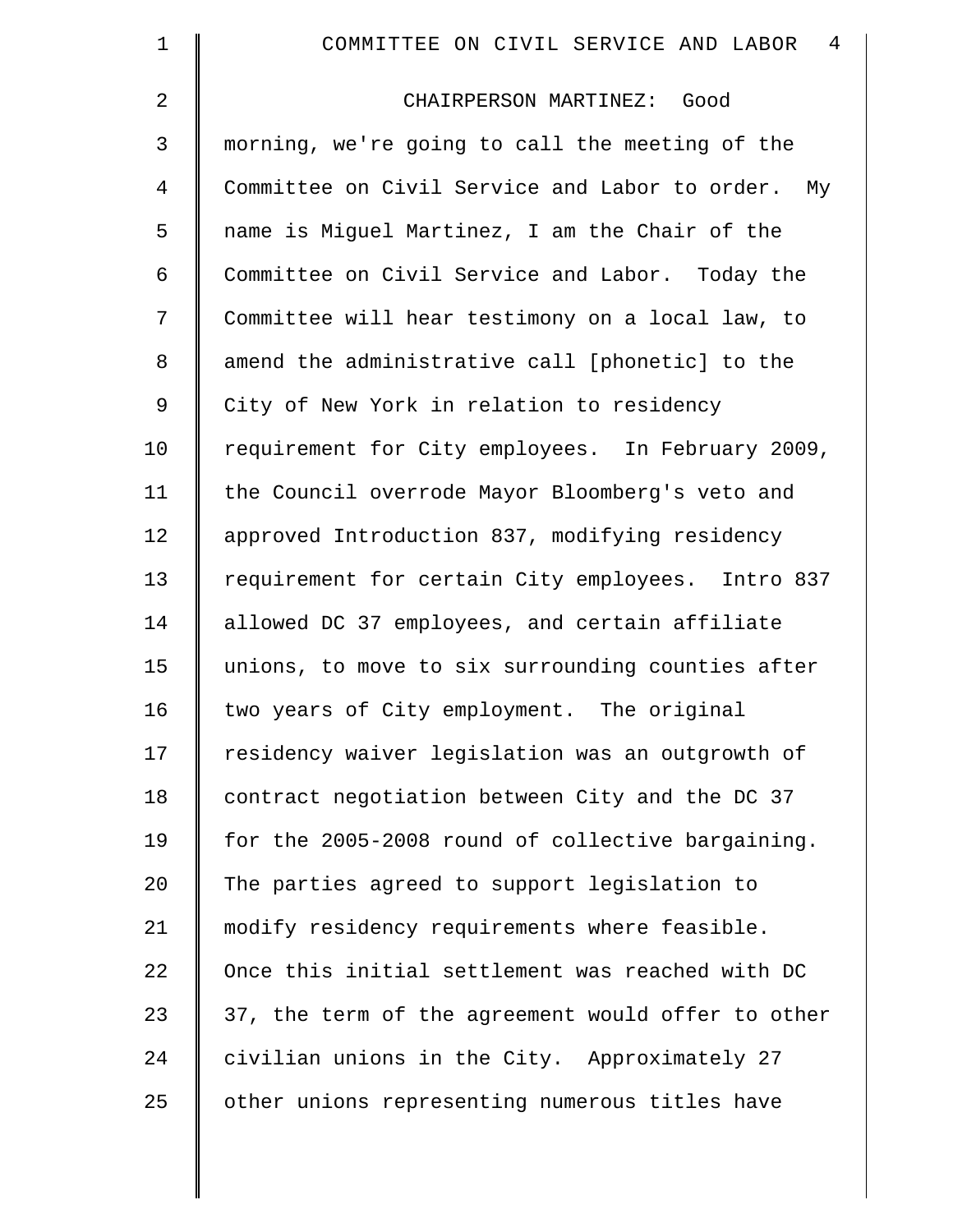| $\mathbf 1$ | COMMITTEE ON CIVIL SERVICE AND LABOR<br>5          |
|-------------|----------------------------------------------------|
| 2           | requested changes to the current residency         |
| 3           | requirement. However, as with Intro 837,           |
| 4           | residency must be modified by the City, by City    |
| 5           | Council legislation. Today proposed Introduction   |
| 6           | will extend the benefit of the Council's previous  |
| 7           | residency legislation to additional City           |
| 8           | employees, allowing those employees to move to six |
| 9           | surrounding counties after two years of city       |
| 10          | employment and residency. The Committee looks      |
| 11          | forward to hearing testimony from Commissioner     |
| 12          | Hanley, Office of Labor Relation and Union         |
| 13          | Representatives. Call our next first witness.      |
| 14          | And I want to excuse, there's confusion with the   |
| 15          | Committee's actually having two hearings today,    |
| 16          | and there was a bit of confusion, that's why some  |
| 17          | members are not here yet, but they're on their     |
| 18          | way. So, our first witness is Commissioner James   |
| 19          | Hanley, for the Office of Labor Relation.          |
| 20          | [pause]                                            |
| 21          | JAMES HANLEY: It's on, right?                      |
| 22          | Good morning, Chairman Martinez, and the Members   |
| 23          | of the Civil Service Labor Commission, Committee.  |
| 24          | My name is James F. Hanley, H-A-N-L-E-Y, I am the  |
| 25          | Commissioner of Labor Relations. I am here to      |
|             |                                                    |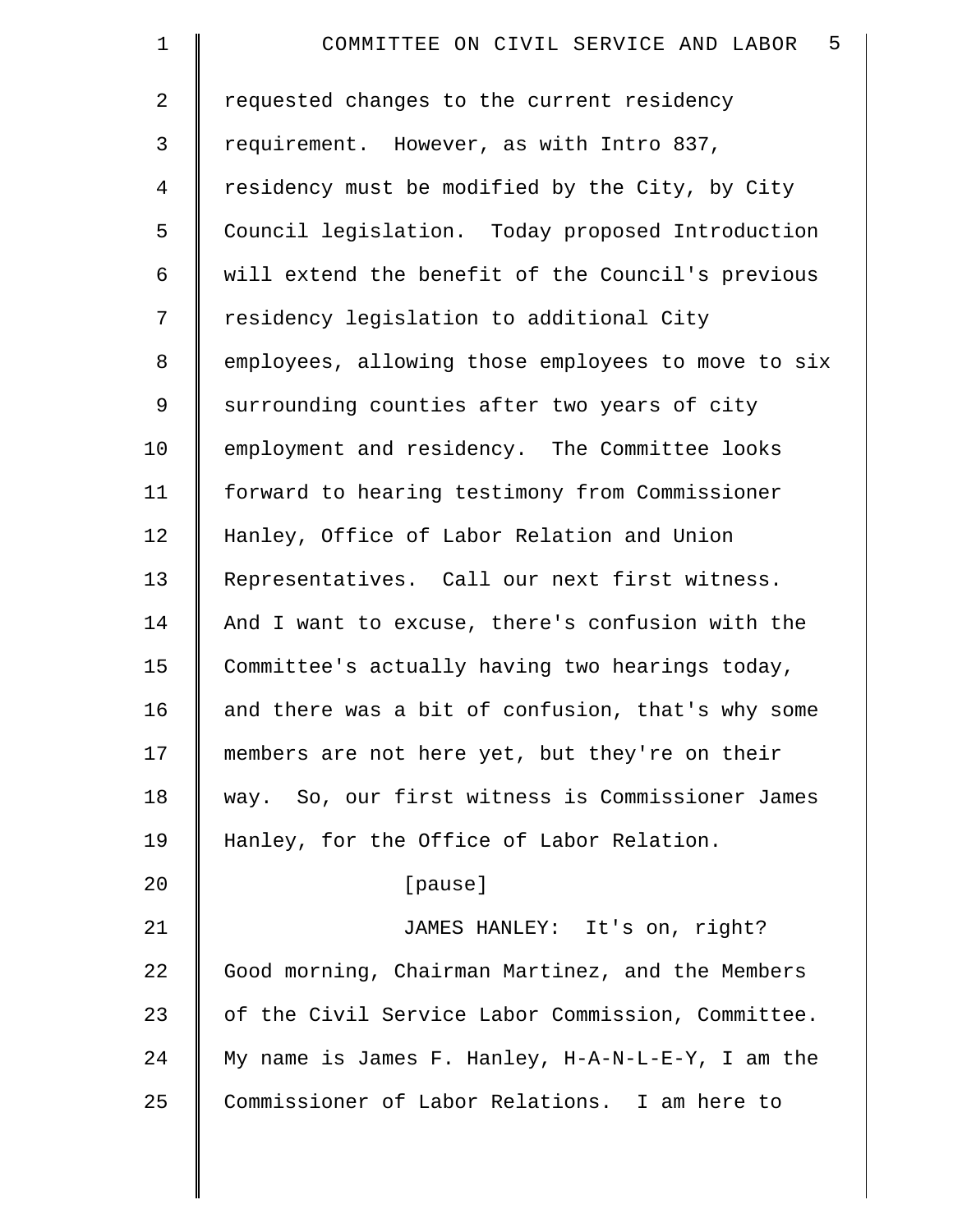| $\mathbf 1$    | COMMITTEE ON CIVIL SERVICE AND LABOR 6             |
|----------------|----------------------------------------------------|
| $\overline{2}$ | testify on the residency bill that is currently    |
| 3              | before you--                                       |
| 4              | CHAIRPERSON MARTINEZ: I'm sorry,                   |
| 5              | Commissioner, you have written testimony?          |
| 6              | JAMES HANLEY: Yes.                                 |
| 7              | CHAIRPERSON MARTINEZ: Do we have                   |
| 8              | that, Sergeant? Thanks. Sorry about that.          |
| 9              | JAMES HANLEY: The Administration                   |
| 10             | does not support Intro 98-92, as currently         |
| 11             | drafted; however, if certain amendments were made, |
| 12             | the Administration could and would support the     |
| 13             | bill. Intro 992 will amend the recently enacted    |
| 14             | DC 37 residency bill, that was passed by the City  |
| 15             | Council over the Mayor's veto. Specifically, this  |
| 16             | bill would remove the residency requirement for    |
| 17             | employees and titles that have reached an          |
| 18             | agreement with the City, by allowing them to live  |
| 19             | in Nassau County, Westchester, Suffolk, Orange,    |
| 20             | Rockland or Putnam County, upon the completion of  |
| 21             | two years of service. Our objection to this new    |
| 22             | bill are identical to some of the objections we    |
| 23             | expressed over the Council's recently, recent DC   |
| 24             | 37 residency bill. Like the DC 37 bill, this       |
| 25             | legislation would require employees to have        |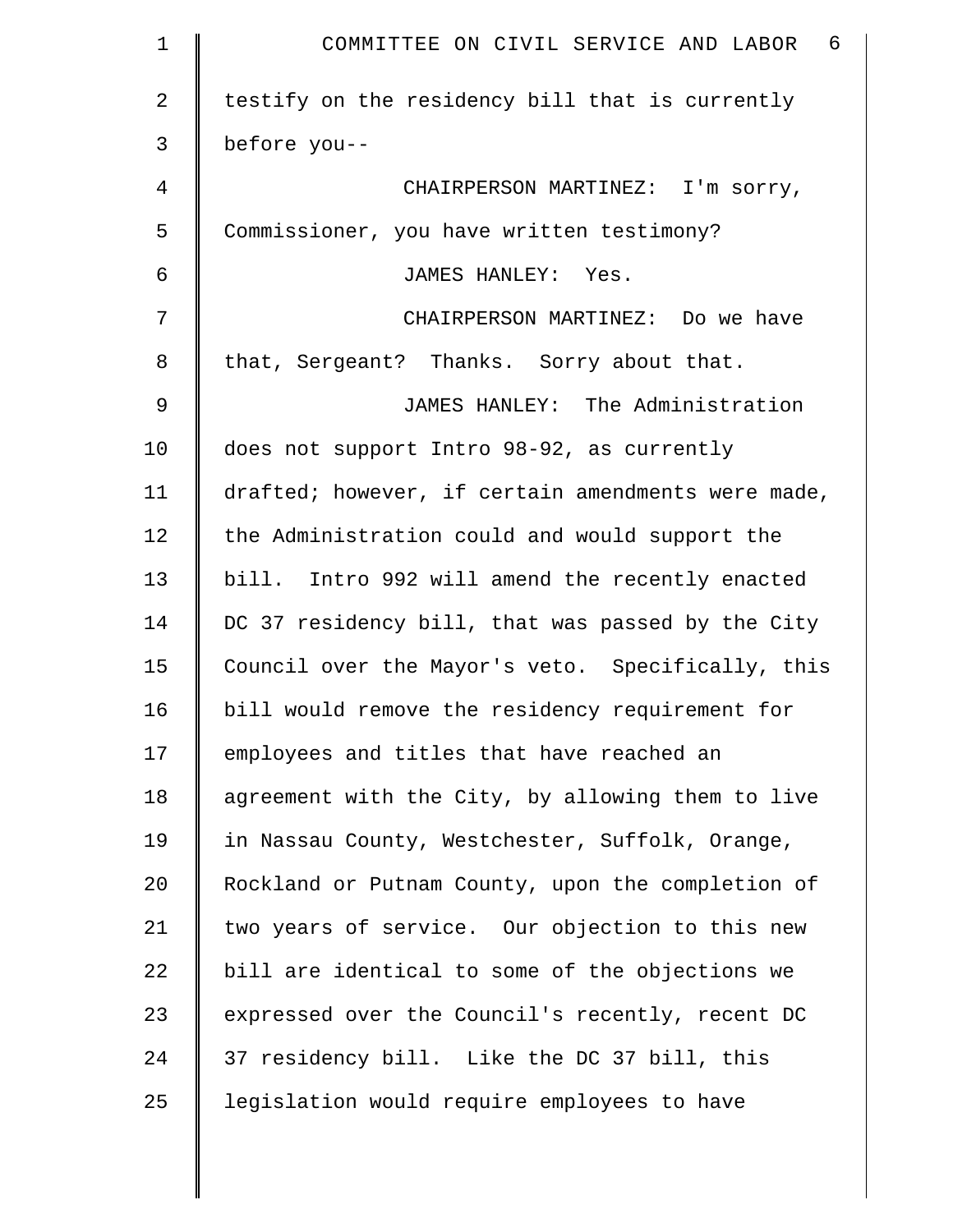| $\mathbf 1$    | 7<br>COMMITTEE ON CIVIL SERVICE AND LABOR          |
|----------------|----------------------------------------------------|
| $\overline{2}$ | completed two years of service before being        |
| 3              | eligible to move to one of six counties mentioned  |
| $\overline{4}$ | above. As you know, this two year service          |
| 5              | requirement was not part of our collective         |
| 6              | bargaining discussions with the unions, and we do  |
| 7              | not believe that it should be included as part of  |
| 8              | any residency waiver legislation. Secondly, as     |
| 9              | you know, the City's original residency bill,      |
| 10             | Intro 452, contained a clause that allowed         |
| 11             | additional employees in categories designated by   |
| 12             | the Mayor in the interests of the City to also be  |
| 13             | exempt from the residency requirement. The clause  |
| 14             | was meant to give the Mayor to remove the          |
| 15             | residency requirement for other represented and    |
| 16             | non-represented titles, such as managers, where it |
| 17             | was deemed to be in the best interest of the City. |
| 18             | This clause has been removed from the proposed     |
| 19             | legislation that is currently before the           |
| 20             | Committee. That being said, the Administration     |
| 21             | believes that with certain changes, Intro 992      |
| 22             | could be redrafted in such a way so that we could  |
| 23             | support it and it would be consistent with the     |
| 24             | numerous collective bargaining agreements that     |
| 25             | have been reached between the City and the various |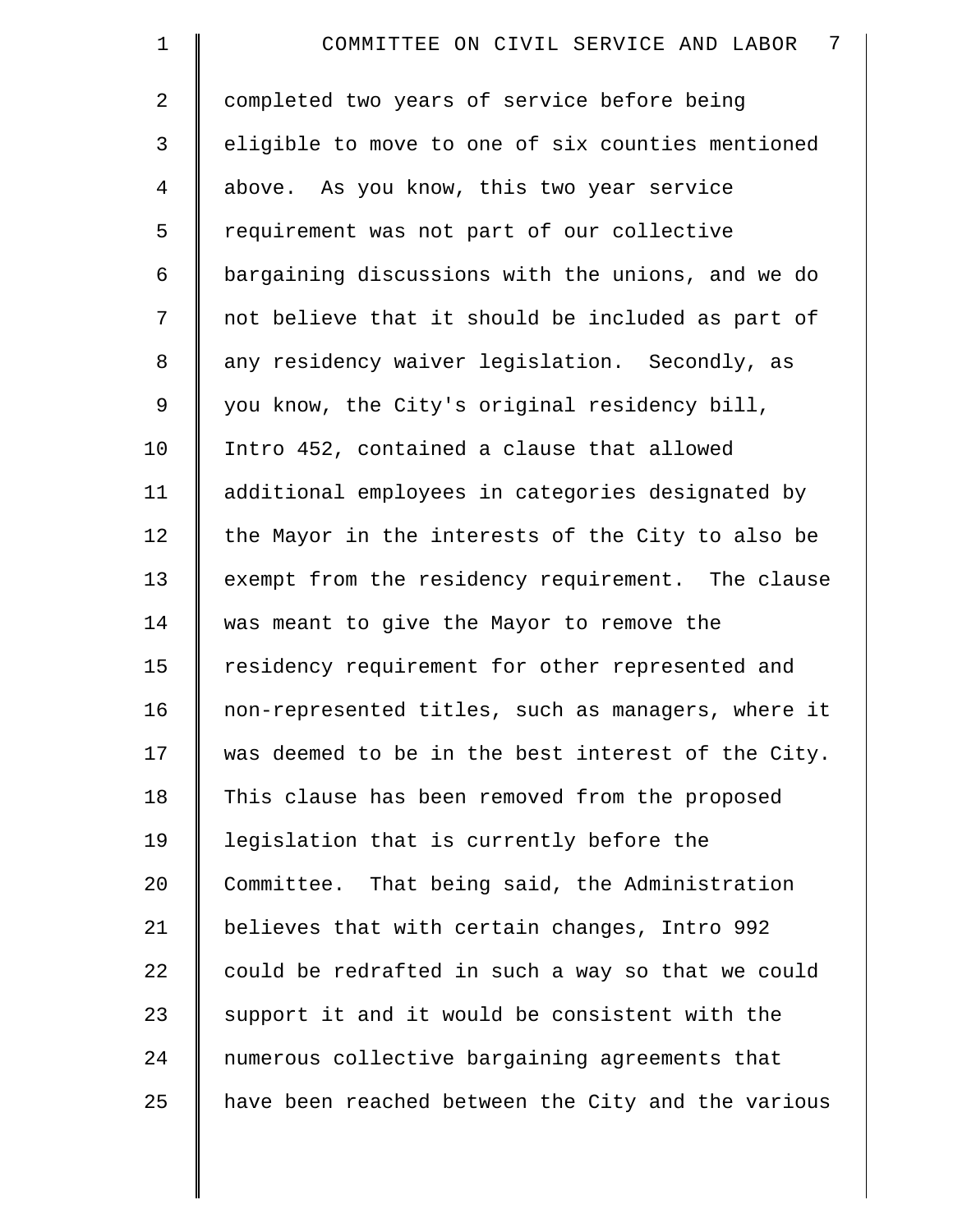| $\mathbf 1$    | -8<br>COMMITTEE ON CIVIL SERVICE AND LABOR         |
|----------------|----------------------------------------------------|
| $\overline{a}$ | unions. If the Council were to remove the two      |
| 3              | year City service requirement, and insert a clause |
| $\overline{4}$ | that allowed addition of employees in categories   |
| 5              | otherwise designated by the Mayor, in the          |
| 6              | interests of the City, to also be exempt from the  |
| 7              | residency requirement, the Administration would    |
| 8              | then be able to support this proposed bill. Thank  |
| 9              | you. We do support that which we agreed to in the  |
| 10             | bargaining process, unlike what has been asserted. |
| 11             | We do, and we will continue to. This does not      |
| 12             | represent what had been agreed to by the unions    |
| 13             | and the City.                                      |
| 14             | CHAIRPERSON MARTINEZ: Thank you,                   |
| 15             | Commissioner. During the bargaining process, was   |
| 16             | the administration of where that it required       |
| 17             | Council legislation for this collective            |
| 18             | bargaining, or this, to be approved in terms of    |
| 19             | changing residency requirement?                    |
| 20             | JAMES HANLEY: It was specifically                  |
| 21             | discussed and specifically agreed to, that we      |
| 22             | would support the legislation before the City      |
| 23             | Council. So the answer is yes, we were well aware  |
| 24             | of it, as were all the unions. So, we certainly    |
| 25             | support and remember what we agreed to.            |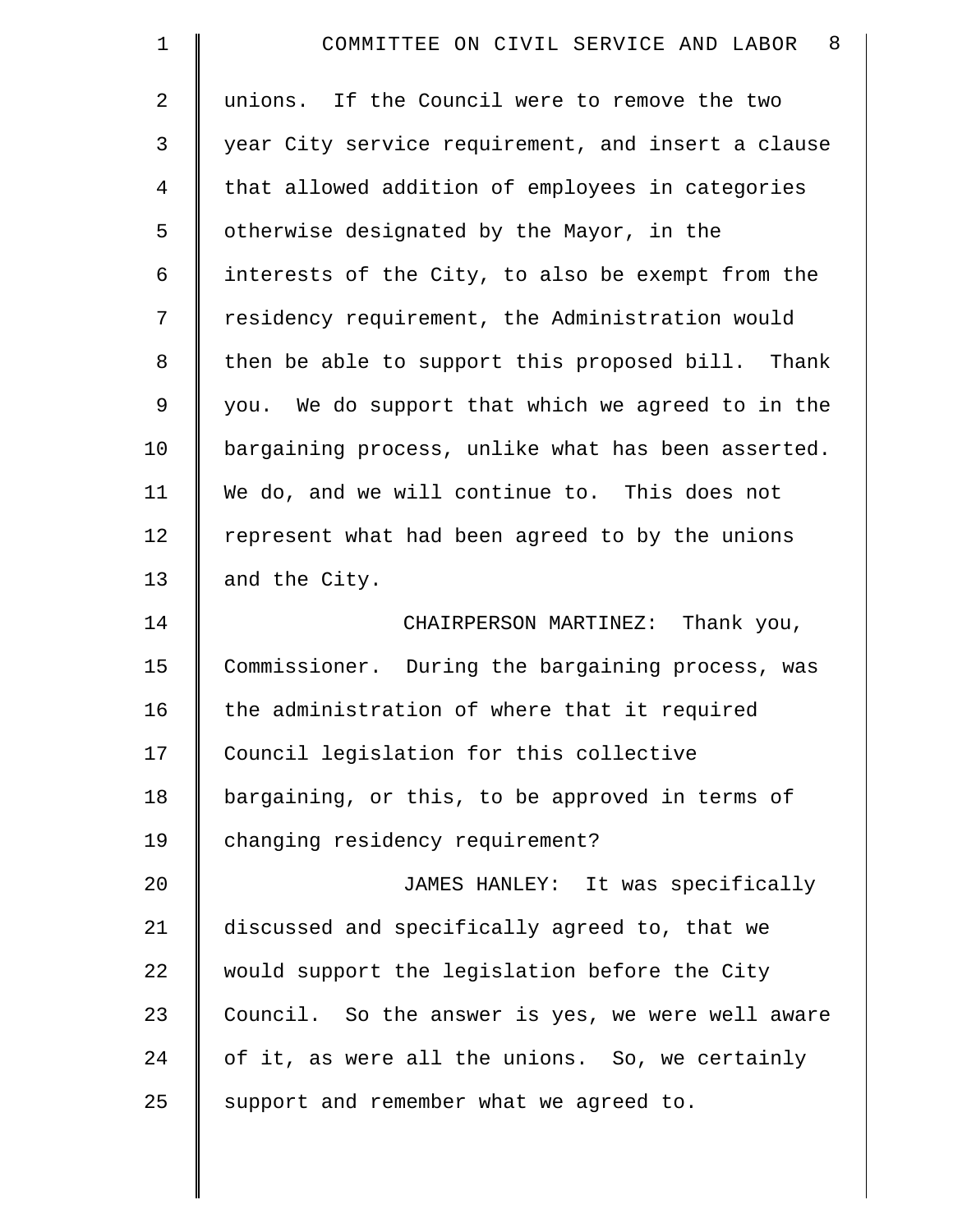| $\mathbf 1$    | COMMITTEE ON CIVIL SERVICE AND LABOR 9             |
|----------------|----------------------------------------------------|
| $\overline{a}$ | CHAIRPERSON MARTINEZ: Under Intro                  |
| 3              | 992, how many person are currently employed by the |
| 4              | City of New York, and how many would be impacted   |
| 5              | by this--                                          |
| 6              | JAMES HANLEY: I do not have that                   |
| 7              | number, but I'll be happy to try to get it for     |
| 8              | you.                                               |
| 9              | CHAIRPERSON MARTINEZ: That would                   |
| 10             | be, if you could forward that to the Committee.    |
| 11             | What are the title covered by Section 2220, for    |
| 12             | the New York City Labor Law?                       |
| 13             | JAMES HANLEY: What titles?                         |
| 14             | CHAIRPERSON MARTINEZ: Yeah.                        |
| 15             | JAMES HANLEY: Sounds sexist, but                   |
| 16             | the law says workmen, laborers and mechanics;      |
| 17             | generally speaking, the skilled trades.            |
| 18             | CHAIRPERSON MARTINEZ: Is there any                 |
| 19             | impact to City revenues with this proposed Intro?  |
| 20             | JAMES HANLEY: I think at the end                   |
| 21             | of the day, the answer is no.                      |
| 22             | CHAIRPERSON MARTINEZ: Is there any                 |
| 23             | additional cost to the City?                       |
| 24             | JAMES HANLEY: I think the answer                   |
| 25             | is no.                                             |
|                |                                                    |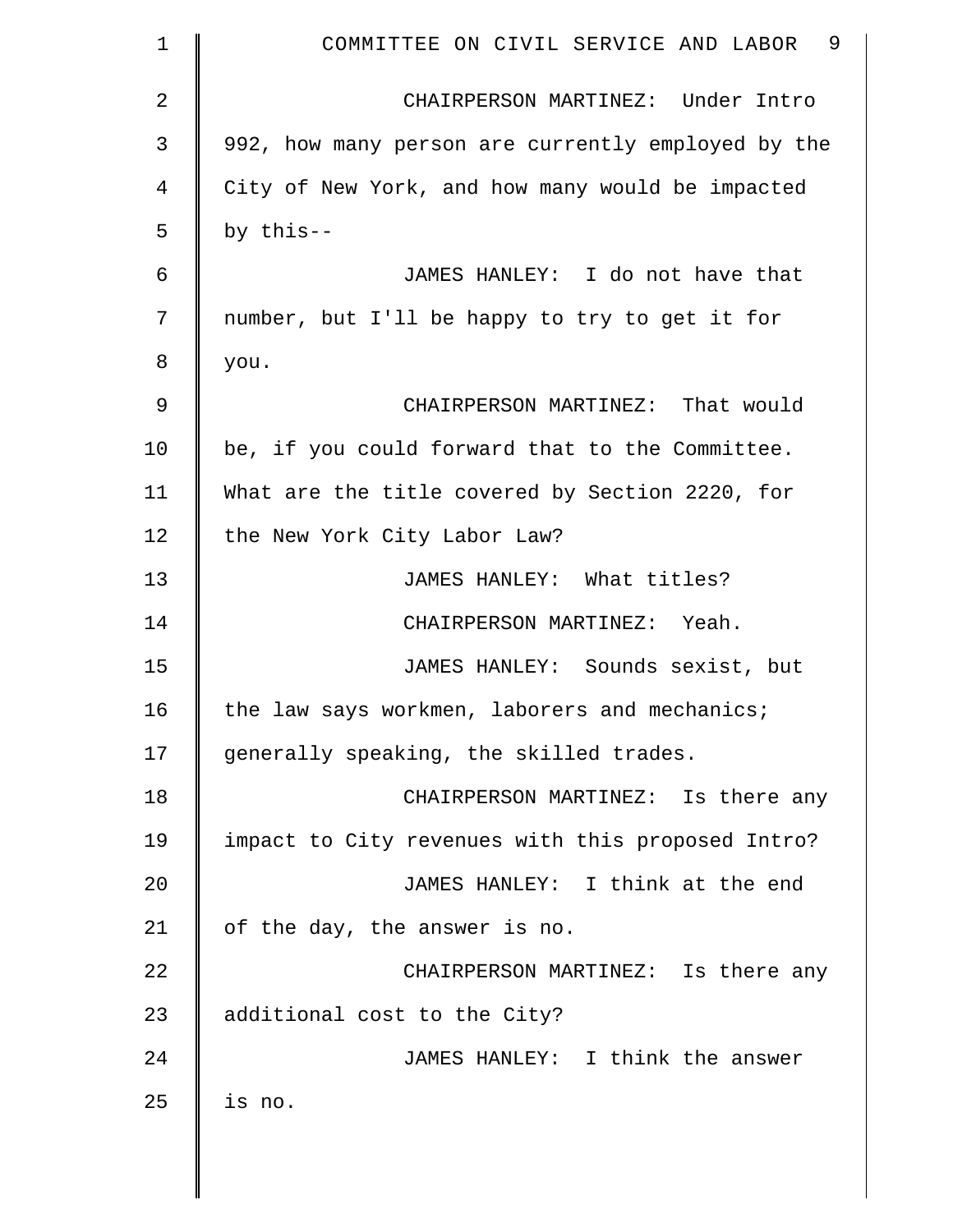| $\mathbf 1$    | COMMITTEE ON CIVIL SERVICE AND LABOR 10            |
|----------------|----------------------------------------------------|
| $\overline{2}$ | CHAIRPERSON MARTINEZ: What is the,                 |
| 3              | I mean, what impact will the two year minimum      |
| $\overline{4}$ | requirement on Intro 992 have?                     |
| 5              | JAMES HANLEY: Won't have any                       |
| $\epsilon$     | impact on the City.                                |
| 7              | CHAIRPERSON MARTINEZ: So why                       |
| 8              | wouldn't the City support Intro 992?               |
| 9              | JAMES HANLEY: As a general                         |
| 10             | principal, we support what we agreed to and live   |
| 11             | up to our agreements that are reached across the   |
| 12             | bargaining table. This does not represent that     |
| 13             | agreement.                                         |
| 14             | CHAIRPERSON MARTINEZ: And I'll                     |
| 15             | just ask a final question. In principal, what is   |
| 16             | the, what violation is there to require a two year |
| 17             | minimum employment before moving out to any of the |
| 18             | surrounding counties?                              |
| 19             | JAMES HANLEY: I don't know of any                  |
| 20             | violation.                                         |
| 21             | CHAIRPERSON MARTINEZ: So it's just                 |
| 22             | the fact that during the collective bargaining     |
| 23             | process, the Administration made an agreement with |
| 24             | the union--                                        |
| 25             | JAMES HANLEY: To support                           |
|                |                                                    |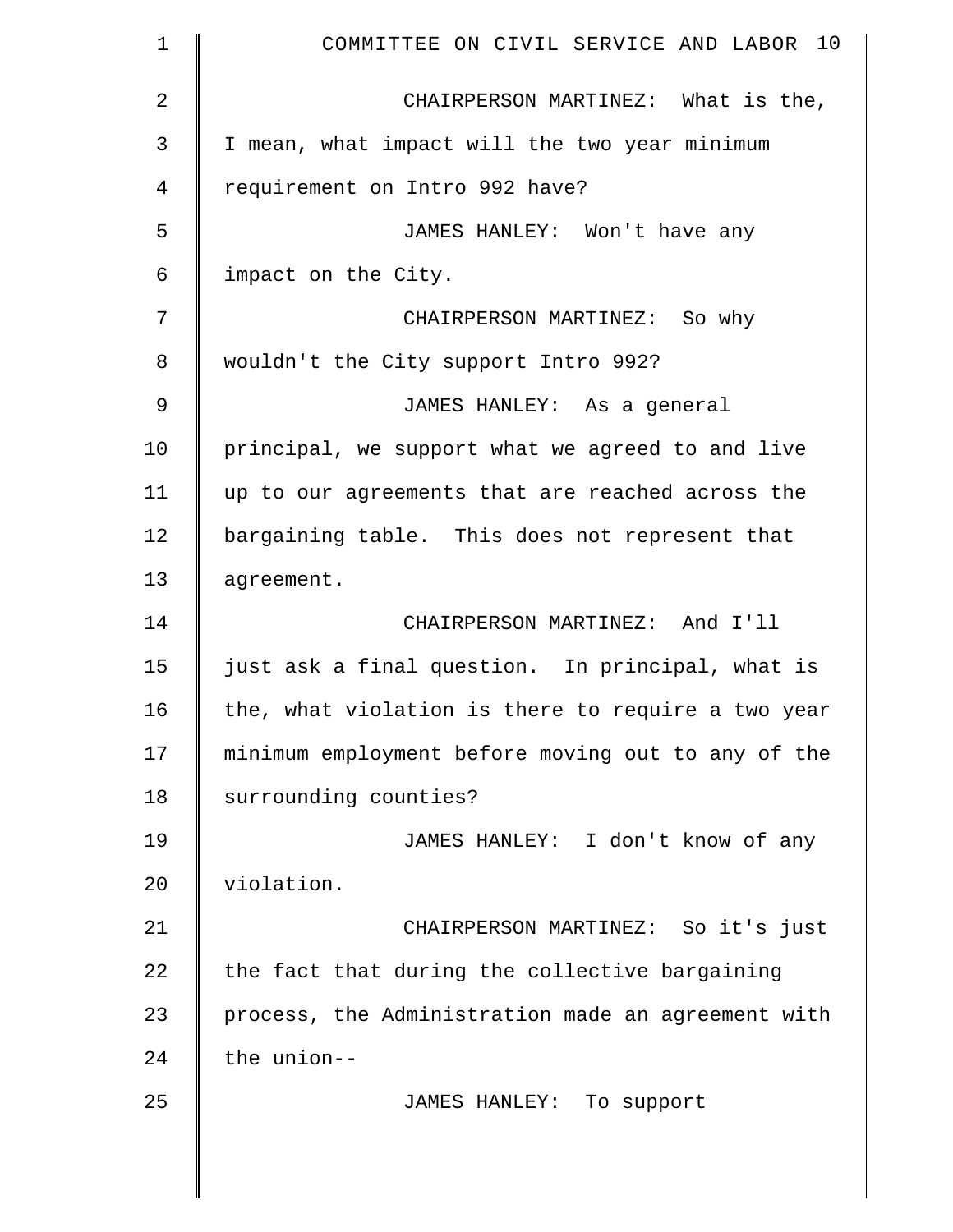| $\mathbf 1$    | COMMITTEE ON CIVIL SERVICE AND LABOR 11            |
|----------------|----------------------------------------------------|
| $\overline{2}$ | legislation, it did not have a two year limitation |
| 3              | on it, a two year requirement on it, that was      |
| 4              | actually better than what this bill calls for, in  |
| 5              | that respect.                                      |
| 6              | CHAIRPERSON MARTINEZ: But I, I                     |
| 7              | just want to make sure that, that, you know, we    |
| $\,8\,$        | all understand each other's role in terms of the   |
| 9              | Council and the Administration. The                |
| 10             | Administration pushed forward a legislation that   |
| 11             | requires the Council's approval in terms of        |
| 12             | residency requirement, and then the Council's role |
| 13             | in terms of approving legislation is either to     |
| 14             | amend, look at and discuss. But I think that one   |
| 15             | of the issues in the original discussion with DC   |
| 16             | 37 was that from the Council perspective, since    |
| 17             | we're not involved in collective, bargaining,      |
| 18             | however, the Administration is asking us to        |
| 19             | approve an agreement made in collective            |
| 20             | bargaining. Is that right?                         |
| 21             | JAMES HANLEY: That was the                         |
| 22             | specific understanding and agreement that was      |
| 23             | reached with the unions, that we would jointly     |
| 24             | support legislation and what that would contain,   |
| 25             | before the City Council. We continue to support    |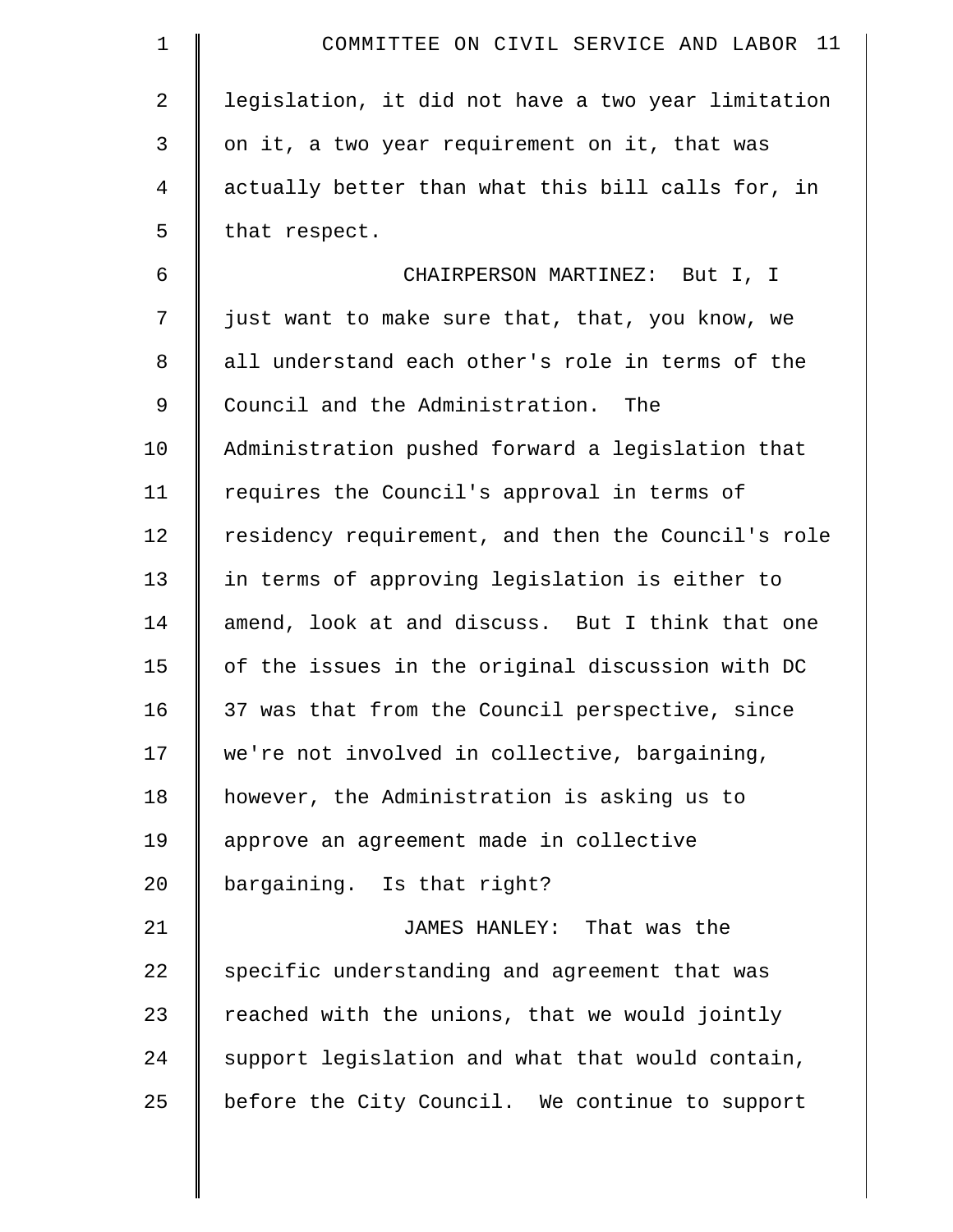| COMMITTEE ON CIVIL SERVICE AND LABOR 12            |
|----------------------------------------------------|
| and will support that which we agreed to with the  |
| unions. This does not represent that.              |
| CHAIRPERSON MARTINEZ: Correct.                     |
| No, no, I just want to be clear for the record     |
| that that was an agreement made between the        |
| Administration and the union, not the              |
| Council/Union/Administration.                      |
| JAMES HANLEY: We agreed to support                 |
| legislation, as we have done countless times.      |
| CHAIRPERSON MARTINEZ: Right.                       |
| JAMES HANLEY: Obviously                            |
| prospectively we'll have to think about that. But  |
| as we've done countless times, we've agreed to     |
| support legislation, jointly.                      |
| CHAIRPERSON MARTINEZ: Correct.                     |
| No, no, no, but, but I just want to be clear for   |
| the record, I know we've agreed on joint           |
| legislation, but my point is that the Council was  |
| never part of the agreement made with union and    |
| Administration.                                    |
| JAMES HANLEY: No.                                  |
| CHAIRPERSON MARTINEZ: Thank you.                   |
| JAMES HANLEY: There's nobody else                  |
| here, so Commissioner I want to thank you for your |
|                                                    |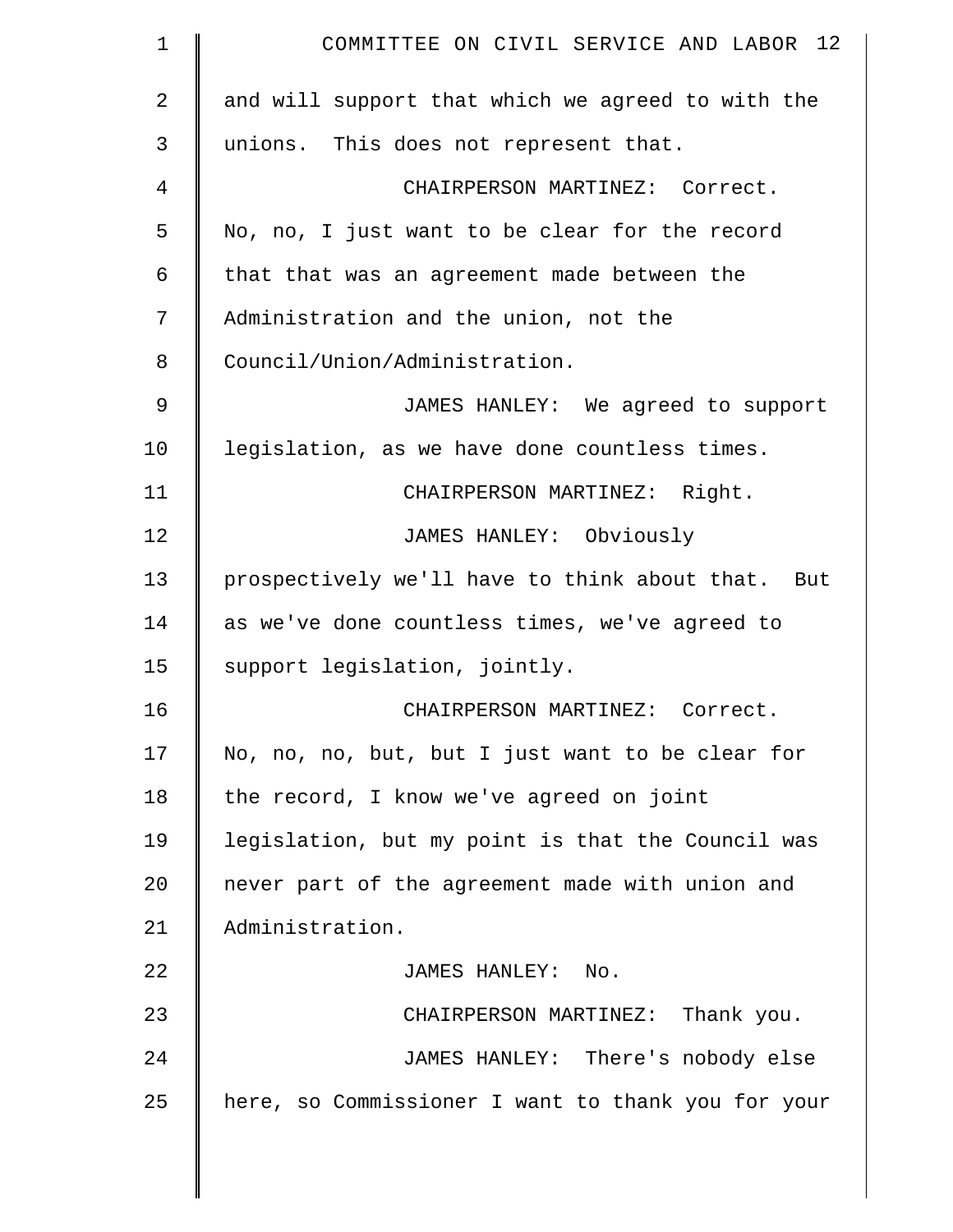| $\mathbf 1$ | COMMITTEE ON CIVIL SERVICE AND LABOR 13              |
|-------------|------------------------------------------------------|
| 2           | testimony, and we're going to call up our next       |
| 3           | panel.                                               |
| 4           | CHAIRPERSON MARTINEZ: Okay,                          |
| 5           | thanks.                                              |
| 6           | [pause]                                              |
| 7           | FEMALE VOICE: Harry Nespoli, Greg                    |
| 8           | Floyd and James Hunter.                              |
| 9           | CHAIRPERSON MARTINEZ: Whatever                       |
| 10          | order you choose, just identify yourself for your    |
| 11          | record and restart.                                  |
| 12          | HARRY NESPOLI: My name's Harry                       |
| 13          | Nespoli, I'm President of the Uniform Sanitation     |
| 14          | Men's Association. And also, Chairman of the MLC.    |
| 15          | Basically, what I'm going to talk about, and, is     |
| 16          | in the support of my brothers and sisters here,      |
| 17          | that are underneath the MLC umbrella. And when       |
| 18          | they testify I'm sure, I wasn't at the bargaining    |
| 19          | table for each individual union, so they're going    |
| 20          | to turn around and they'll update you on exactly     |
| 21          | the negotiations. What I'm here, basically to        |
| 22          | say, is the fact that this is a very dangerous       |
| 23          | situation, as far as I'm concerned, in labor         |
| 24          | management relationship, if this goes any other      |
| 25          | And I'd like to thank the, the Committee and<br>way. |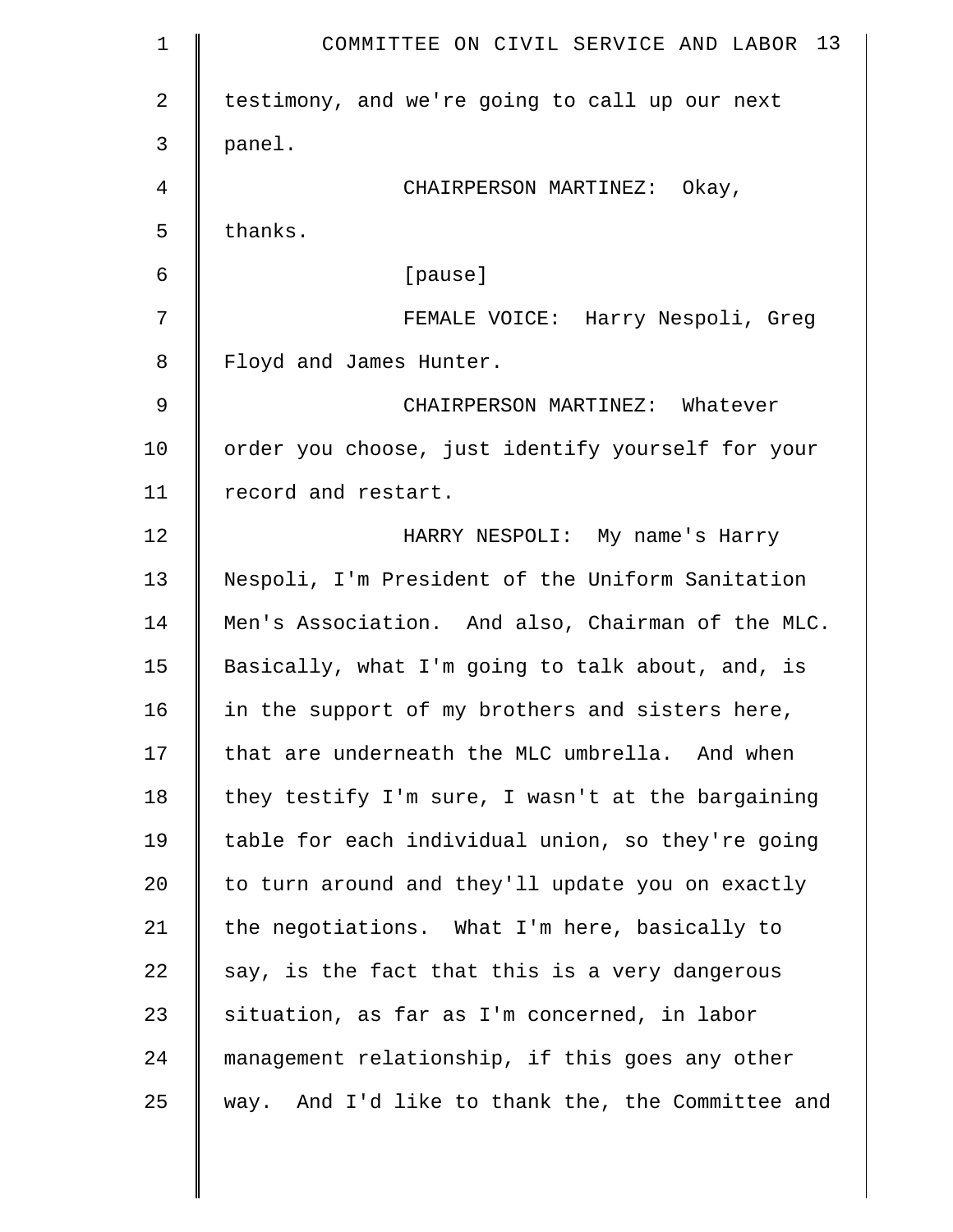| $\mathbf 1$    | COMMITTEE ON CIVIL SERVICE AND LABOR 14           |
|----------------|---------------------------------------------------|
| 2              | your attention, and to have me here today, that   |
| 3              | when you sit down, you negotiate. I've been       |
| $\overline{4}$ | negotiating now for approximately 37 years. And   |
| 5              | when you sit down and you're across the table and |
| 6              | you make a deal, I was always taught on the union |
| 7              | side, a deal is a deal. And all of a sudden, what |
| 8              | happened is that some unions were eliminated from |
| 9              | that deal. And I honestly feel it was the wrong   |
| 10             | way to go. Then I became Chair. And then I found  |
| 11             | out, sanitation are very lucky people, we're      |
| 12             | allowed to move out of the City. I've always said |
| 13             | that it should be choice of a person, where he    |
| 14             | wants to live, as long as he shows up for work on |
| 15             | time. Right now to live in the outer boroughs or  |
| 16             | Manhattan, it's possibly impossible to afford     |
| 17             | that.                                             |
| 18             | MALE VOICE: I'm sorry, Mr. Chair,                 |
| 19             | I need to stop your testimony 'cause they're      |
| 20             | having some difficulties in recording.            |
| 21             | HARRY NESPOLI: As long as I don't                 |
| 22             | have to start over.                               |
| 23             | MALE VOICE: --your testimony                      |
| 24             | [laughs]                                          |
| 25             | [end of file 1003]                                |
|                |                                                   |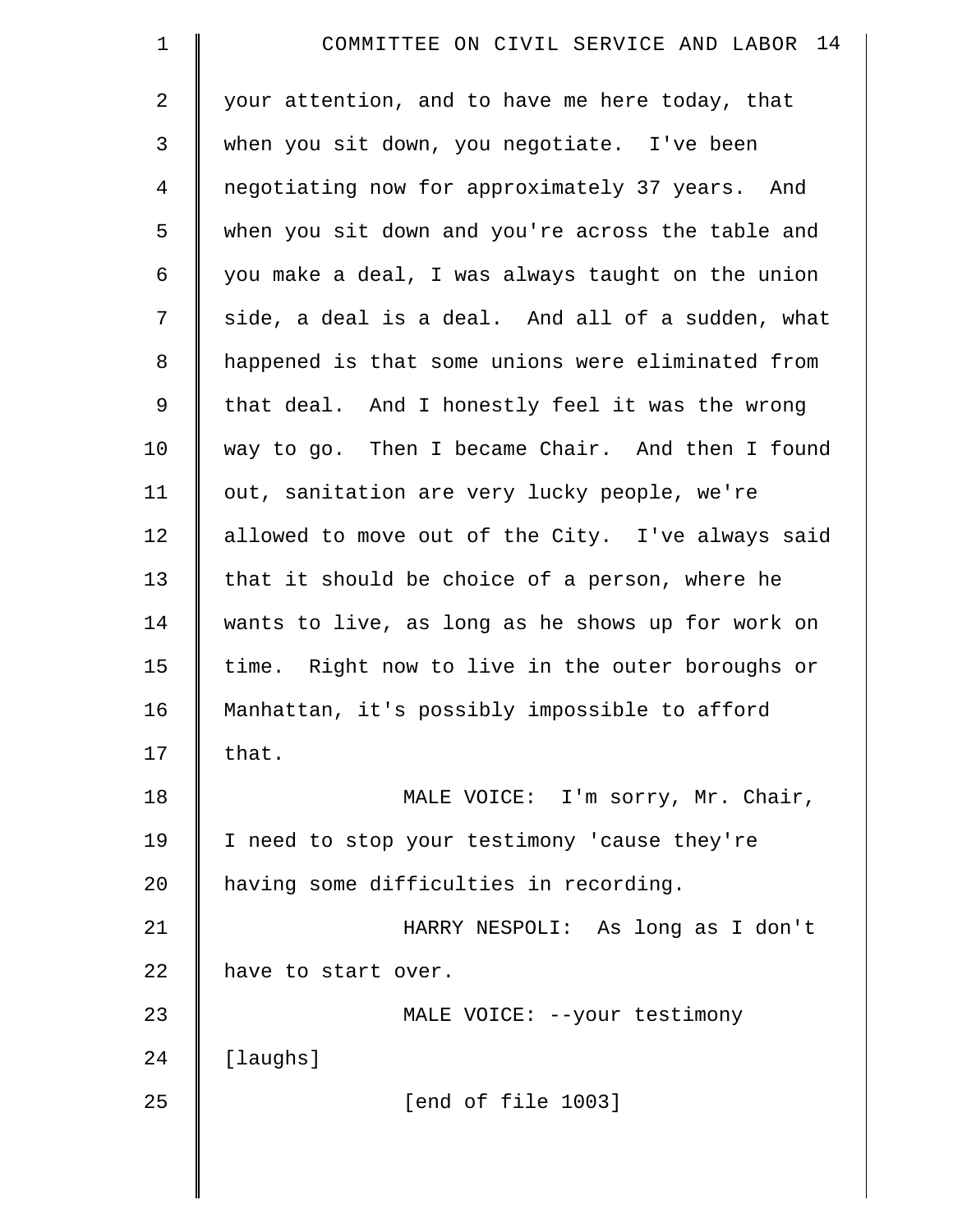| $\mathbf 1$    | COMMITTEE ON CIVIL SERVICE AND LABOR 15            |
|----------------|----------------------------------------------------|
| $\overline{2}$ | [begin file 1004]                                  |
| 3              | [numerous rounds of testing]                       |
| 4              | MALE VOICE: Sir?                                   |
| 5              | HARRY NESPOLI: And that concludes                  |
| 6              | my piece. [laughter] Look, I'm, I'm here right     |
| 7              | now to - - and sisters. And I'll cut it very       |
| $\,8\,$        | short, the fact that I don't know what happened or |
| 9              | what transpired, that they did not get what they   |
| 10             | negotiated at the bargaining table. And I          |
| 11             | appreciate the fact that people are looking at     |
| 12             | correcting that. It has to be corrected, and it    |
| 13             | should be corrected, because the next time they    |
| 14             | sit across the table, they'll never feel safe      |
| 15             | again. And they, they're entitled to it, the way   |
| 16             | the world has changed, they have to have this now. |
| 17             | It's an important bill for them and their members  |
| 18             | and their families. And I'm sure that the          |
| 19             | principal officers here that are going to speak,   |
| 20             | will speak on exactly what transpired and why they |
| 21             | felt that this was going to be taken care of at    |
| 22             | negotiations. With that, that concludes what I'm   |
| 23             | here to say.                                       |
| 24             | GREGORY FLOYD: Thank you, I'll be                  |
| 25             | brief. First, we'd like to thank you, Mr.          |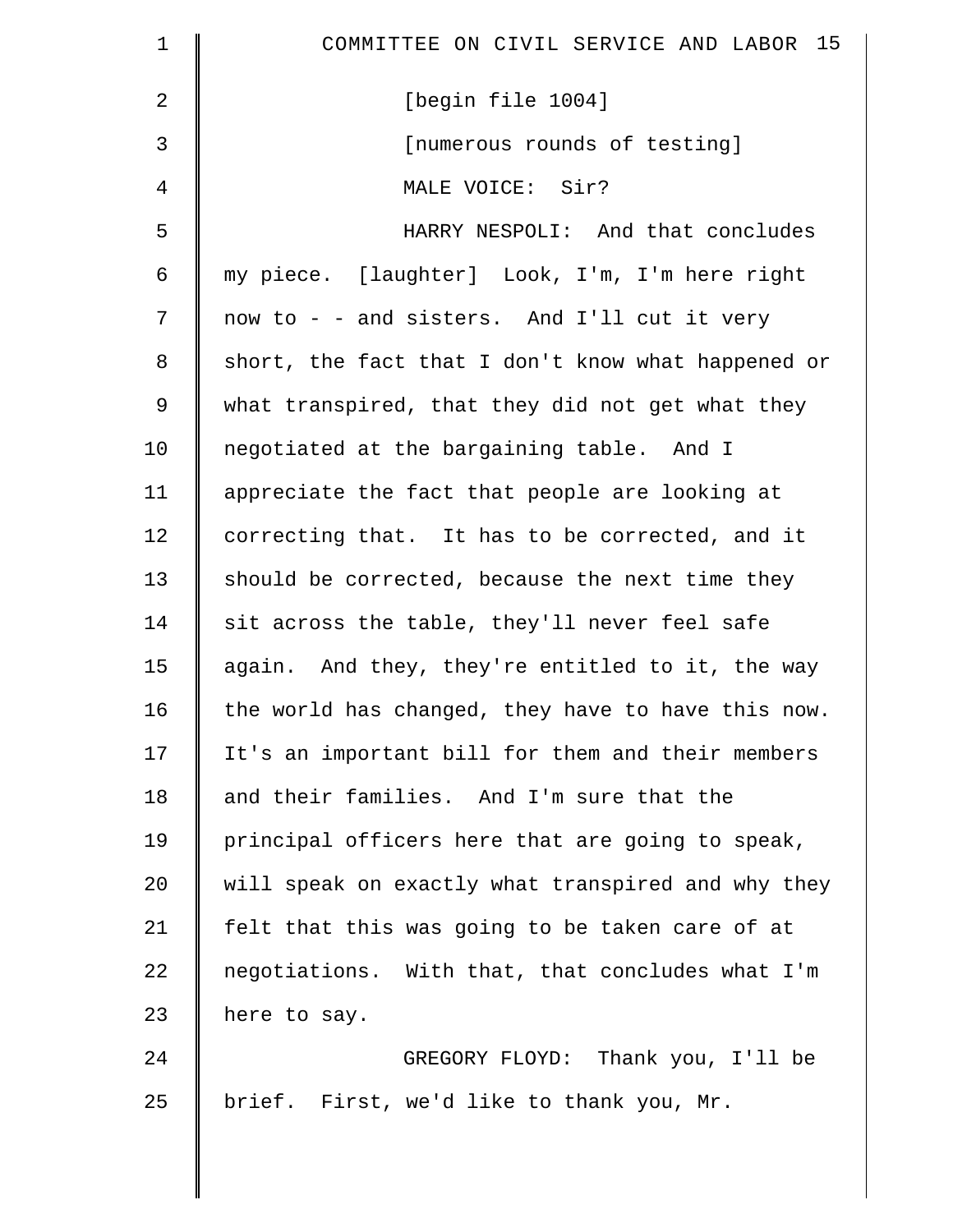| $\mathbf 1$    | COMMITTEE ON CIVIL SERVICE AND LABOR 16            |
|----------------|----------------------------------------------------|
| $\overline{2}$ | Chairman, for holding this very important hearing. |
| 3              | My name is Gregory Floyd, I'm President of Local   |
| $\overline{4}$ | 237, I present 9,000 City employees. I am here     |
| 5              | today to speak to you and ask to pass the          |
| 6              | residency bill for my members that would allow     |
| 7              | them to live outside New York City, if they choose |
| 8              | to do so. This is the instep of what has been a    |
| 9              | time consuming and complicated process. I          |
| 10             | understand the concerns many of you have about the |
| 11             | impact of this legislation, but let me share with  |
| 12             | you why the legislation is important to my         |
| 13             | members. The American Dream is to have an          |
| 14             | affordable place to live, and to live where it is  |
| 15             | best for you and your family. For most, that is    |
| 16             | right here in New York City. But sometimes, it     |
| 17             | may not be the right place for all. With the       |
| 18             | problem of affordable housing, it is important to  |
| 19             | provide choices for my members. This bill allows   |
| 20             | that to happen. That is why we negotiated this     |
| 21             | with the Mayor several years ago. It has been      |
| 22             | delayed, but thanks to you and the speaker, we see |
| 23             | the light at the end. Thank you.                   |
| 24             | JAMES HUNTLEY: Good morning,                       |
| 25             | everyone. I'd like to say good morning to Mr.      |
|                |                                                    |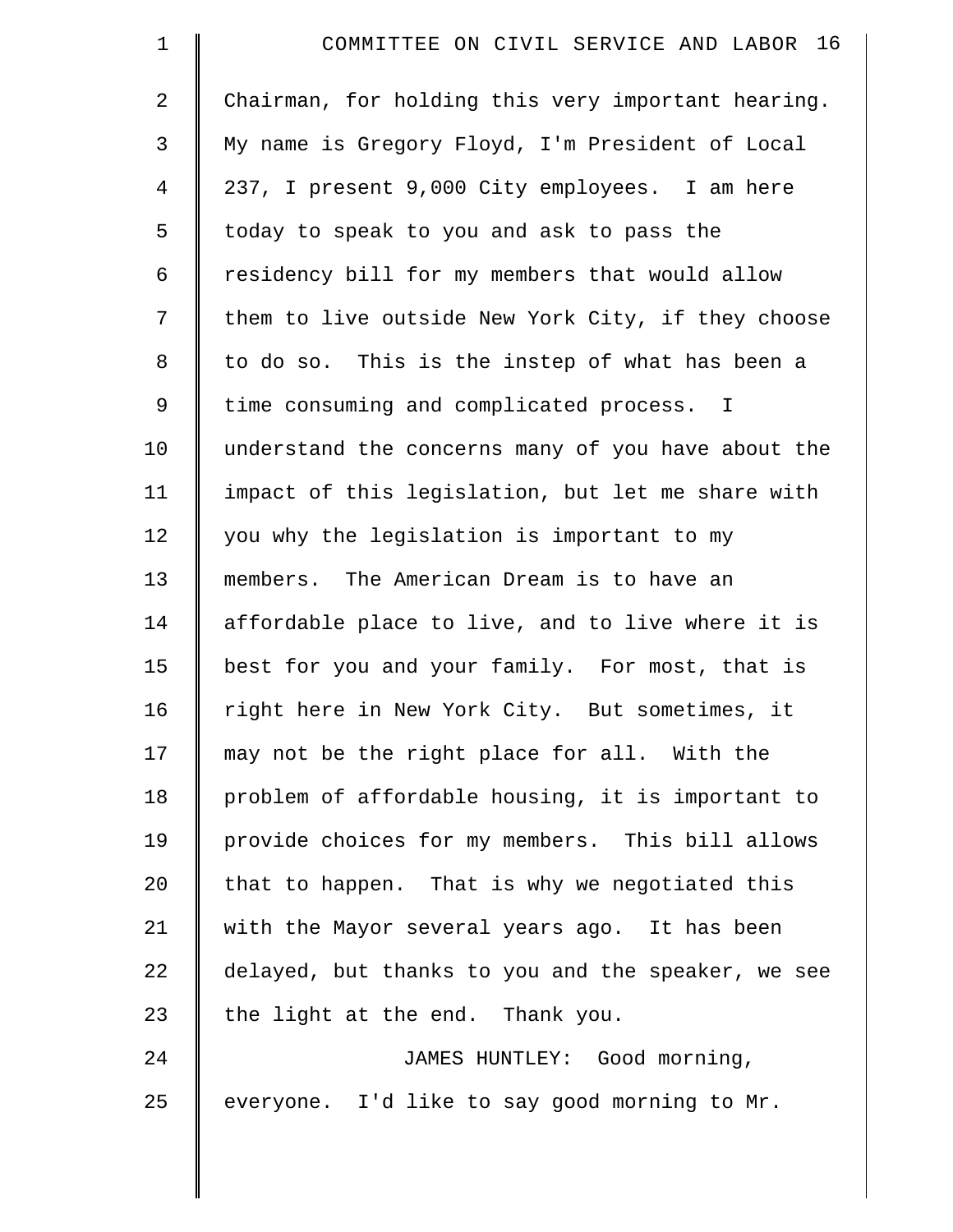| $\mathbf 1$    | COMMITTEE ON CIVIL SERVICE AND LABOR 17            |
|----------------|----------------------------------------------------|
| $\overline{2}$ | Martinez, and the civil service staff here, and    |
| 3              | also to my members, who represent New York City,   |
| $\overline{4}$ | thank you so much for being today. My name is      |
| 5              | James Huntley. I am the President of CWA Local     |
| 6              | 1182, the union representing traffic and           |
| 7              | sanitation enforcement agents in New York City.    |
| 8              | Let me start by thanking Chairman Martinez, and    |
| 9              | the members of the Civil Service and Labor         |
| 10             | Committee for addressing this issue which is very  |
| 11             | important to City workers. On July 12, 2006, New   |
| 12             | York City Mayor Michael Bloomberg and District     |
| 13             | Council 37 Lillian Roberts signed a contract which |
| 14             | included changes in the residency law for          |
| 15             | municipal employees, pending approval by the New   |
| 16             | York City Council. The understanding at that time  |
| 17             | was that all city workers, regardless of union     |
| 18             | affiliation, would benefit from the change in the  |
| 19             | requirement. In fact, most City employees already  |
| 20             | live outside the City limits. While 240,000 City   |
| 21             | workers are not mandated to live within the City,  |
| 22             | 45,000 mostly lower paid civil servants are        |
| 23             | required to maintain residency within the Big      |
| 24             | Apple. This important labor settlement containing  |
| 25             | a provision for the City Council approval, didn't  |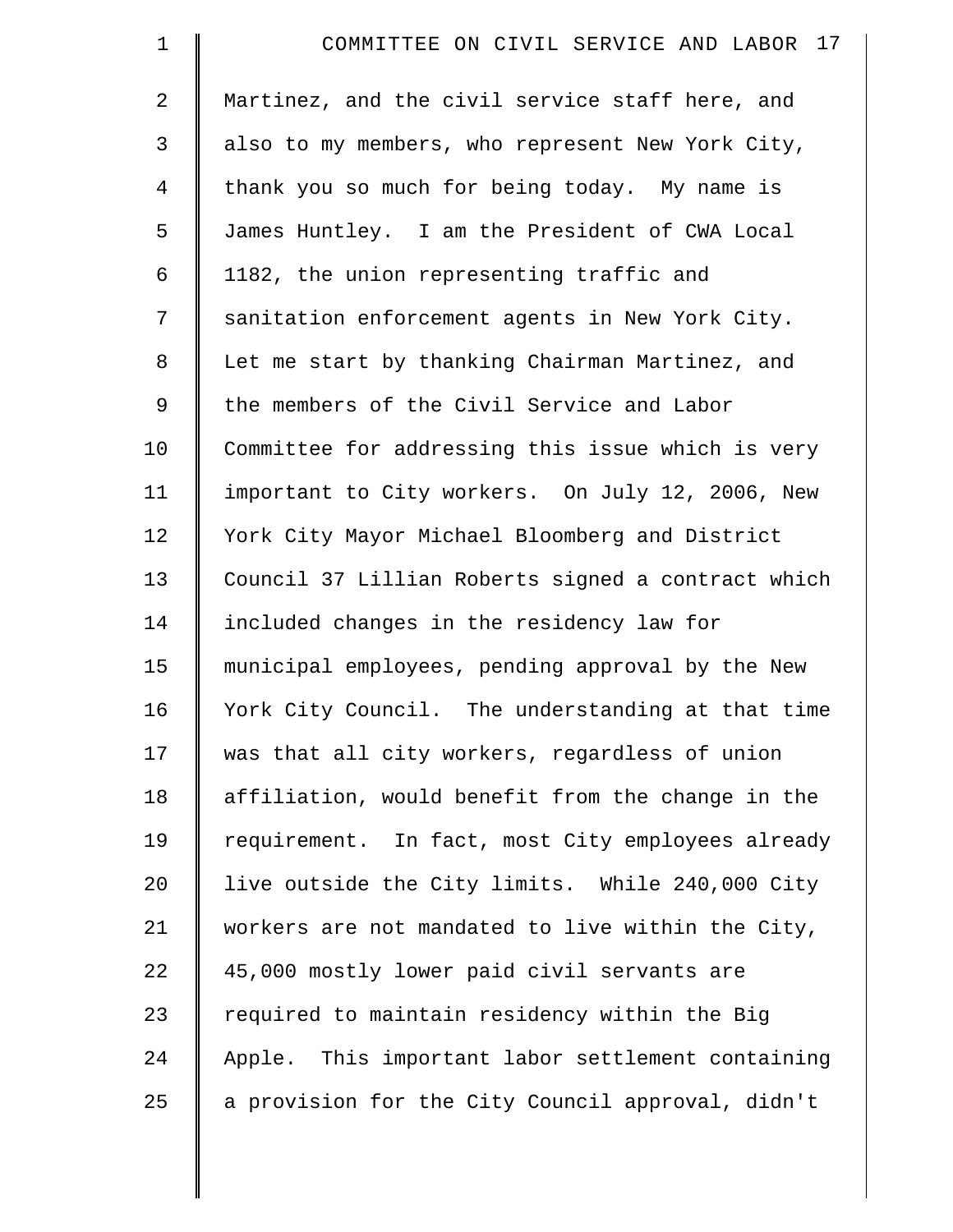| $\mathbf 1$    | COMMITTEE ON CIVIL SERVICE AND LABOR 18            |
|----------------|----------------------------------------------------|
| $\overline{a}$ | seem to be an issue at the time of signing, having |
| 3              | the Mayor's support, and most of the City          |
| $\overline{4}$ | workforce already permitted to live outside the    |
| 5              | five boroughs. No one thought that the labor       |
| 6              | friendly Council would be an impediment to a       |
| 7              | contract. When announcing the tentative            |
| 8              | agreement, Mayor Bloomberg said that the           |
| 9              | restriction were adopted 20 years ago, when many   |
| 10             | middle class families were leaving New York for    |
| 11             | the suburbs. And a lot has changed since then.     |
| 12             | Needless to say, the inability to enact            |
| 13             | disagreement has been an embarrassment to, to--    |
| 14             | that's a recording, yo--both for New York City and |
| 15             | the municipal unions. [laughter] That was          |
| 16             | scratch on my CD. The negotiation process between  |
| 17             | unions and City government is always difficult and |
| 18             | stressful. Through the years, the trust and        |
| 19             | credibility built by New York City Labor Relations |
| 20             | Commissioner James Hanley, and his team, has       |
| 21             | allowed for harmonious relationship between labor  |
| 22             | and City officials. Even before a contract         |
| 23             | signing, the handshake of Commissioner Hanley,     |
| 24             | with a union president, has always symbolized an   |
| 25             | agreement. However, this time was different.       |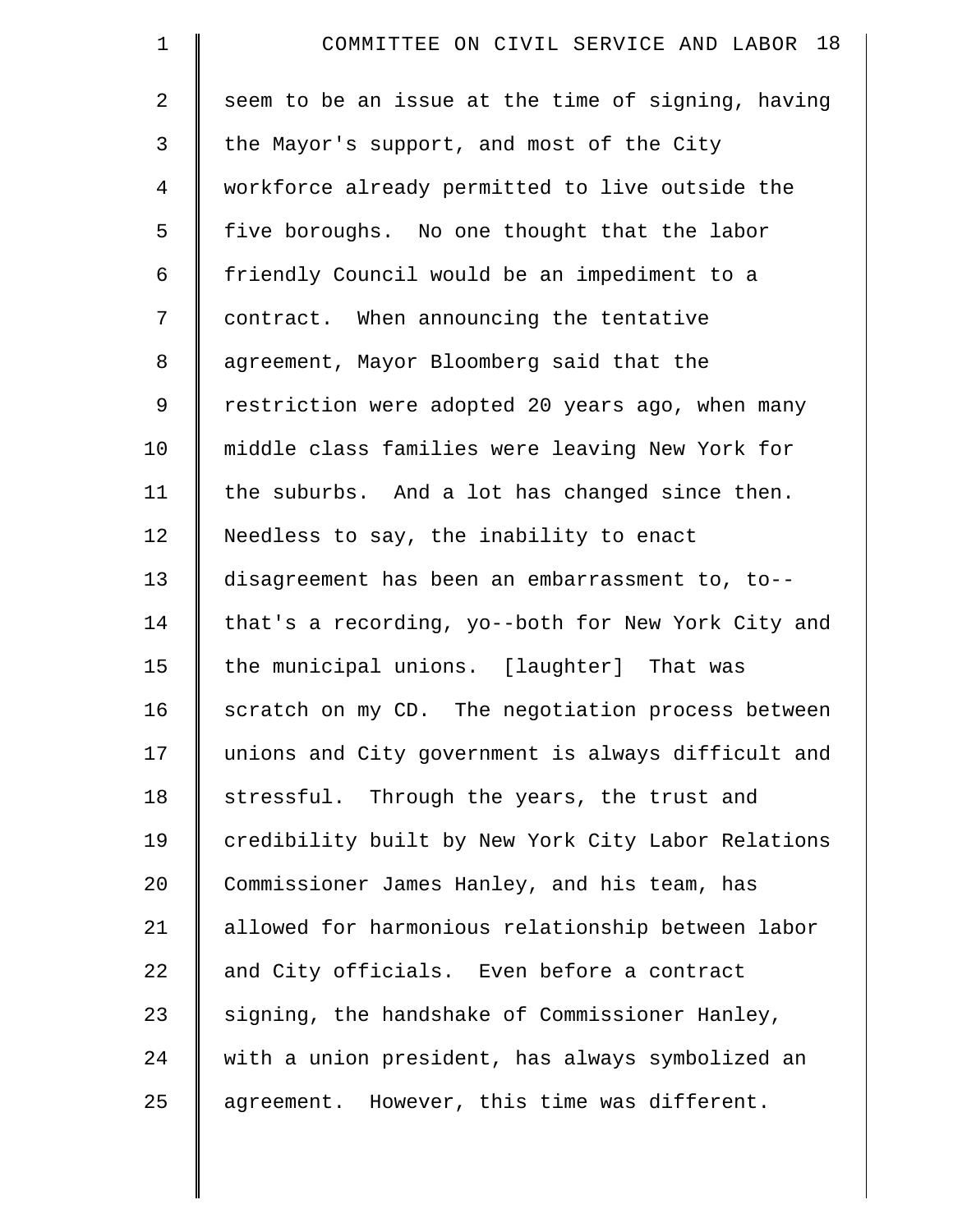| $\mathbf 1$    | COMMITTEE ON CIVIL SERVICE AND LABOR 19            |
|----------------|----------------------------------------------------|
| $\overline{a}$ | Intending to add employment opportunities for New  |
| 3              | Yorkers, the residency law was enacted in 1986,    |
| 4              | with costing rising rapidly and the middle class   |
| 5              | not able to afford living in most neighborhoods,   |
| 6              | it became increasingly difficult for the municipal |
| 7              | workforce to find adequate housing in New York     |
| 8              | City. During negotiation in 2006, frustrated       |
| 9              | workers demand that residency restriction removal  |
| 10             | be included in a settlement. City employees were   |
| 11             | excited when learning that the agreement including |
| 12             | removing these restrictions, and finally all       |
| 13             | municipal workers could realize the American       |
| 14             | Dream, and be permitted to purchase homes, a home  |
| 15             | in the suburbs. In 2006, as a follow up to         |
| 16             | negotiations, Commissioner Hanley asked the City   |
| 17             | Council to pass a bill that would permit civil and |
| 18             | municipal workers to live outside of New York      |
| 19             | City. Some City legislators and community          |
| 20             | advocates were critical of the change, claiming    |
| 21             | removal would make it more difficult for New       |
| 22             | Yorkers to land City jobs. In response, the        |
| 23             | Council did not approve the removal of residency   |
| 24             | restriction. - - those opposed the removal of the  |
| 25             | residency requirements for municipal employees is  |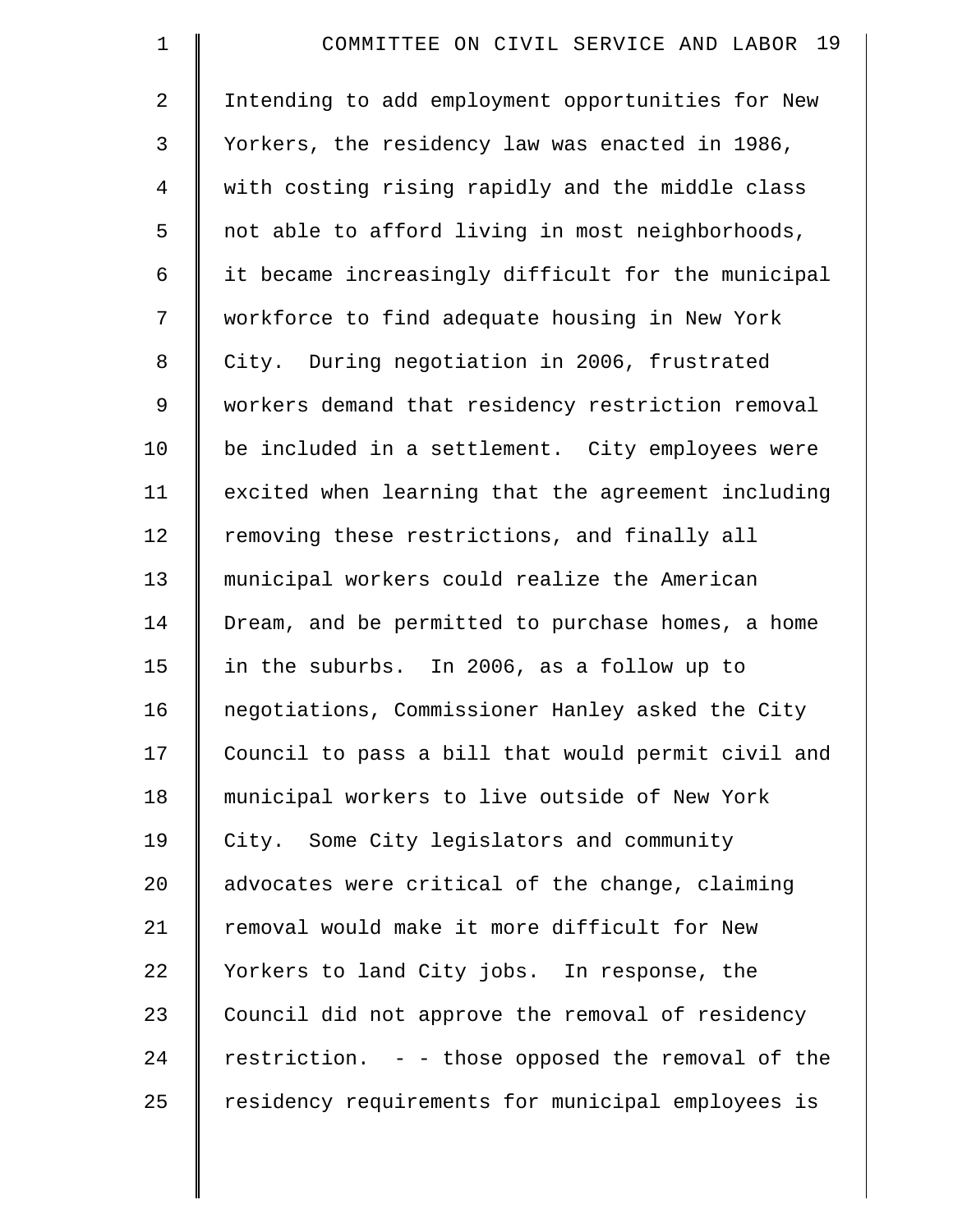| $\mathbf 1$    | COMMITTEE ON CIVIL SERVICE AND LABOR 20            |
|----------------|----------------------------------------------------|
| $\overline{2}$ | the importance for government to honor a labor     |
| 3              | settlement. Good relations and credibility         |
| $\overline{4}$ | develop over the years a mutual respect and trust. |
| 5              | We sincerely thank New York City Council, Mr.      |
| 6              | Martinez and his staff, for finally addressing     |
| 7              | this important issue, as well as a strong labor    |
| 8              | movement here in New York City. We strongly urge   |
| 9              | the City Council to pass Intro 992. Thank you for  |
| 10             | your time.                                         |
| 11             | CHAIRPERSON MARTINEZ: Thank you.                   |
| 12             | I just have a few questions regarding Intro 992.   |
| 13             | As the Commissioner mentioned earlier, the         |
| 14             | original legislation that the Administration       |
| 15             | negotiated or proposed as a result of the          |
| 16             | collective bargaining agreement, is different than |
| 17             | 992. So the question is, what impact would the     |
| 18             | two year resident requirement have on your         |
| 19             | membership, if any?                                |
| 20             | GREGORY FLOYD: Right now it                        |
| 21             | probably wouldn't have any impact on our           |
| 22             | membership because most of our members have the    |
| 23             | two year requirement. But going into the future,   |
| 24             | what the impact would be, and this still wouldn't  |
| 25             | be on our membership because the impact would be   |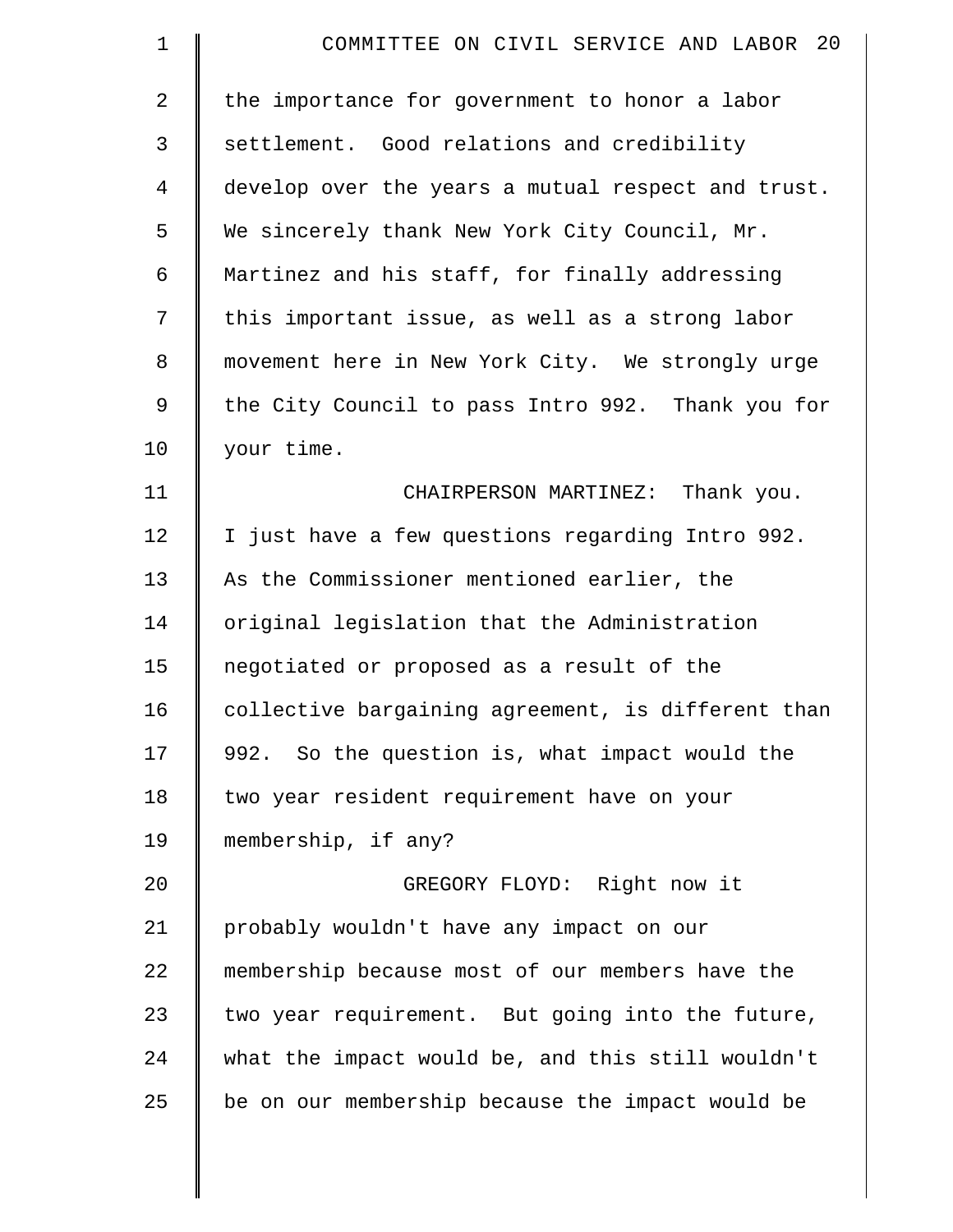| $\mathbf 1$    | COMMITTEE ON CIVIL SERVICE AND LABOR 21            |
|----------------|----------------------------------------------------|
| $\overline{2}$ | on people coming into service, that are not yet    |
| 3              | our members. And once they become our members,     |
| 4              | they would have to wait two years to move out. So  |
| 5              | that would be the only impact I would see.         |
| 6              | JAMES HUNTLEY: Can I add to that?                  |
| 7              | CHAIRPERSON MARTINEZ: Yeah.                        |
| 8              | JAMES HUNTLEY: I'd like to concur                  |
| 9              | with Brother Greg Floyd. He's absolutely correct.  |
| 10             | It would not have an impact on our membership,     |
| 11             | because first and foremost they have to get past   |
| 12             | the one year probation. We don't know if they're   |
| 13             | going to pass. Then, secondly, they have to get    |
| 14             | to the next level to overcome that difficulty of   |
| 15             | being, becoming a permanent employee and staying   |
| 16             | for another year, to be active as a worker for New |
| 17             | York City. That's two years. So that's, that's     |
| 18             | good. Then after that time, now they could start   |
| 19             | planning to move out if they want, if they will,   |
| 20             | it's a option to do. It's like, it's not like,     |
| 21             | all our members just going to run out and buy them |
| 22             | homes, as you well know, the foreclose is crazy    |
| 23             | right now. And so they're not going to run out.    |
| 24             | But what it gives us, it give us the opportunity   |
| 25             | for our members that are married to police         |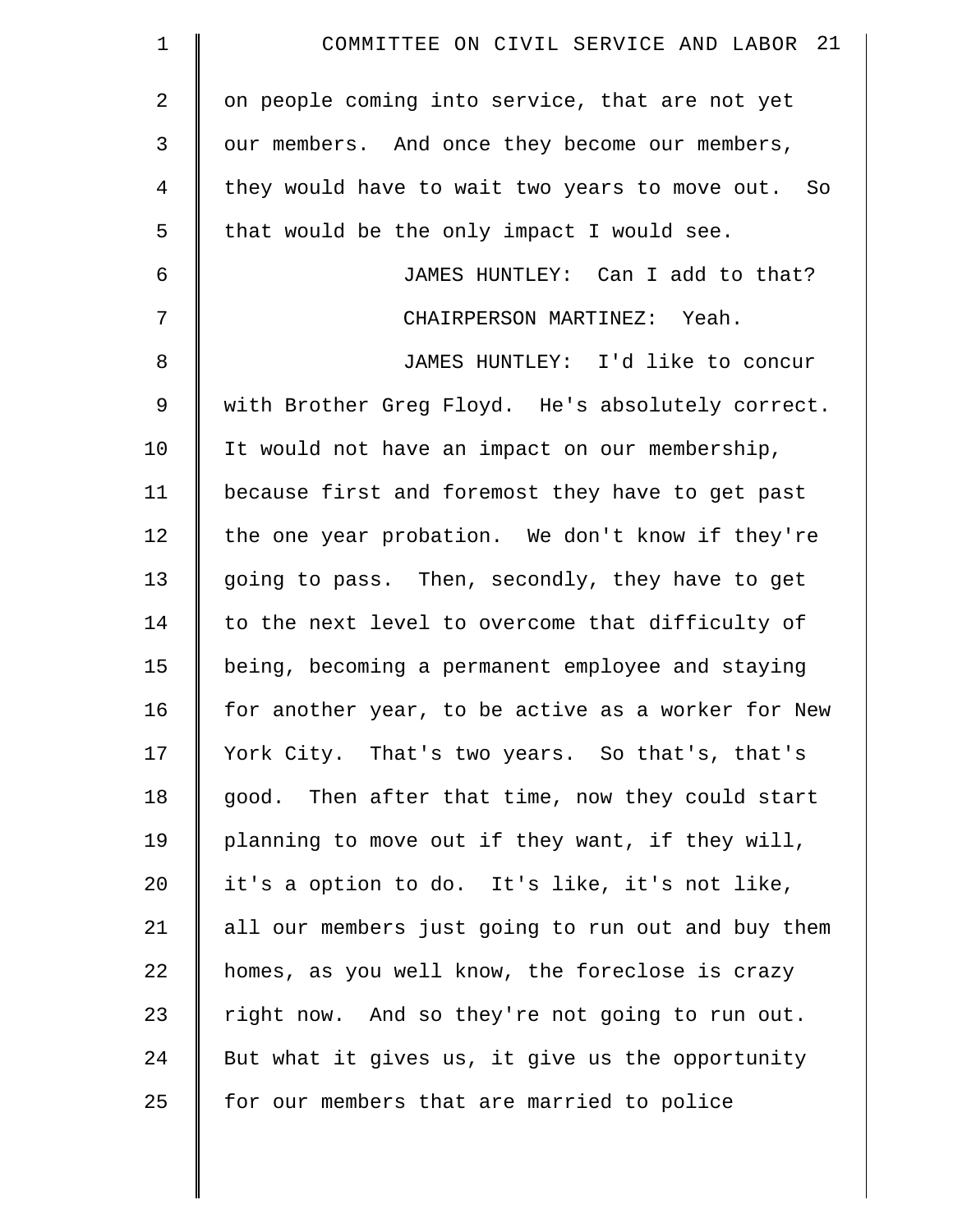| $\mathbf 1$    | COMMITTEE ON CIVIL SERVICE AND LABOR 22           |
|----------------|---------------------------------------------------|
| $\overline{2}$ | officers, to live together. It has caused such an |
| 3              | inconvenience in marriage, my members are married |
| 4              | to a police officer that live in Rockland County, |
| 5              | they can't stay with that married person 'cause   |
| 6              | they got to live in the five boroughs. So, the    |
| 7              | only time they get a chance to see each other is  |
| 8              | on the weekend. So, you know, no. [laughs] So,    |
| $\mathsf 9$    | yeah, it, it won't cause an impact at all, so,    |
| 10             | plus it's cost free, anyway. Thank you.           |
| 11             | HARRY NESPOLI: Sure, just talk to                 |
| 12             | you on that a little bit. When, when I started to |
| 13             | get involved, the apparently one bill was passed, |
| 14             | DC 37's bill was passed. And it apparently was    |
| 15             | passed with the two years.                        |
| 16             | CHAIRPERSON MARTINEZ: Correct.                    |
| 17             | HARRY NESPOLI: Meeting with my                    |
| 18             | colleagues here, we all agreed that whatever was  |
| 19             | passed would be acceptable. Just a little history |
| 20             | for sanitation workers, and maybe some of even my |
| 21             | colleagues all know it, there's a five year wait  |
| 22             | before they can move out of the City. But that    |
| 23             | wasn't done through negotiations. This was done   |
| 24             | through negotiations. Why it's even taken this    |
| 25             | long, I don't know. But to tell you the truth,    |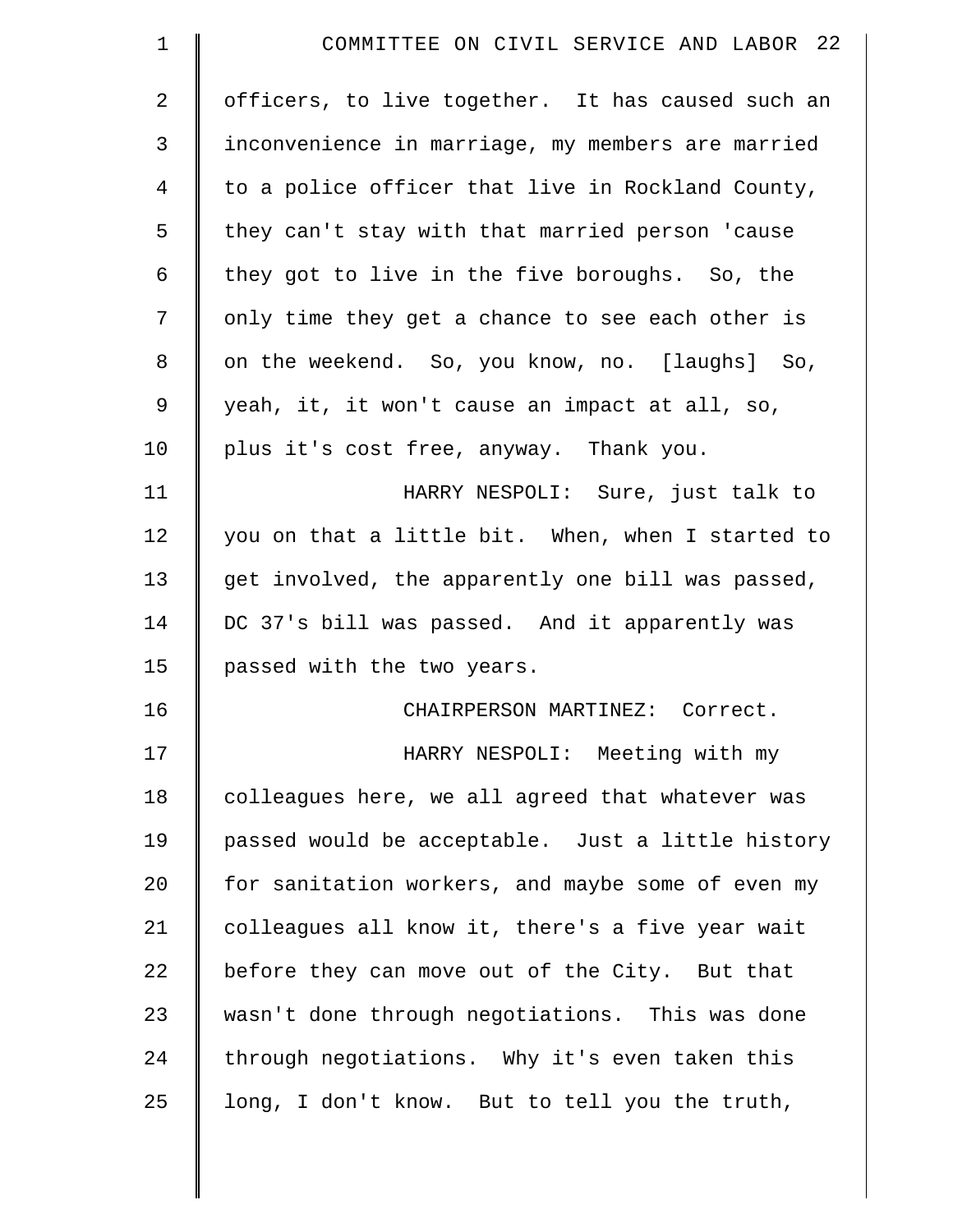| $\mathbf 1$    | COMMITTEE ON CIVIL SERVICE AND LABOR 23           |
|----------------|---------------------------------------------------|
| $\overline{2}$ | everybody's, I'm willing to turn around and start |
| 3              | for now, 'cause that's where we are right now.    |
| $\overline{4}$ | We're at now. And these, these people and their   |
| 5              | members, they need this bill. They're getting     |
| 6              | crunched, they're inconvenienced, they can't      |
| 7              | afford where they are right now, it gives them an |
| 8              | opportunity to go and to look, if you notice, the |
| 9              | rents and everything that's going on right now.   |
| 10             | So as far as the two year, I can't see the two    |
| 11             | year other than what Brother Floyd said here, as  |
| 12             | far as the fact that it's going to affect new     |
| 13             | members. And basically when it takes them a       |
| 14             | little time to get up to top pay, anyway, so they |
| 15             | can gather their money. But it's a freedom of     |
| 16             | choice, it's something that every person should   |
| 17             | have. It just comes down to doing the right       |
| 18             | thing. And doing the right thing is, you made a   |
| 19             | deal, you keep the deal. That's it. There's no    |
| 20             | more to this whole thing. And I'm so happy that   |
| 21             | somebody listened to us, and because prior to     |
| 22             | going into some meetings, people were telling me  |
| 23             | it's a waste of time. And I just refused to       |
| 24             | accept that something that was agreed upon was a  |
| 25             | waste of time. That's it.                         |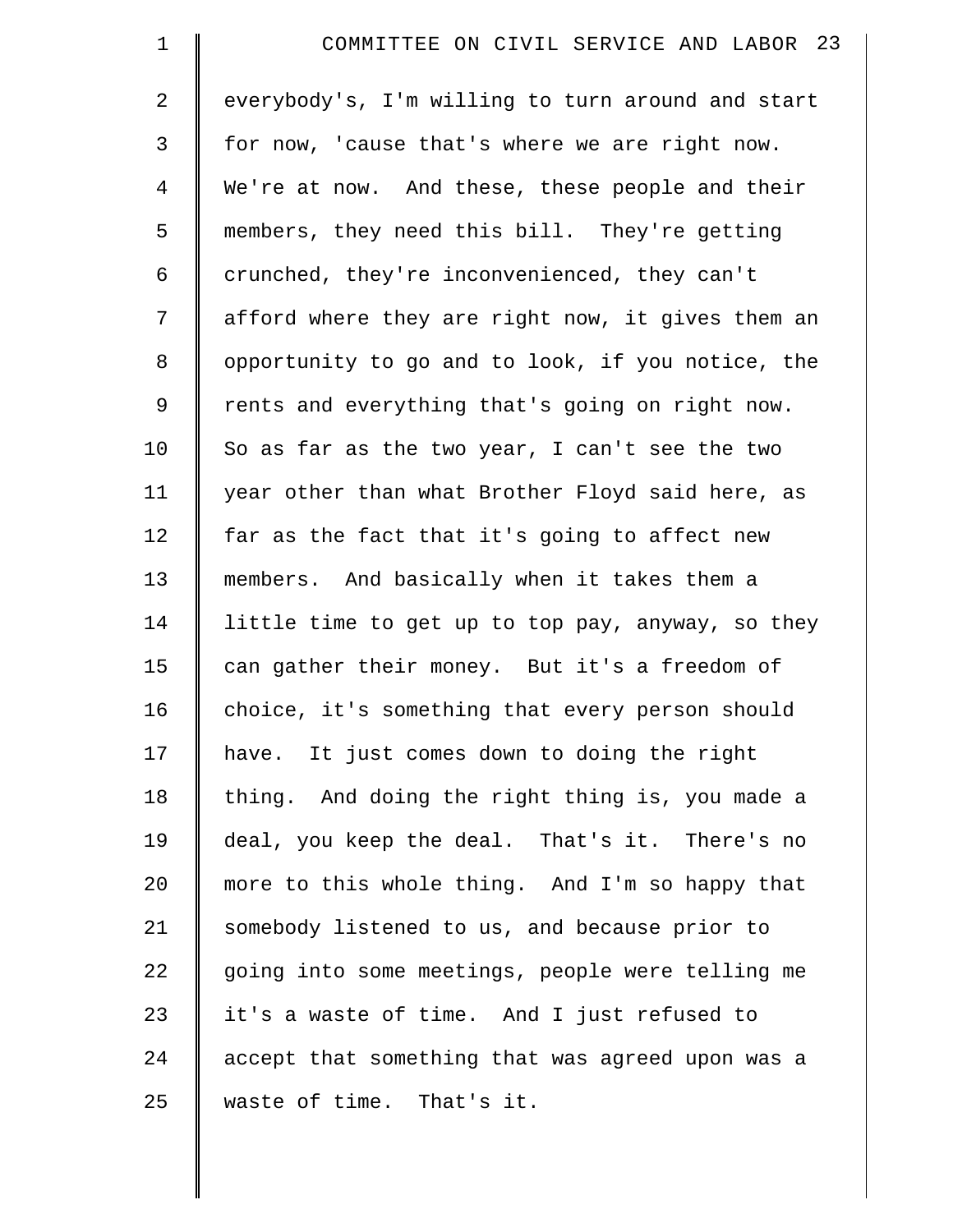| $\mathbf 1$  | COMMITTEE ON CIVIL SERVICE AND LABOR 24            |
|--------------|----------------------------------------------------|
| $\mathbf{2}$ | CHAIRPERSON MARTINEZ: Correct.                     |
| 3            | That's Mr. Floyd's testimony, right? No. Mr.       |
| 4            | Huntley, you mention that mostly lower paid        |
| 5            | servant, in terms of the, the 2000, 240,000 City   |
| 6            | workers that are not mandated to live in the City. |
| 7            | JAMES HUNTLEY: No.                                 |
| 8            | CHAIRPERSON MARTINEZ: Is that                      |
| 9            | right?                                             |
| 10           | JAMES HUNTLEY: No, 45,000 mostly                   |
| 11           | lower paid civil servants. The 240,000 City        |
| 12           | workers are higher paid ones that can move in      |
| 13           | where they want, like lawyers, teachers and so     |
| 14           | forth. They are not - - payment.                   |
| 15           | CHAIRPERSON MARTINEZ: Got it, got                  |
| 16           | it. Now, Mr., Mr. Chairman, can you tell me        |
| 17           | approximately how many employees the, your         |
| 18           | Committee represent?                               |
| 19           | HARRY NESPOLI: [off mic] MLC                       |
| 20           | consists of 500,000 members.                       |
| 21           | CHAIRPERSON MARTINEZ: So--                         |
| 22           | HARRY NESPOLI: Under the umbrella.                 |
| 23           | CHAIRPERSON MARTINEZ: And how many                 |
| 24           | would be impacted by 992? [pause] Approximately.   |
| 25           | If you, if you have it.                            |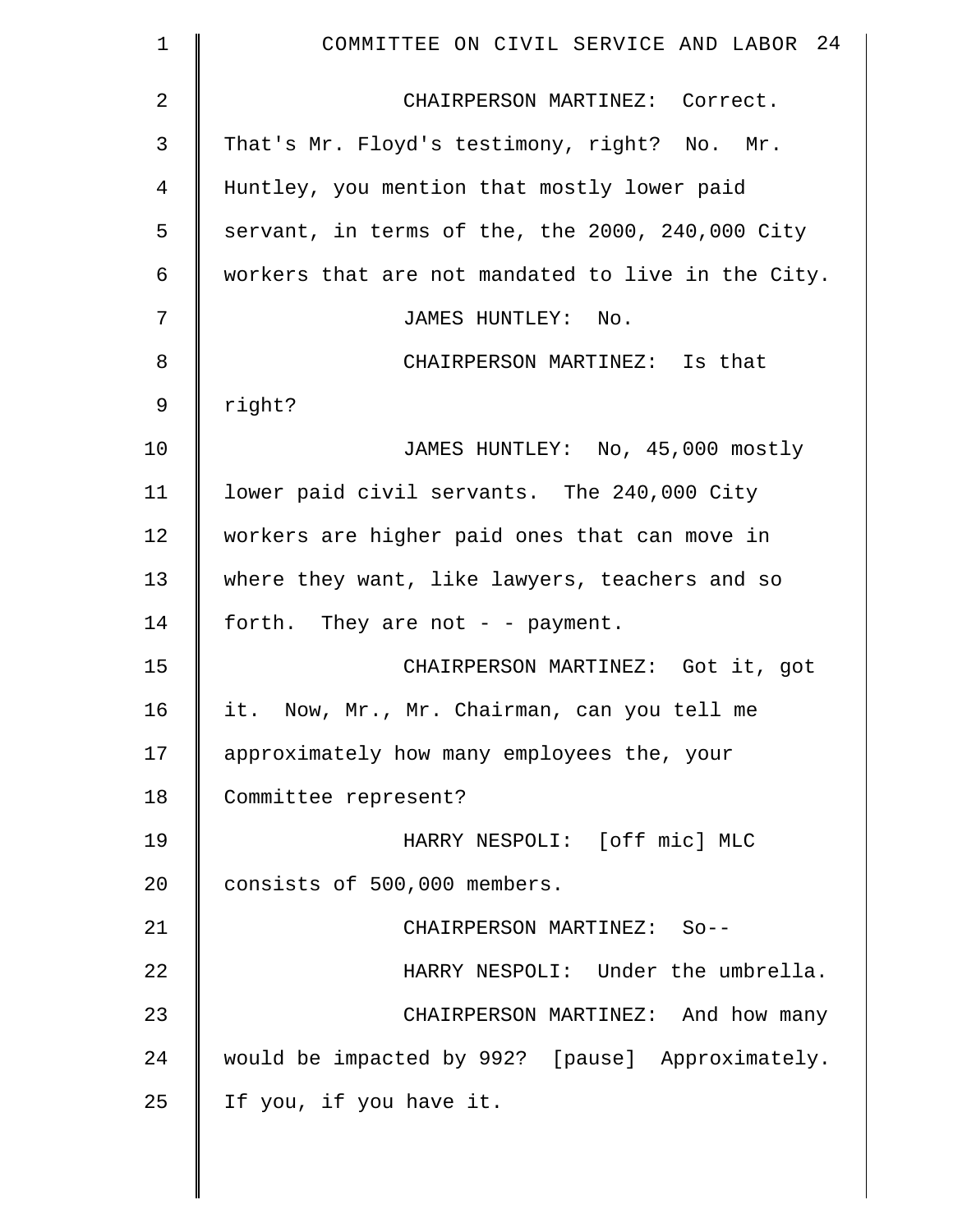| $\mathbf 1$     | COMMITTEE ON CIVIL SERVICE AND LABOR 25            |
|-----------------|----------------------------------------------------|
| 2               | HARRY NESPOLI: 300, I don't, I                     |
| 3               | don't have those figures, 300,000 maybe?           |
| 4               | CHAIRPERSON MARTINEZ: Okay. I                      |
| 5               | just want to, again, reiterate, since you          |
| 6               | represent that constituency and the fact that      |
| 7               | those negotiations took place between your         |
| 8               | constituent--I'm sorry, I want to introduce        |
| 9               | Council Member Larry Seabrook and Council Member   |
| 10              | Mike Nelson who's joined us. I just want to just   |
| 11              | read from the statement of the Commissioner, that  |
| 12              | clarity is very important in the process. And I    |
| 13              | understand and heard clearly that there was        |
| 14              | commitments and negotiation made. And the          |
| 15              | opposition to 992, by the administration, as       |
| 16              | mentioned by the Commissioner, is the fact that    |
| 17              | the Council put forward the legislation similar to |
| 18              | the DC 37 legislation, which did not give the      |
| 19              | Mayor the categories that he deemed necessary, or  |
| 20 <sub>o</sub> | the clause as mentioned, that designated by the    |
| 21              | Mayor in the interest of the City, that would      |
| 22              | exempt residency requirement. And the clause       |
| 23              | meant to give the Mayor discretion to remove the   |
| 24              | residency requirement for other representative and |
| 25              | non-representative title, such as managers, that   |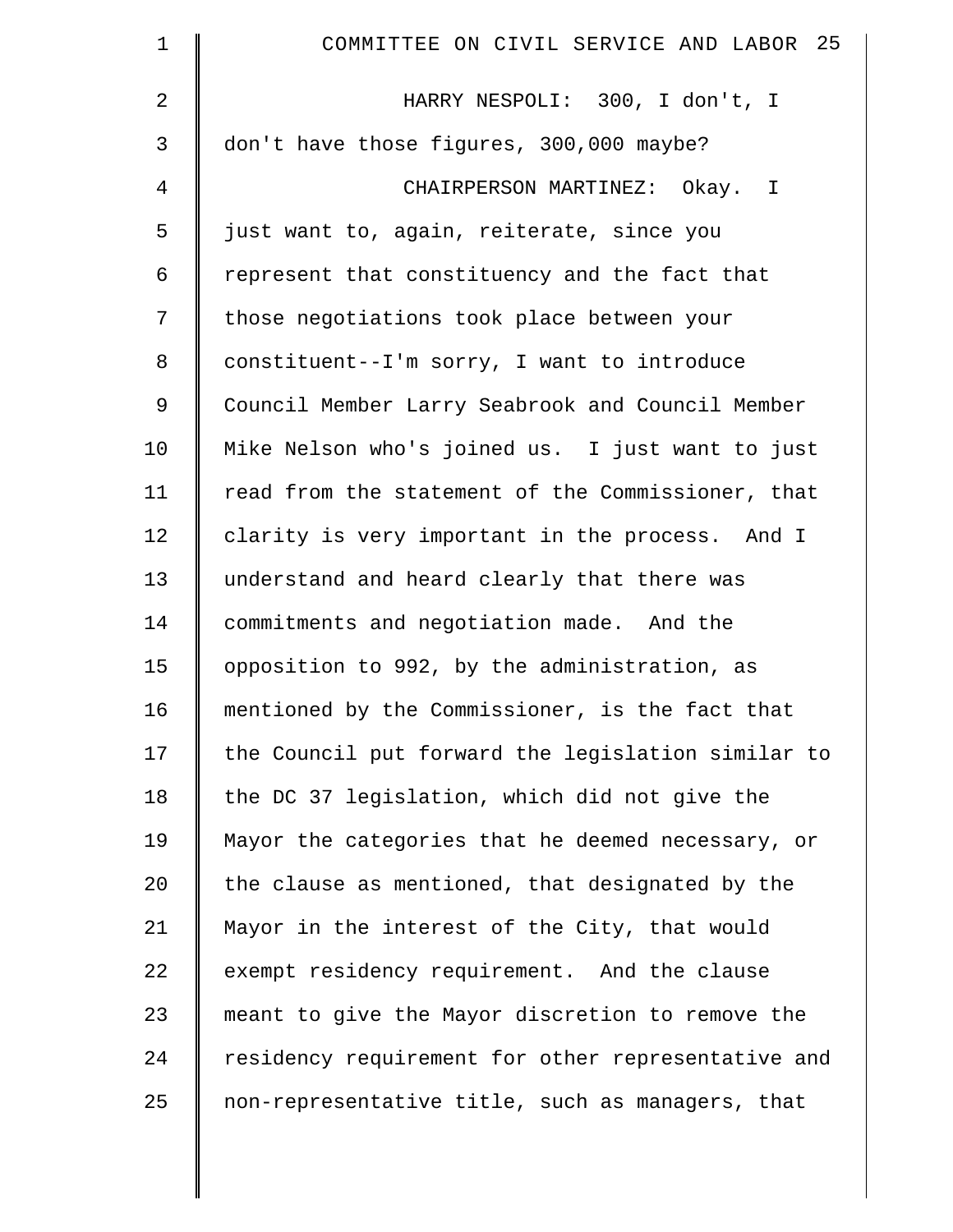| $\mathbf 1$    | COMMITTEE ON CIVIL SERVICE AND LABOR 26            |
|----------------|----------------------------------------------------|
| $\overline{2}$ | were deemed to be in the best interest of the      |
| 3              | City, according to the Administration. However,    |
| $\overline{4}$ | when the Administration did go into negotiation,   |
| 5              | the Council was never part of the negotiation, nor |
| 6              | were the Council consulted in the drafting of that |
| 7              | original legislation. And then, as a result of     |
| 8              | that, when the Council was, became aware of the    |
| 9              | fact that we have to vote by charter to change     |
| 10             | residency requirement, it's when the DC 37         |
| 11             | legislation was drafted, addressing concern from   |
| 12             | members in terms of, you know, impact, in terms of |
| 13             | keeping residency and communities, in terms of job |
| 14             | opportunities and availability to residents of the |
| 15             | City of New York. And as DC 37, we haven't seen    |
| 16             | people leaving yet, in terms of, in large numbers. |
| 17             | And I think that goes back to Mr. Hanley's         |
| 18             | testimony in ter--Huntley's testimony, in terms of |
| 19             | the fact that it's about having options. And the   |
| 20             | Council is aware of that, and we're keeping our    |
| 21             | commitment and addressing the needs of our labor   |
| 22             | community in making options available through      |
| 23             | Intro 992. I don't know if any of my colleagues    |
| 24             | have question to the panel; if not, we're going to |
| 25             | move on to the next panel. Council Member          |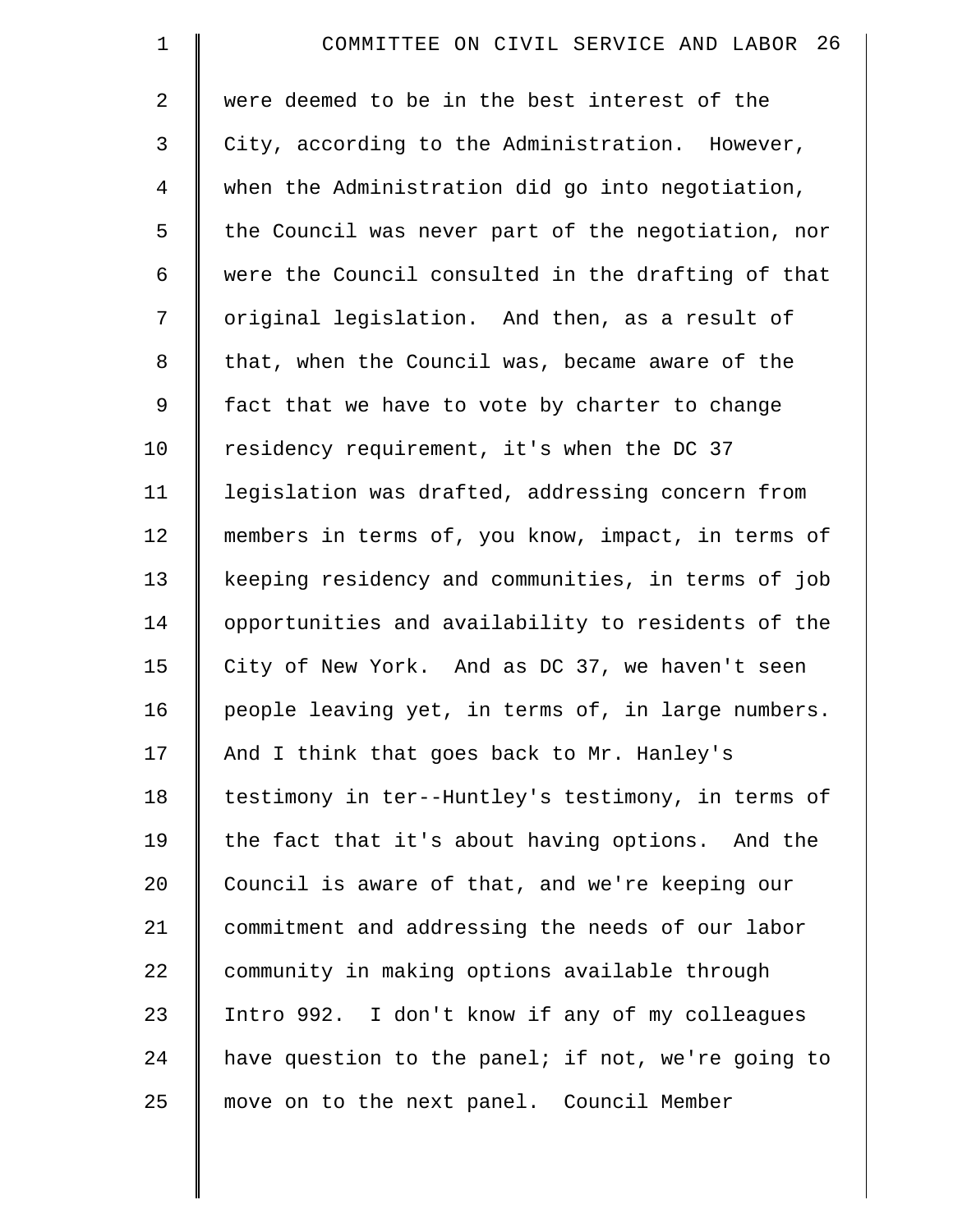| $\mathbf 1$    | COMMITTEE ON CIVIL SERVICE AND LABOR 27            |
|----------------|----------------------------------------------------|
| $\overline{2}$ | Seabrook.                                          |
| 3              | COUNCIL MEMBER SEABROOK: Thank you                 |
| $\overline{4}$ | very much, Mr. Chairman, and we have a couple of   |
| 5              | meetings across the street. But I, I certainly     |
| 6              | find this rather strange. I thought that we lived  |
| 7              | in America, and the opportunities for people who   |
| 8              | have the moneys in which they have, they have a    |
| 9              | right to live wherever they desire, as long as     |
| 10             | they do a honest day's work and receive honest     |
| 11             | day's pay, and allowed to pay the rents or the     |
| 12             | mortgages or whatever that they have. And if       |
| 13             | we're allowing it for one group of people, then we |
| 14             | certainly should allow it for all group of people, |
| 15             | 'cause that's the American way, and that's what I  |
| 16             | have always said, that that's a fundamental right  |
| 17             | that people have. And choice is a fundamental      |
| 18             | right when it talks about where a person wants to  |
| 19             | live, as long as they're performing the duties and |
| 20             | the job in which they have said. So, I stand       |
| 21             | firmly and entrenched about this issue, as I stood |
| 22             | from the beginning, and have indicated my position |
| 23             | on this, and will never waiver on it. Thank you    |
| 24             | very much.                                         |
| 25             | CHAIRPERSON MARTINEZ: Council                      |
|                |                                                    |
|                |                                                    |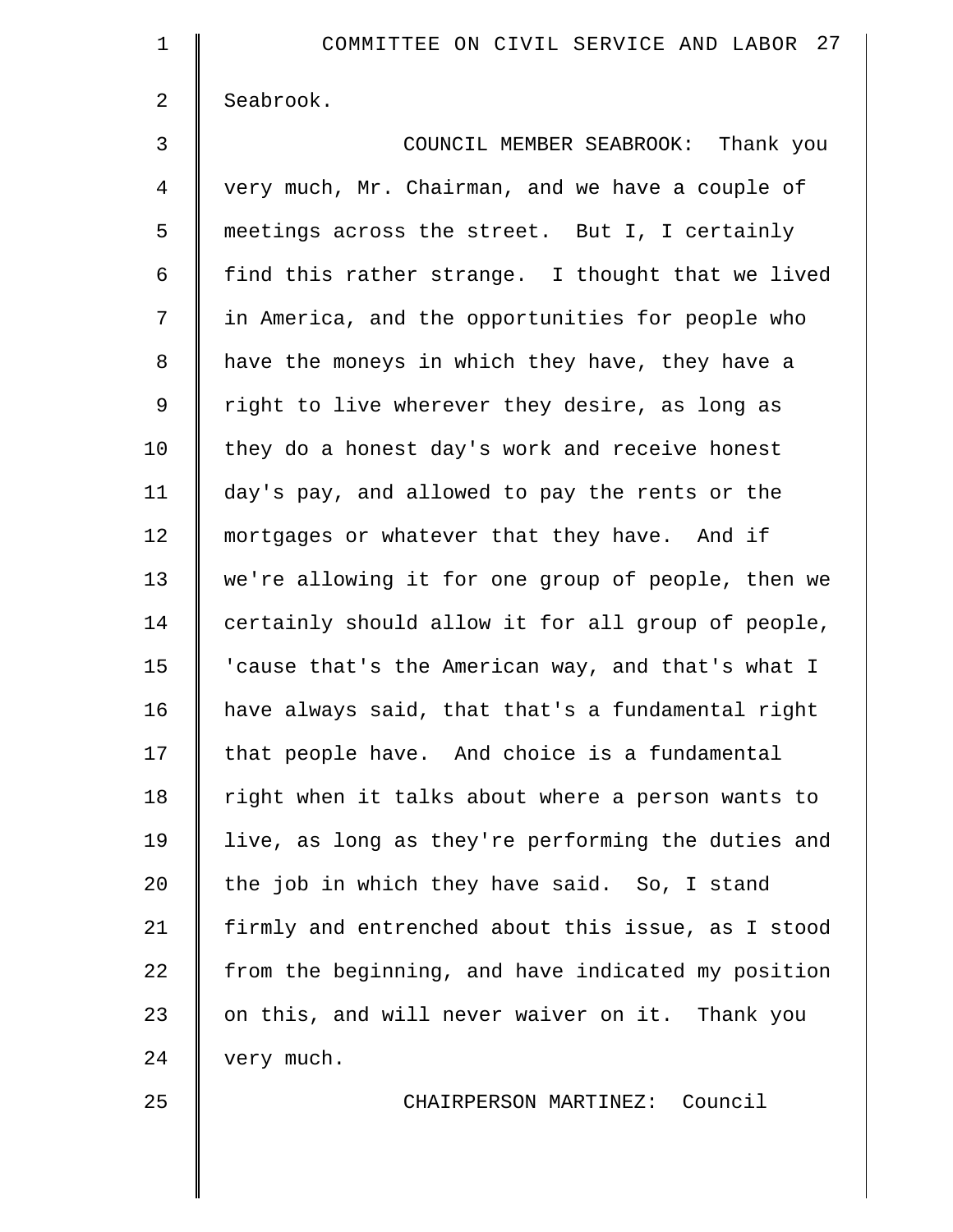| 1              | COMMITTEE ON CIVIL SERVICE AND LABOR 28            |
|----------------|----------------------------------------------------|
| $\overline{a}$ | Member Nelson.                                     |
| 3              | [applause]                                         |
| $\overline{4}$ | COUNCIL MEMBER NELSON: Yeah, I'm a                 |
| 5              | signee of course onto this provision, this Intro,  |
| 6              | in that, for two main reasons. Number one, once    |
| 7              | you have some members of the City workforce, if    |
| $\,8\,$        | you will, allowed to do it, how can you not let    |
| $\mathsf 9$    | others? Two, let's face it, it's extremely         |
| 10             | expensive to live in this City, so if you choose   |
| 11             | to live in the City, wonderful, I wish every City  |
| 12             | employee who lived in this City, from the,         |
| 13             | especially the police, but the reality of it is    |
| 14             | that you can't afford to in many cases. So this    |
| 15             | should, this should be happen--this should've been |
| 16             | happening already. So I'm just happy that, hope    |
| 17             | we are moving forward with this. Thank you.        |
| 18             | [applause]                                         |
| 19             | CHAIRPERSON MARTINEZ: Thank you                    |
| 20             | gentlemen.                                         |
| 21             | MALE VOICE: Thank you, sir.                        |
| 22             | [pause]                                            |
| 23             | CHAIRPERSON MARTINEZ:                              |
| 24             | FEMALE VOICE: -- Croghan, Joseph                   |
| 25             | Colangelo, yes, Colangelo, and Frank McCaffrey.    |
|                |                                                    |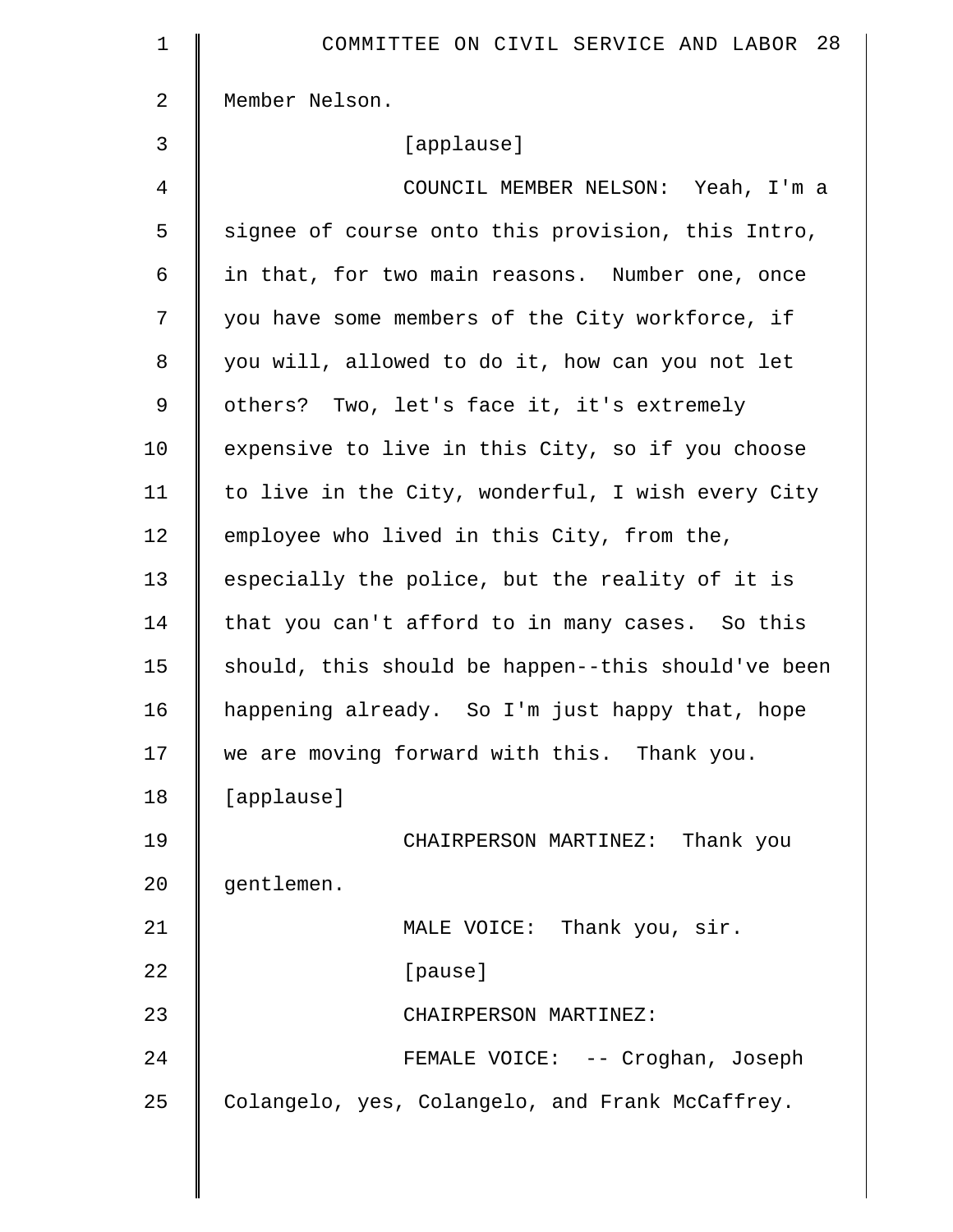| $\mathbf 1$    | COMMITTEE ON CIVIL SERVICE AND LABOR 29                     |
|----------------|-------------------------------------------------------------|
| 2              | [pause] [off mic, crosstalk]                                |
| 3              | CHAIRPERSON MARTINEZ: Start in the                          |
| $\overline{4}$ | order you like, and just identify yourself for the          |
| 5              | record.                                                     |
| 6              | ROBERT CROGHAN: Morning,                                    |
| 7              | Chairperson Martinez, and members of the                    |
| 8              | Committee. My name is Bob Croghan, and I'm                  |
| 9              | speaking on behalf of the members of the                    |
| 10             | Organization of Staff Analysts. I favor the                 |
| 11             | proposed amendment of the 1986 residency law, and           |
| 12             | the 23 year history of the law requiring civil              |
| 13             | servants to be New York City residents. I found             |
| 14             | the law an offensive, dishonest and ineffective             |
| 15             | law. When the law was first proposed in 1986, I             |
| 16             | though immediately of the infamous company towns            |
| 17             | where workers were required to reside throughout            |
| 18             | the 19 <sup>th</sup> Century. You could work in the mill or |
| 19             | the plant or the mine, but at night you had to              |
| 20             | reside in company housing, and shop at the                  |
| 21             | overpriced company store. Please note that I'm              |
| 22             | not a foreigner, from Westchester, or New Jer--             |
| 23             | [loss of audio]--law, I am, and always have been a          |
| 24             | proud city resident. The 1986 law offended me,              |
| 25             | since I noted it made civil servants into second            |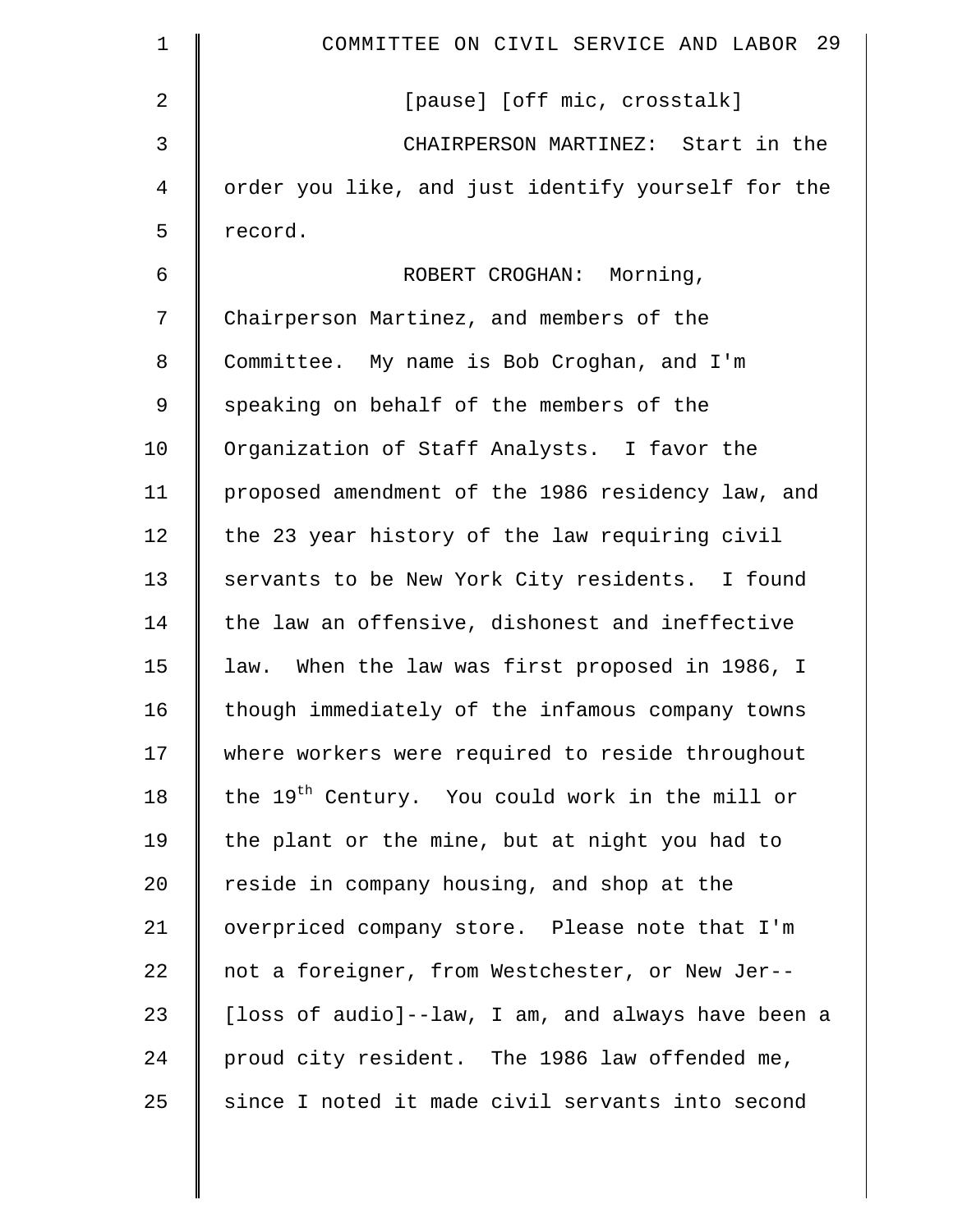| $\mathbf 1$    | COMMITTEE ON CIVIL SERVICE AND LABOR 30            |
|----------------|----------------------------------------------------|
| $\overline{2}$ | class citizens. Others could freely choose where   |
| 3              | to reside; civil servants hired after 1986 would   |
| 4              | be told where to live. The 1986 law was dishonest  |
| 5              | in application. To start with, uniform police and  |
| 6              | fire officers were exempt, as was the old Board of |
| 7              | Education, the Transit Authority, and the Housing  |
| 8              | Authority, so that less than half of the City's    |
| 9              | workforce was ever covered. Worse yet, I never     |
| 10             | met a Commissioner who failed to get an exemption  |
| 11             | on request. I did meet more than one Commissioner  |
| 12             | who was exempted at his or her request. The law    |
| 13             | was also ineffective in that, for good reasons,    |
| 14             | ever more exemptions were obtained over many years |
| 15             | through lobbying and collective bargaining. At     |
| 16             | present, only a small number of City civil         |
| 17             | servants are still covered by this offensive,      |
| 18             | dishonest and ineffective law. Thanks to this      |
| 19             | amendment, my members will be relieved of second   |
| 20             | class status, and will be permitted to choose to   |
| 21             | live here, as I have chosen to live here. I will   |
| 22             | be pleased if this does pass. But let me go a      |
| 23             | step further. There will still, after this         |
| 24             | amendment is passed, be a few civil servants       |
| 25             | covered by the original 1986 law. That is just     |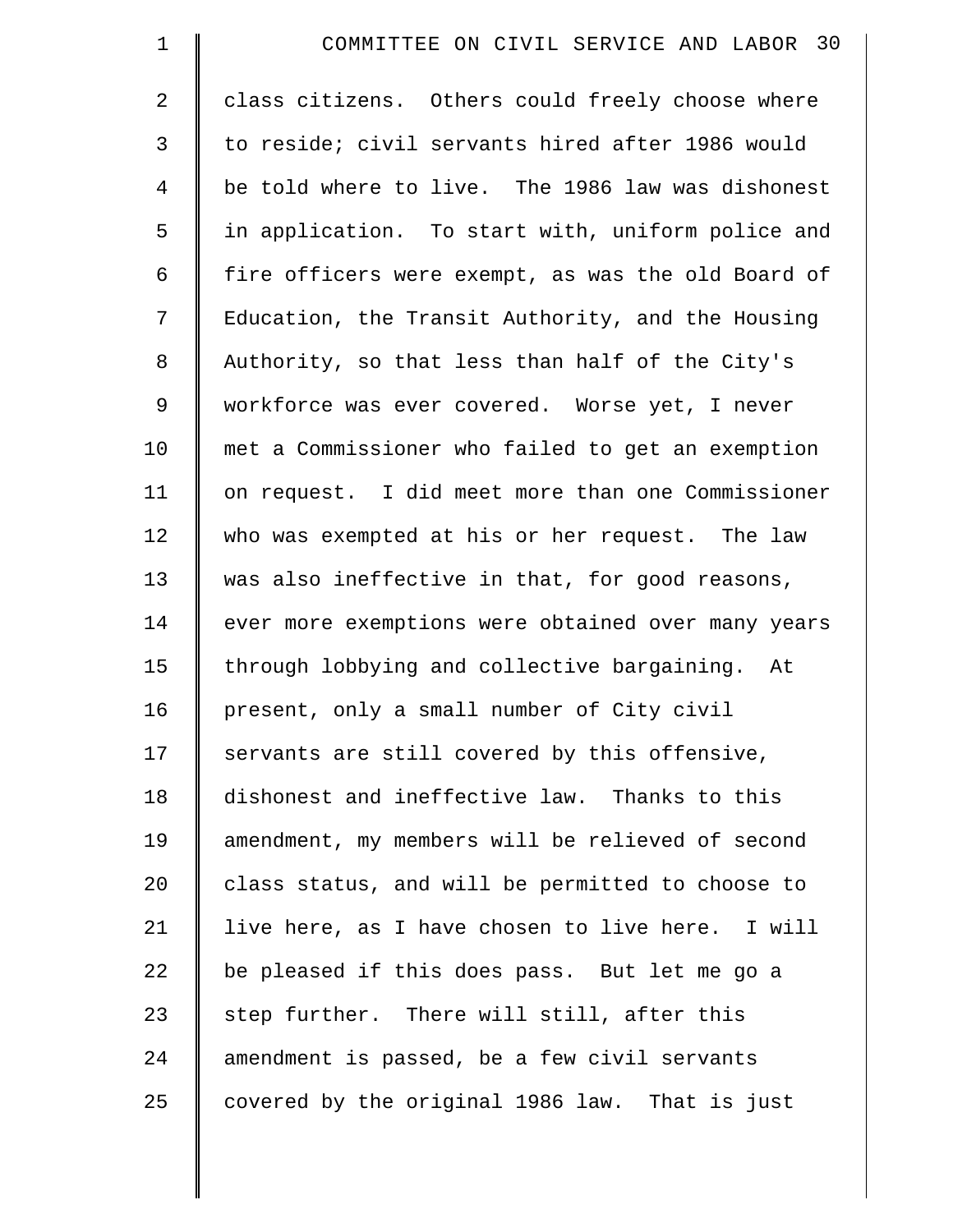| $\mathbf 1$    | COMMITTEE ON CIVIL SERVICE AND LABOR 31            |
|----------------|----------------------------------------------------|
| $\overline{2}$ | plain wrong. The offering of relief from           |
| 3              | residency law as a bargaining chip by the City in  |
| $\overline{4}$ | contract negotiations showed how little the City   |
| 5              | believed in or cared about the law. It has been    |
| 6              | argued that Mayor Bloomberg usurped the proper     |
| 7              | role of the City Council by promising to change a  |
| 8              | bad law. Perhaps. Meanwhile, now that both he      |
| 9              | and a majority of the City Council have agreed     |
| 10             | that the original law was defective, and needed to |
| 11             | be amended for most of the employees, it would     |
| 12             | only be fair and just to complete the job. I       |
| 13             | welcome today's amendment, but I also look forward |
| 14             | to the day that the City Council decides to amend  |
| 15             | that law for all those left out of today's         |
| 16             | amendment.                                         |
| 17             | JOSEPH COLANGELO: Good morning,                    |
| 18             | Chairman Martinez, my name, and members of         |
| 19             | Committee, my name is Joseph Colangelo, I'm the    |
| 20             | President of SCIU New York City Local 246. I       |
| 21             | represent 1500 members in career and salary, as    |
| 22             | well as 220 prevailing rate employee titles, most  |
| 23             | of whom are auto mechanics. More than three years  |
| 24             | ago, as a part of our contract negotiations with   |
| 25             | the City of New York, we reached an agreement on   |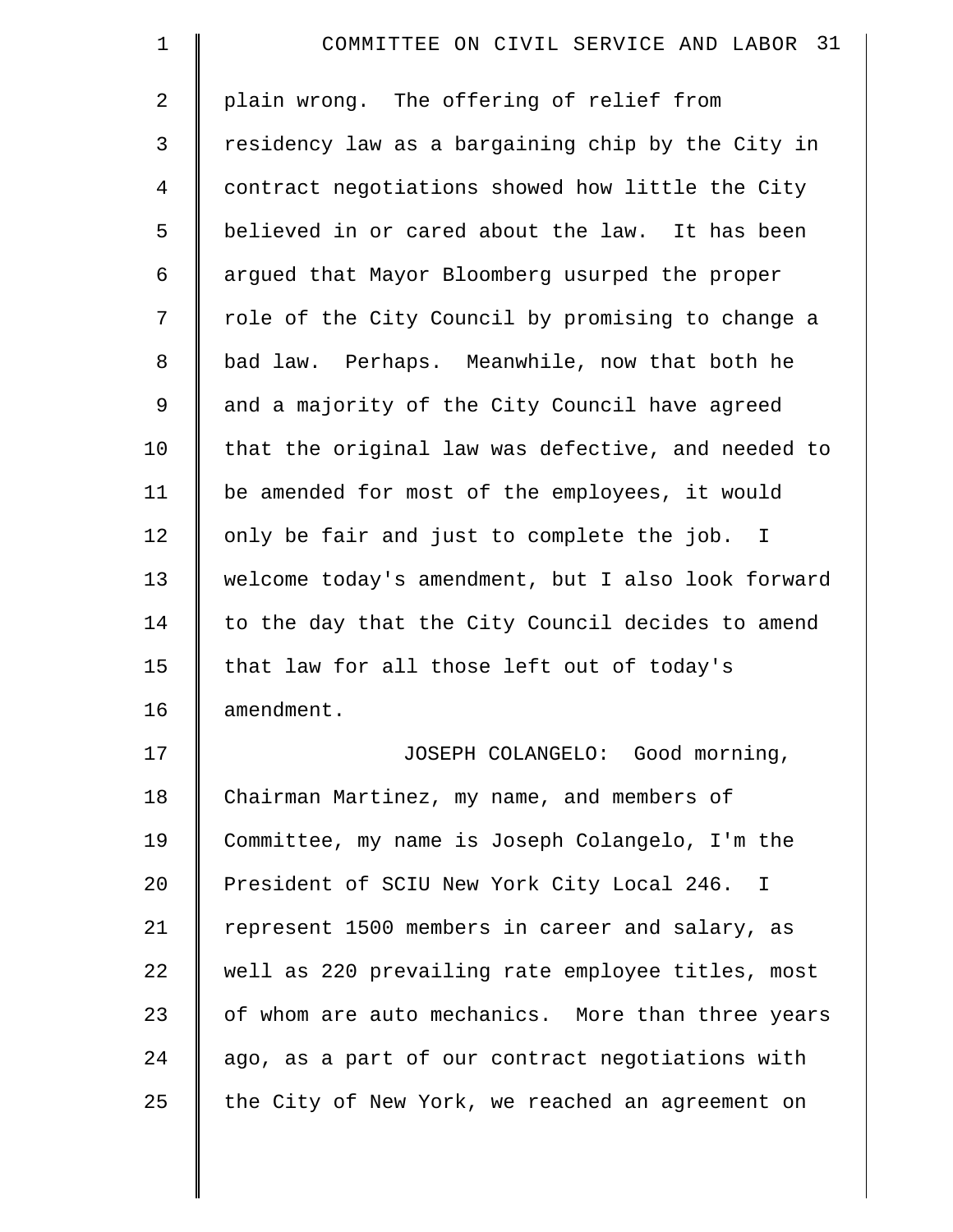| $\mathbf 1$    | COMMITTEE ON CIVIL SERVICE AND LABOR 32            |
|----------------|----------------------------------------------------|
| $\overline{a}$ | wages and benefits that included a side letter     |
| 3              | agreement that contained language referring to     |
| $\overline{4}$ | residency. That stated, the parties agreed to      |
| 5              | support an amendment to Section 12119 of the       |
| 6              | administrative code for the purpose of expanding   |
| 7              | permissible limits in residents, on residency.     |
| 8              | This agreement was reached in good faith by both   |
| 9              | parties, and ratifying our contract our members    |
| 10             | believed that this change in the administrative    |
| 11             | code would take place as swiftly as possible. My   |
| 12             | members felt so strongly about this language       |
| 13             | pertaining, permitting them to live in the same    |
| 14             | geographical areas outside the City, where certain |
| 15             | other employees already can reside, that they      |
| 16             | chose to limit the amount of compensation in wages |
| 17             | as it could've achieved if they pursued a 220      |
| 18             | prevailing rate determination from the             |
| 19             | comptroller's office. Yet here we are, some three  |
| 20             | years later, still without this legislation, and   |
| 21             | frustrated for the fact that some choose to attack |
| 22             | this provision that was agreed upon by both        |
| 23             | parties. The passing of the amendment you are      |
| 24             | considering today would be a great victory for our |
| 25             | members and although the bill is a compromise in   |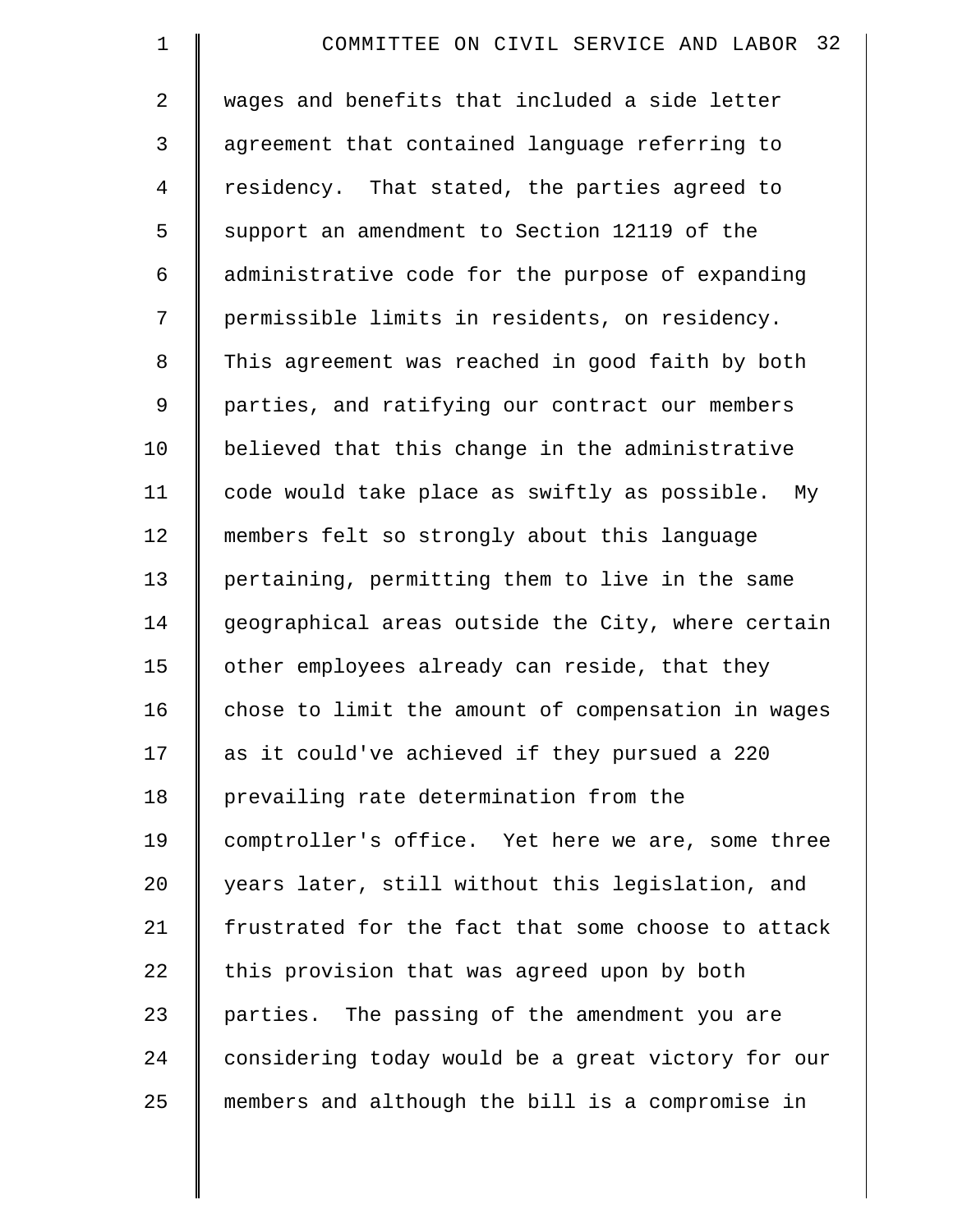| $\mathbf 1$    | COMMITTEE ON CIVIL SERVICE AND LABOR 33                      |
|----------------|--------------------------------------------------------------|
| $\overline{2}$ | language that originally said fourth in the<br>the           |
| 3              | collective bargaining agreement that was entered             |
| 4              | into, it proves once again where presented with              |
| 5              | challenging legislation, all parties can be able             |
| 6              | to sit down, resolve our differences and come to             |
| 7              | an agreement that satisfies everyone. As you                 |
| 8              | know, this body passed legislation some months               |
| 9              | back granting the right of two members of another            |
| 10             | union. All that I'm asking is that we be treated             |
| 11             | equally. I recommend the Committee pass this                 |
| 12             | legislation, to honor the contract agreement                 |
| 13             | between the City and our union, SCIU New York City           |
| 14             | Local 246. Thank you.                                        |
| 15             | FRANK MCCAFFREY: I wish to thank                             |
| 16             | the members of the City Council panel here, and              |
| 17             | fellow union representatives. My name is Frank               |
| 18             | McCaffrey, and I'm with the Civil Service Bar                |
| 19             | Association, we are the unionized attorneys                  |
| 20             | working in the departments and agencies in the               |
| 21             | city. Just had a couple of brief comments, I                 |
| 22             | don't have a prepared statement that I had                   |
| 23             | testified back on October 6 <sup>th</sup> , actually sitting |
| 24             | next to this gentleman at that time. I just                  |
| 25             | wanted to say that one comment that was made here            |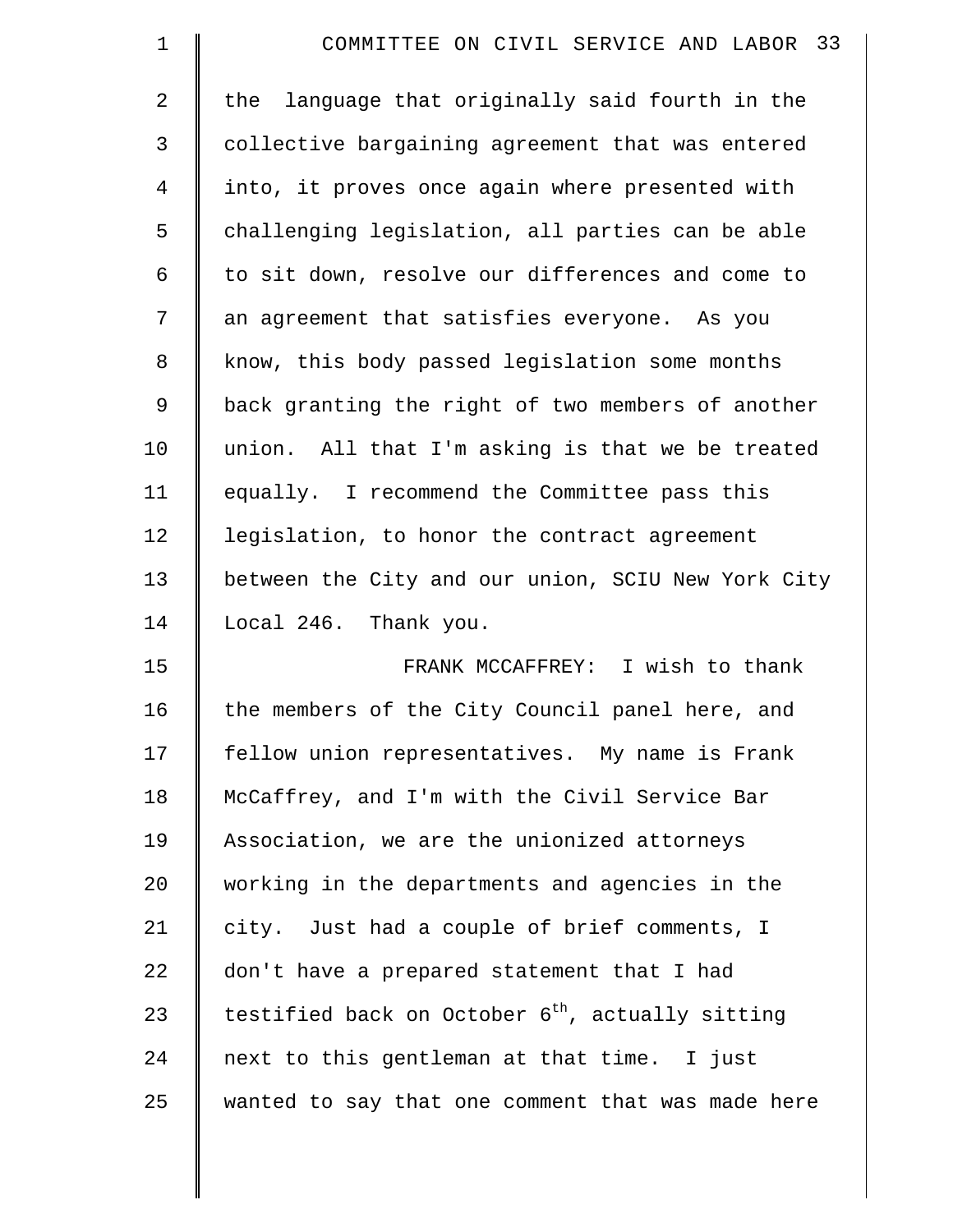| $\mathbf 1$    | COMMITTEE ON CIVIL SERVICE AND LABOR 34            |
|----------------|----------------------------------------------------|
| $\overline{a}$ | that "lawyers are covered." I'm with the Civil     |
| 3              | Service Bar Association, and with a small fraction |
| $\overline{4}$ | of our members who are exempt from the residency   |
| 5              | requirement, most of our attorneys are not         |
| 6              | covered. The New York City Law Department, I       |
| 7              | might add, I might add the New York City Law       |
| $\,8\,$        | Department, the City Law Department, had been      |
| 9              | waived out of the City residence some years ago,   |
| 10             | and don't have to live in the State, let alone the |
| 11             | City. I also want to mention the terms of          |
| 12             | financial impact on the City under a charter       |
| 13             | section 1127, all City employees have to pay City  |
| 14             | taxes, no matter where they live. So there's no    |
| 15             | impact there. I would just like to state that one  |
| 16             | of the, I guess, argumentative points here is the  |
| 17             | fact that the, there is a two year requirement in  |
| 18             | this current bill, for residency and employment.   |
| 19             | I think that this is more or less something that   |
| 20             | we are settling for, and I think the rest of the   |
| 21             | representatives here agree that it is a            |
| 22             | compromise. That the bone of contention on that    |
| 23             | really is that the uniform services nor the        |
| 24             | teachers, or those lawyers I mentioned have any    |
| 25             | two year requirement whatsoever. All of the        |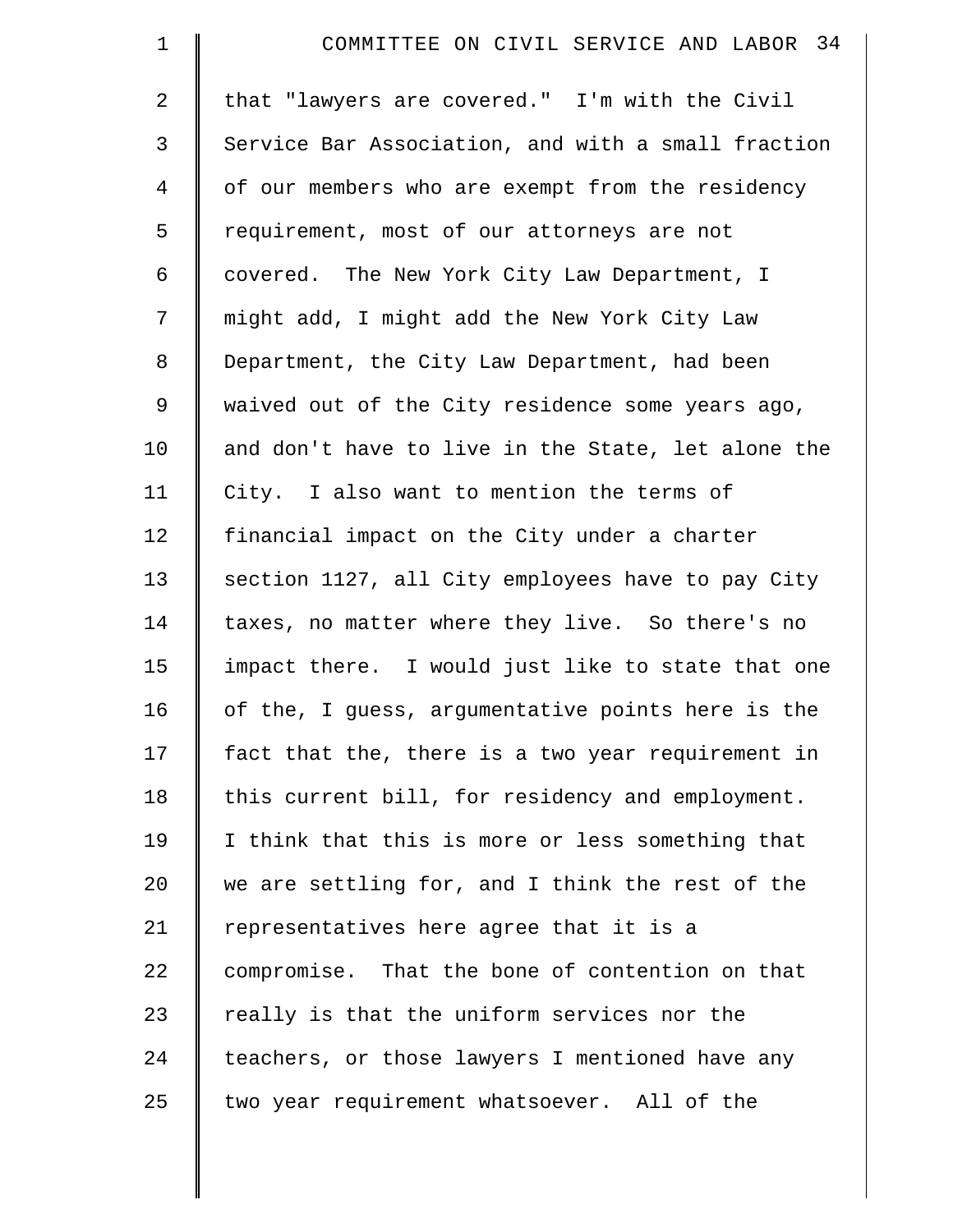| 1           | COMMITTEE ON CIVIL SERVICE AND LABOR 35              |
|-------------|------------------------------------------------------|
| 2           | sudden, we get saddled with it. Alright, we'll       |
| 3           | accept it, because 75 percent of a loaf is better    |
| 4           | than absolutely no loaf. Two year requirement,       |
| 5           | however, we were willing to go along with in some    |
| 6           | years ago. As I pointed out to Chairman Quinn's      |
| 7           | office, Ms. Axelrod in March of '08, and also then   |
| 8           | Chairman Adabo [phonetic], in August of '08, but     |
| $\mathsf 9$ | somehow this does not translate to our inclusion     |
| 10          | or these other unions' inclusion into the December   |
| 11          | $18th$ vote on the original bill that covered DC 37. |
| 12          | So I would appreciate it if you could consider       |
| 13          | this bill and vote on it, as expeditiously as        |
| 14          | possible, so we can stop this, what seems to be an   |
| 15          | endless process for no reason. Thank you very        |
| 16          | much.                                                |
| 17          | CHAIRPERSON MARTINEZ: We've been                     |
| 18          | joined by Council Member Melissa Mark-Viverito,      |
| 19          | from Manhattan. Any question from any of the         |
| 20          | Committee members? As we have no question, we'll     |
| 21          | move on to the next panel. Thank you, gentlemen      |
| 22          | for your testimony.                                  |
| 23          | FEMALE VOICE: Arthur Cheliotes,                      |
| 24          | Michael Brandon, and Linda Barnes.                   |
| 25          | [pause]                                              |
|             |                                                      |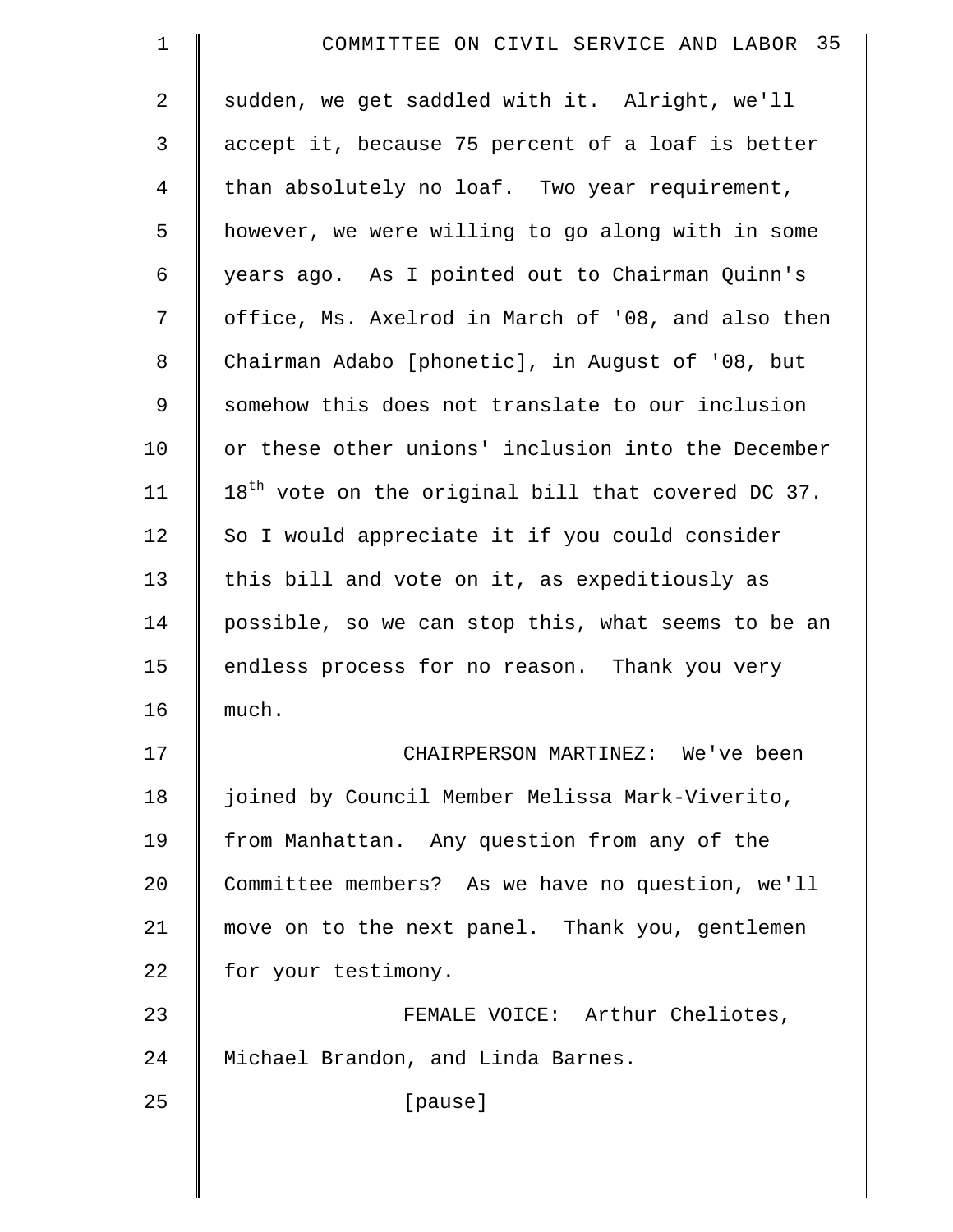| 1  | COMMITTEE ON CIVIL SERVICE AND LABOR 36            |
|----|----------------------------------------------------|
| 2  | CHAIRPERSON MARTINEZ: You may                      |
| 3  | start in any order you like, and just identify     |
| 4  | yourself for the record.                           |
| 5  | ARTHUR CHELIOTES: My name is Arth-                 |
| 6  | -My name is Arthur Cheliotes, I'm the President of |
| 7  | CWA Local 1180. And I thank you, Mr. Chairman,     |
| 8  | for your taking the leadership on getting this     |
| 9  | bill through. It's a very important bill. Local    |
| 10 | 1180, who I'm president of, represents some 10,000 |
| 11 | City workers, and which 9,500 are civil servants   |
| 12 | working for the City of New York and its           |
| 13 | affiliated public employers; nearly all are City   |
| 14 | residents. My testimony today is in support of     |
| 15 | Intro 992, to restore fairness and choice for City |
| 16 | workers who's unions have negotiated changes in    |
| 17 | the New York City residency law. On December 18,   |
| 18 | 2008, despite Local 1180's objections, because it  |
| 19 | did not establish a residency law that was uniform |
| 20 | for all career and salary plan employees, the City |
| 21 | Council passed Intro 837, that eases residency     |
| 22 | restrictions on 45,000 City employees, represented |
| 23 | by DC 37. The Mayor vetoed the bill on February    |
| 24 | 11, 2009, the City Council voted 47 to nothing to  |
| 25 | override the veto and pass the residency bill.     |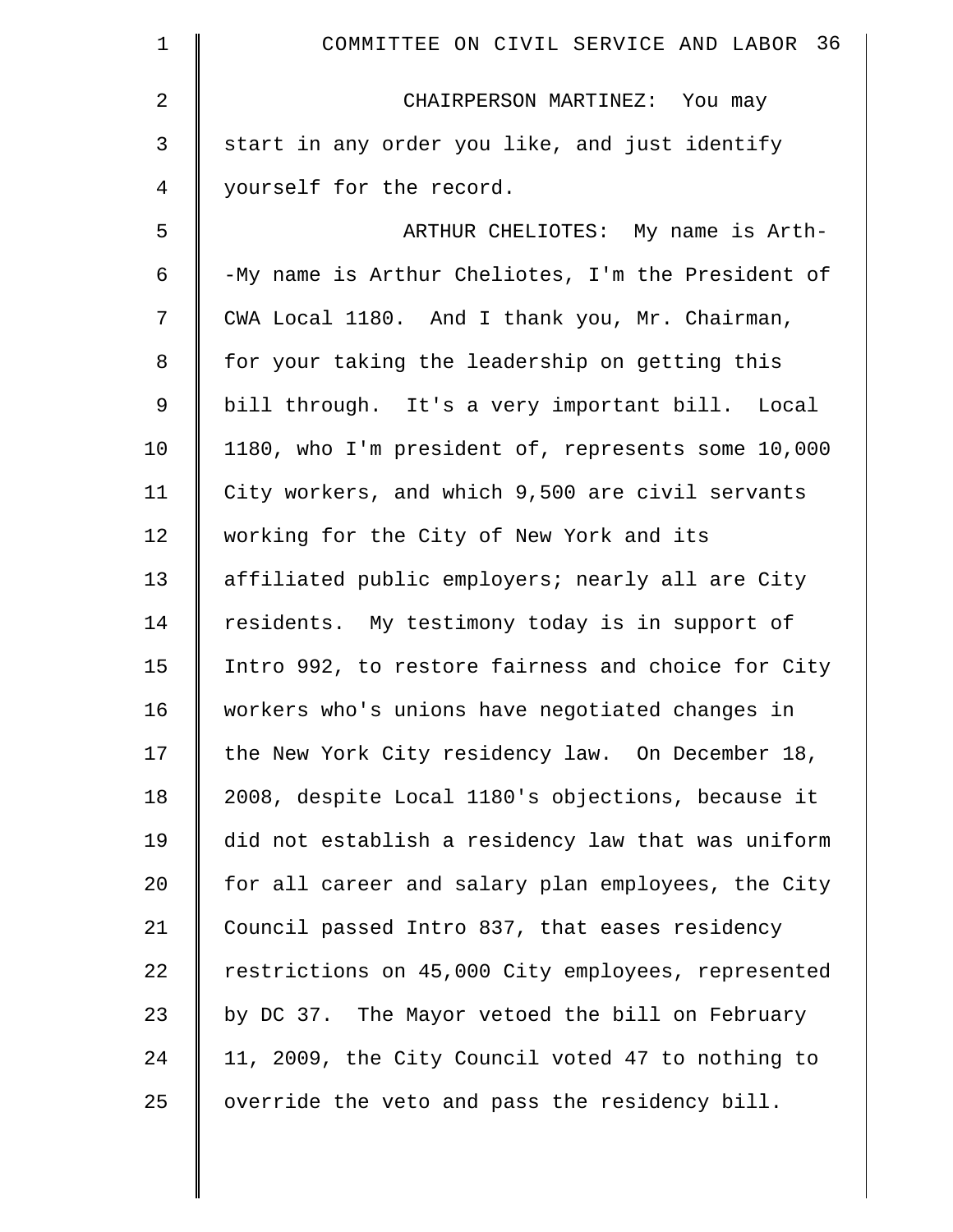| $\mathbf 1$    | COMMITTEE ON CIVIL SERVICE AND LABOR 37            |
|----------------|----------------------------------------------------|
| 2              | Intro 837 amended the law for DC 37 members, once  |
| 3              | they've lived in, in the City for a minimum of two |
| $\overline{4}$ | years, and can now live in surrounding counties of |
| 5              | Nassau, Orange, Putnam, Rockland, Suffolk and      |
| 6              | Westchester. The law only provide--the law only    |
| 7              | providing for City workers covered by, under DC    |
| 8              | 37, made, without any option for the six counties  |
| 9              | around New York City, however, and that was the    |
| 10             | problem. By not adhering to the long established   |
| 11             | uniformity of working conditions envisioned in the |
| 12             | collective bargaining law for career and salary    |
| 13             | planned employees, the new law created many        |
| 14             | problems for City, the City's workforce.           |
| 15             | Depending on the title and contract of this, for   |
| 16             | the City's workforce. So, depending on the title   |
| 17             | and contract, a career, career and salary planned  |
| 18             | employee is covered, is covered by employees who   |
| 19             | move beyond the five boroughs, would have to       |
| 20             | become City residents again if they were promoted, |
| 21             | or appointed to a title not under the DC 37        |
| 22             | contract. The traditional uniformity for career    |
| 23             | and salary planned employees regarding residency   |
| 24             | was undermined. Many unions representing career    |
| 25             | and salary planned employees, like Local 1180, had |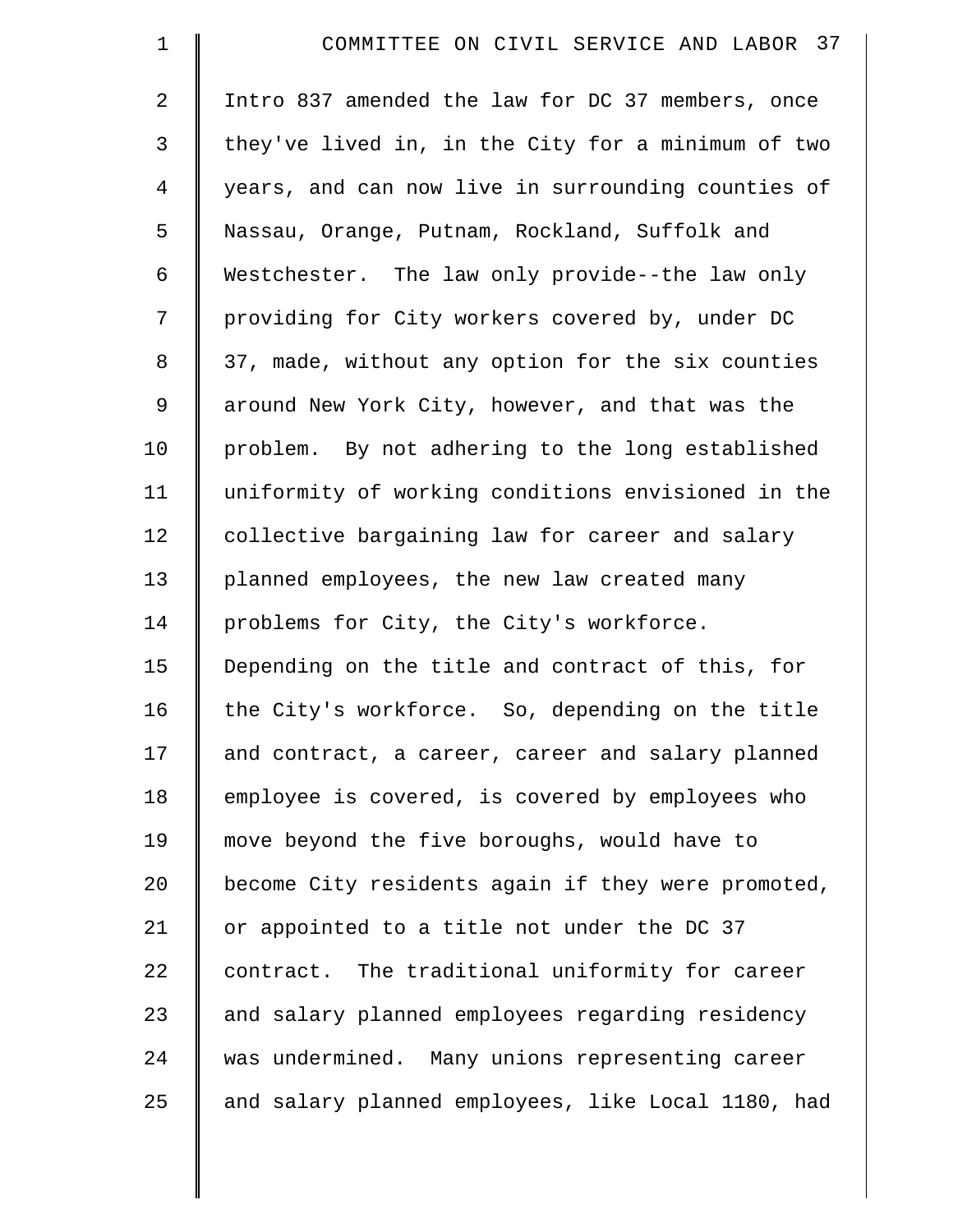| $\mathbf 1$    | COMMITTEE ON CIVIL SERVICE AND LABOR 38            |
|----------------|----------------------------------------------------|
| $\overline{2}$ | and still have the same language in their          |
| 3              | contracts regarding residency as DC 37. It is      |
| 4              | consistent with the agreement--it is consistent    |
| 5              | with the pattern established on wages and working  |
| 6              | conditions for our agreement, from September '06.  |
| 7              | I won't go into the details of the language in     |
| 8              | that contract, but one of the things that the      |
| 9              | Commissioner said, I think is very important. And  |
| 10             | that is that nothing in the language that I have   |
| 11             | read gave any latitude to the Mayor to be able to  |
| 12             | establish residency requirements in the future.    |
| 13             | That was not conceded in any of our negotiations,  |
| 14             | I don't know of any union that had. And so, that   |
| 15             | being added to the list of things that the Mayor   |
| 16             | was looking for when he came to this Council in    |
| 17             | the enabling legislation, to me does not reflect   |
| 18             | the reality of what happened. And so I would just  |
| 19             | like to make note of that fact, because it's been, |
| 20             | it's been raised by the City, and I would just     |
| 21             | like to say I never saw it. And I don't think      |
| 22             | anyone else ever did either. This legislation      |
| 23             | makes this residency law uniform for all career    |
| 24             | and salary planned employees, who's unions have    |
| 25             | negotiated this change. It is the responsible way  |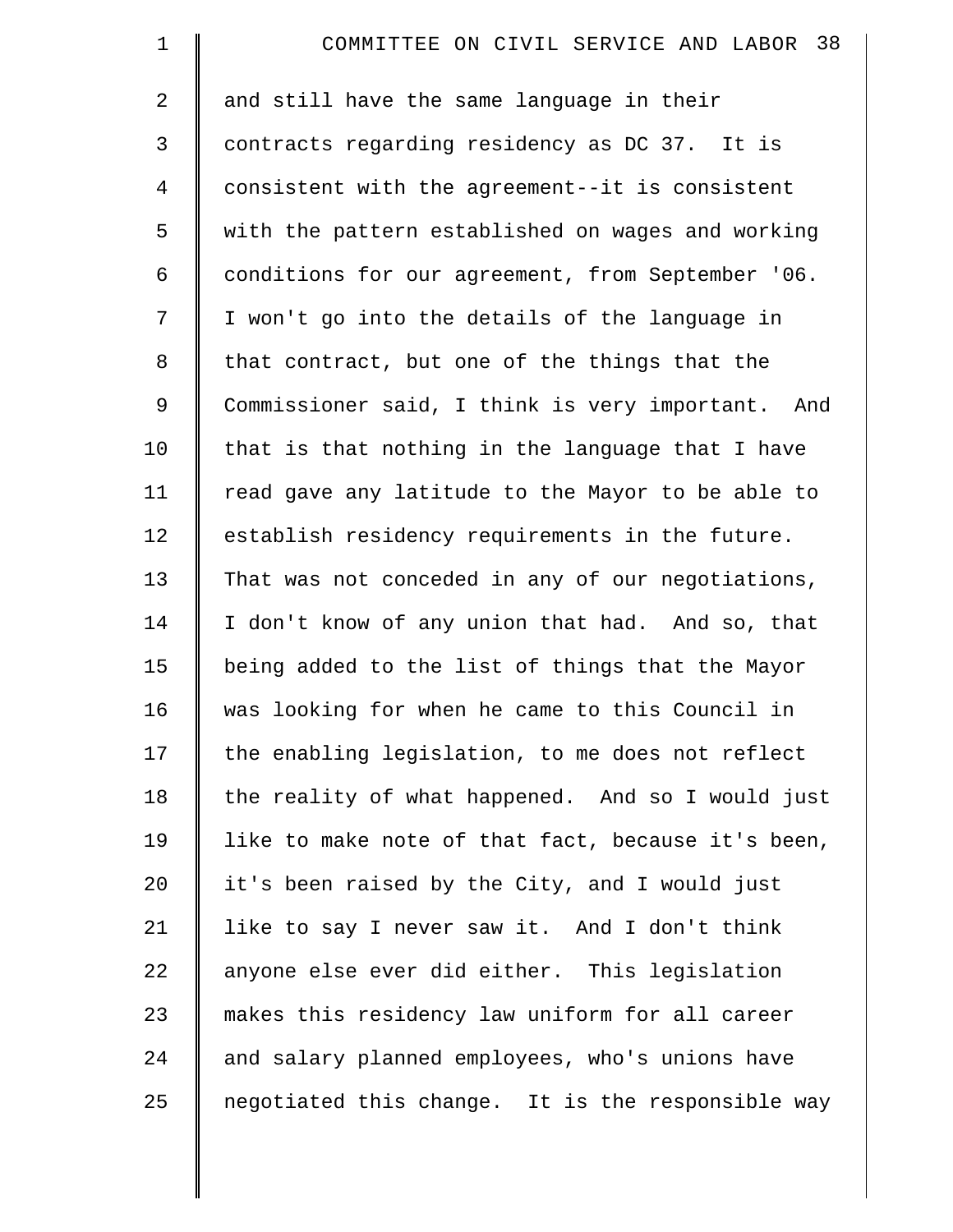| $\mathbf 1$    | COMMITTEE ON CIVIL SERVICE AND LABOR 39              |
|----------------|------------------------------------------------------|
| $\overline{2}$ | to address this issue, and we thank you for your     |
| 3              | commitment to do this. The lifting of the            |
| $\overline{4}$ | residency requirement of our members is an equity    |
| 5              | issue. I thank our friends in the City Council       |
| 6              | for initiating this legislation to afford them the   |
| 7              | right to now live within the six adjoining           |
| 8              | counties. This measure is about choice, fairness,    |
| 9              | equity, and non-discriminatory application of the    |
| 10             | residency requirements. Nearly 350,000 City          |
| 11             | employees are not subject to residency               |
| 12             | requirements now. They include members of DC 37,     |
| 13             | teachers, uniformed employees of the police, fire    |
| 14             | and sanitation departments, workers in - - titles,   |
| 15             | and civilian employees who's agencies do not         |
| 16             | require City residency, such as the Transit          |
| 17             | Authority, the City University, and cultural         |
| 18             | institutions. The concept that it is permissible     |
| 19             | for most of our coworkers to come in from other      |
| 20             | places and earn a living, but it is not              |
| 21             | permissible for people who choose other public       |
| 22             | service careers, to live where they choose, is       |
| 23             | unfair and unacceptable. We urge the Committee,      |
| 24             | and the entire City Council to pass Intro 992.<br>It |
| 25             | would put Local 1180's members and other similarly   |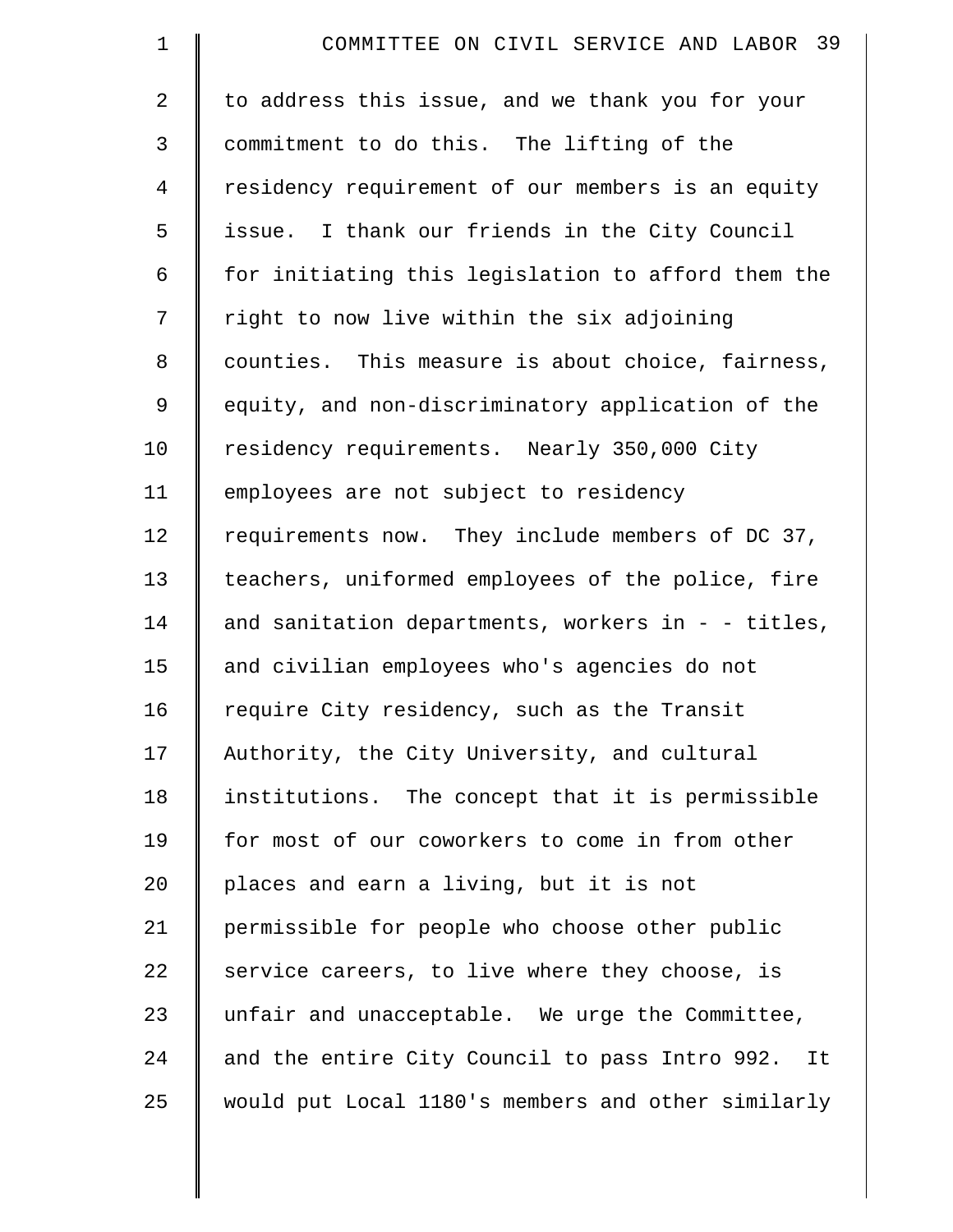| $\mathbf 1$    | COMMITTEE ON CIVIL SERVICE AND LABOR 40            |
|----------------|----------------------------------------------------|
| $\overline{a}$ | situated City workers, who's unions have           |
| 3              | negotiated this change on equal footing. What      |
| $\overline{4}$ | brings us to pursue this change in the residency   |
| 5              | law is the lack of affordable housing in our City. |
| 6              | This change in the law does not minimize the       |
| 7              | pressing need for affordable housing for City      |
| 8              | workers, who now look beyond the City limits.      |
| $\mathsf 9$    | Currently, nearly all 1180 members live in New     |
| 10             | York City, as a condition of their employment, and |
| 11             | would prefer to stay, if they can afford to. Over  |
| 12             | the last ten years in particular, our members have |
| 13             | found it difficult to maintain their residency     |
| 14             | because of the continuing escalation of rents,     |
| 15             | deregulation of housing laws, vacancy de-control,  |
| 16             | decline of housing subsidies, rent--rent control   |
| 17             | and stabilization law reductions, and the Mitchell |
| 18             | - - expirations. We have always been acutely       |
| 19             | aware of our members' concern over the shrinking   |
| 20             | stock of affordable housing. In fact, as I speak,  |
| 21             | unfortunately there are members of Local 1180 who  |
| 22             | are homeless, and living in City shelters. They    |
| 23             | come to our legal benefits fund for legal          |
| 24             | assistance because they are in arrears on their    |
| 25             | rent, facing eviction or their homes are being,    |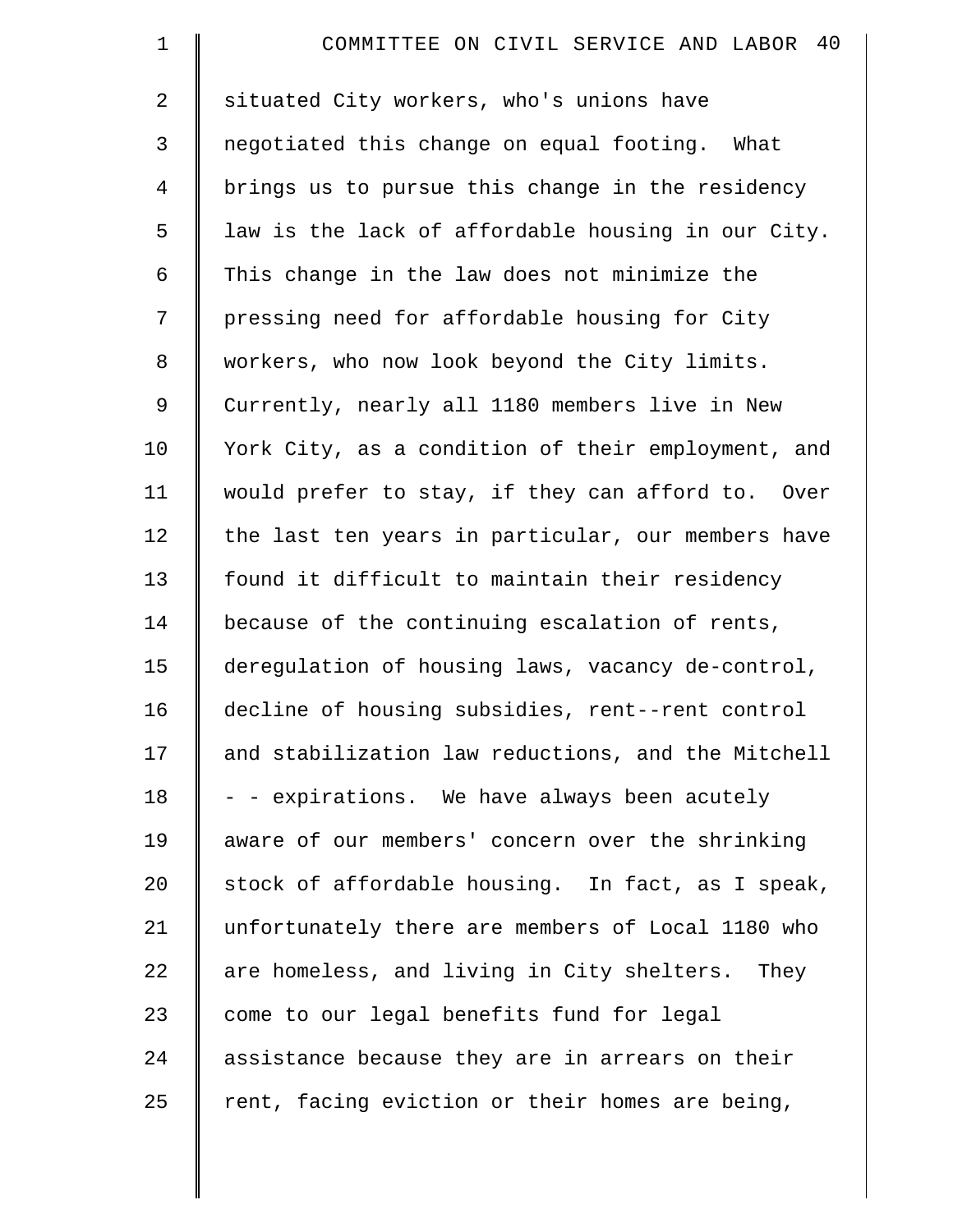| $\mathbf 1$    | COMMITTEE ON CIVIL SERVICE AND LABOR 41             |
|----------------|-----------------------------------------------------|
| $\overline{2}$ | are being lost, or in the process of being          |
| 3              | foreclosed. Many double up with, with               |
| $\overline{4}$ | understanding family and friends. Some must live    |
| 5              | with roommates in order to meet their monthly rent  |
| 6              | and stay in the City. Many must make difficult      |
| 7              | choices between rent, food, and medical and         |
| 8              | pharmacy copayments. Using the model established    |
| $\mathsf 9$    | by the Electchester development in Queens, built    |
| 10             | by Local Three of the IBW, Local 1180 proposed the  |
| 11             | development of nearly 1,500 affordable housing      |
| 12             | units in $-$ - in Queens. We met with the Mayor and |
| 13             | the now Secretary of HUD's Shaun Donovan, over      |
| 14             | four years ago with this proposal. Unfortunately,   |
| 15             | the project required substantial subsidies at a     |
| 16             | time when private developers were willing to pay    |
| 17             | millions of dollars for the land we sought, so the  |
| 18             | project never really got beyond the proposal        |
| 19             | stage. We still offer regular housing seminars      |
| 20             | for our members, so they can understand what is     |
| 21             | available to them, and if the, if they qualify for  |
| 22             | any governmental programs. But the housing market   |
| 23             | in New York City has become so gentrified, that     |
| 24             | affordability remains evasive. Our dear City,       |
| 25             | where we work to make life better for all New       |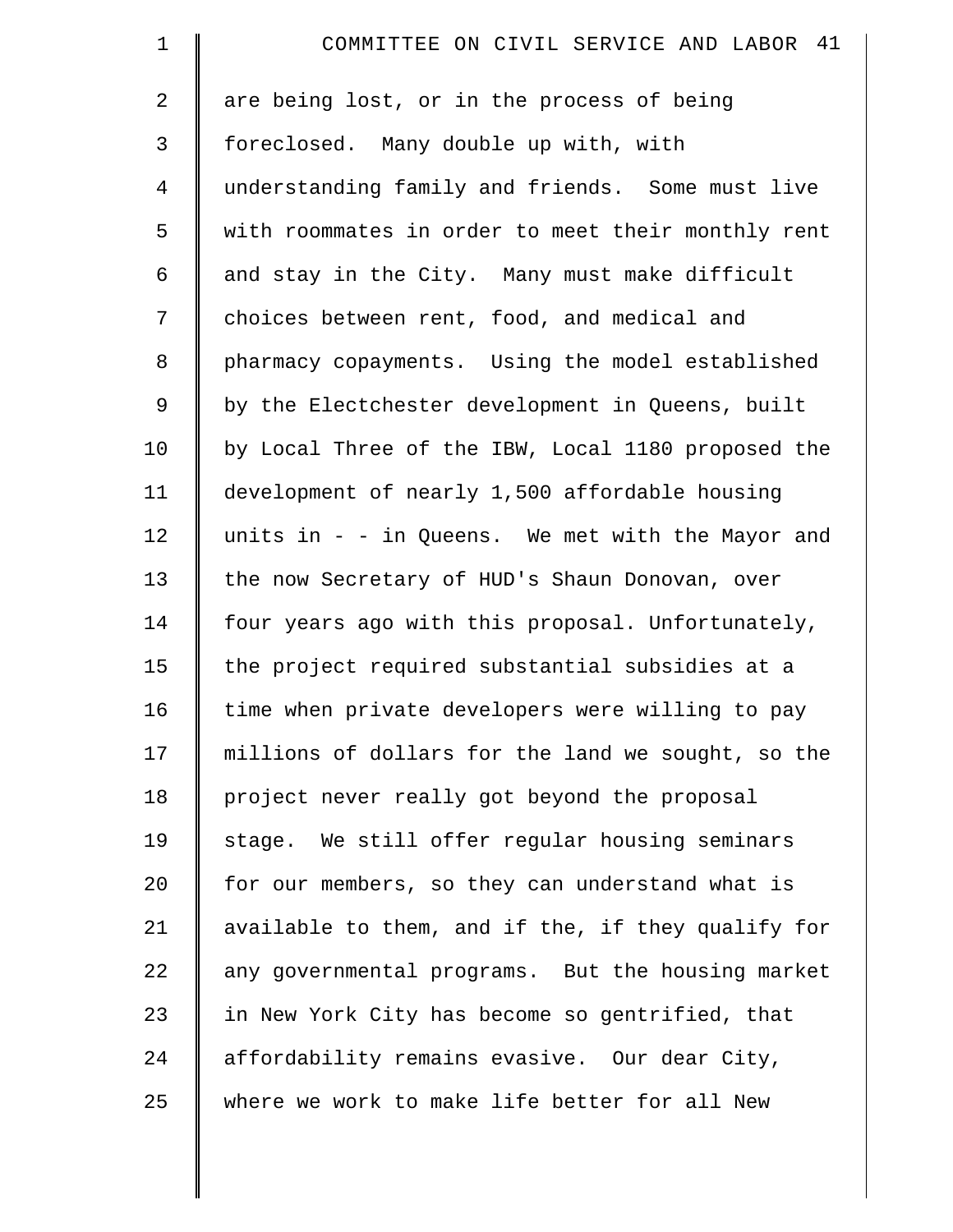| $\mathbf 1$    | COMMITTEE ON CIVIL SERVICE AND LABOR 42            |
|----------------|----------------------------------------------------|
| $\overline{2}$ | Yorkers, has become a place for the very rich.     |
| 3              | Even when members move outside City limits, to     |
| 4              | affordable housing, they will continue to offer    |
| 5              | the City more than their fellow commuters, because |
| 6              | they are still bound to pay the full City          |
| 7              | residence income tax. With this legislation, the   |
| 8              | Council has taken a major step in addressing a     |
| 9              | very important issue faced by the men and women    |
| 10             | who devote their lives to making New York work for |
| 11             | all New Yorkers, and I thank you, Mr. Chairman.    |
| 12             | CHAIRPERSON MARTINEZ: We have a                    |
| 13             | question from Council Member Melissa Mark-         |
| 14             | Viverito. There's several hearing and budget       |
| 15             | negotiation taking place at the same time, and she |
| 16             | has a question for you directly.                   |
| 17             | COUNCIL MEMBER MARK-VIVERITO:                      |
| 18             | Yeah, my, thank you, Mr. Chair, and apologies, but |
| 19             | it really is an incredibly hectic time. So, but I  |
| 20             | do want to ra--touch on something that you mention |
| 21             | here, because maybe this is an opportune time. I   |
| 22             | have been contacted also by some organizations,    |
| 23             | not unions, advocacy organizations that have       |
| 24             | membership, and some of their members may belong   |
| 25             | to a union and had indicated that there are those  |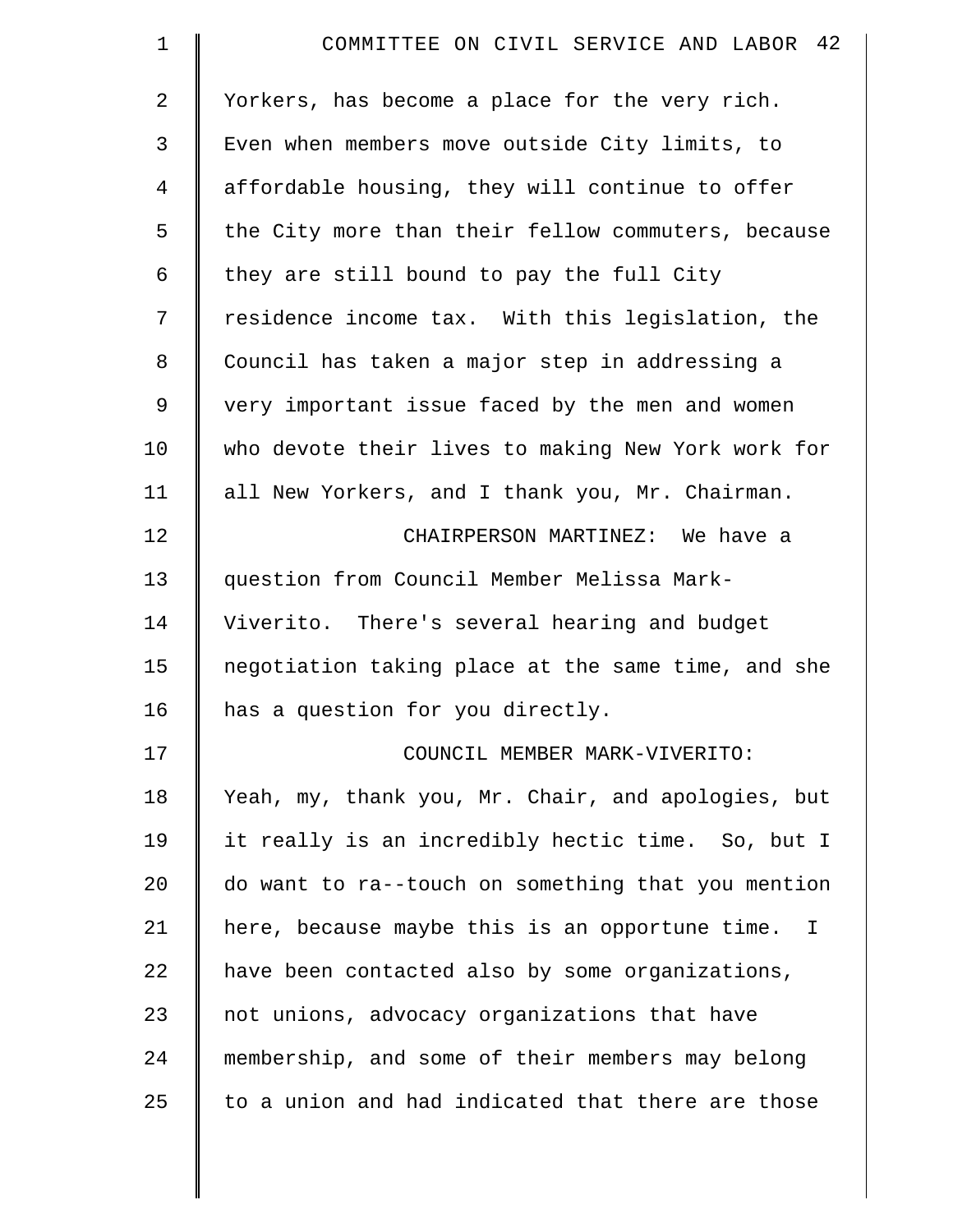| $\mathbf 1$    | COMMITTEE ON CIVIL SERVICE AND LABOR 43            |
|----------------|----------------------------------------------------|
| $\overline{2}$ | that are in shelter systems, maybe with jobs, and  |
| 3              | we understand that. And it's an unfortunate        |
| 4              | reality, 'cause we know the cost of living in New  |
| 5              | York is so high. But has there been a discussion   |
| 6              | within the union movement, I know there's a lot of |
| 7              | unions represented here today, especially in this  |
| $\,8\,$        | time where there is an economic downturn of maybe  |
| 9              | coming together, pooling resources, and maybe      |
| 10             | taking advantage of the market, as a way of doing  |
| 11             | what you're indicating here, the Electchester      |
| 12             | model, you know, maybe having unions reinvest in   |
| 13             | the building of affordable housing, the way it was |
| 14             | done in the past. And I know that the high market  |
| 15             | was making it difficult, but maybe there is an     |
| 16             | opportunity within this climate to maybe pool      |
| 17             | resources so that we can create communities        |
| 18             | similar to what were created in the past. Has      |
| 19             | been there a greater discussion within the union   |
| 20             | movement to maybe pool resources, come together    |
| 21             | and try to collaborate to really address this from |
| 22             | that perspective?                                  |
| 23             | ARTHUR CHELIOTES: The New York                     |
| 24             | City Central Labor Council has put together a      |
| 25             | housing development program, where they're         |
|                |                                                    |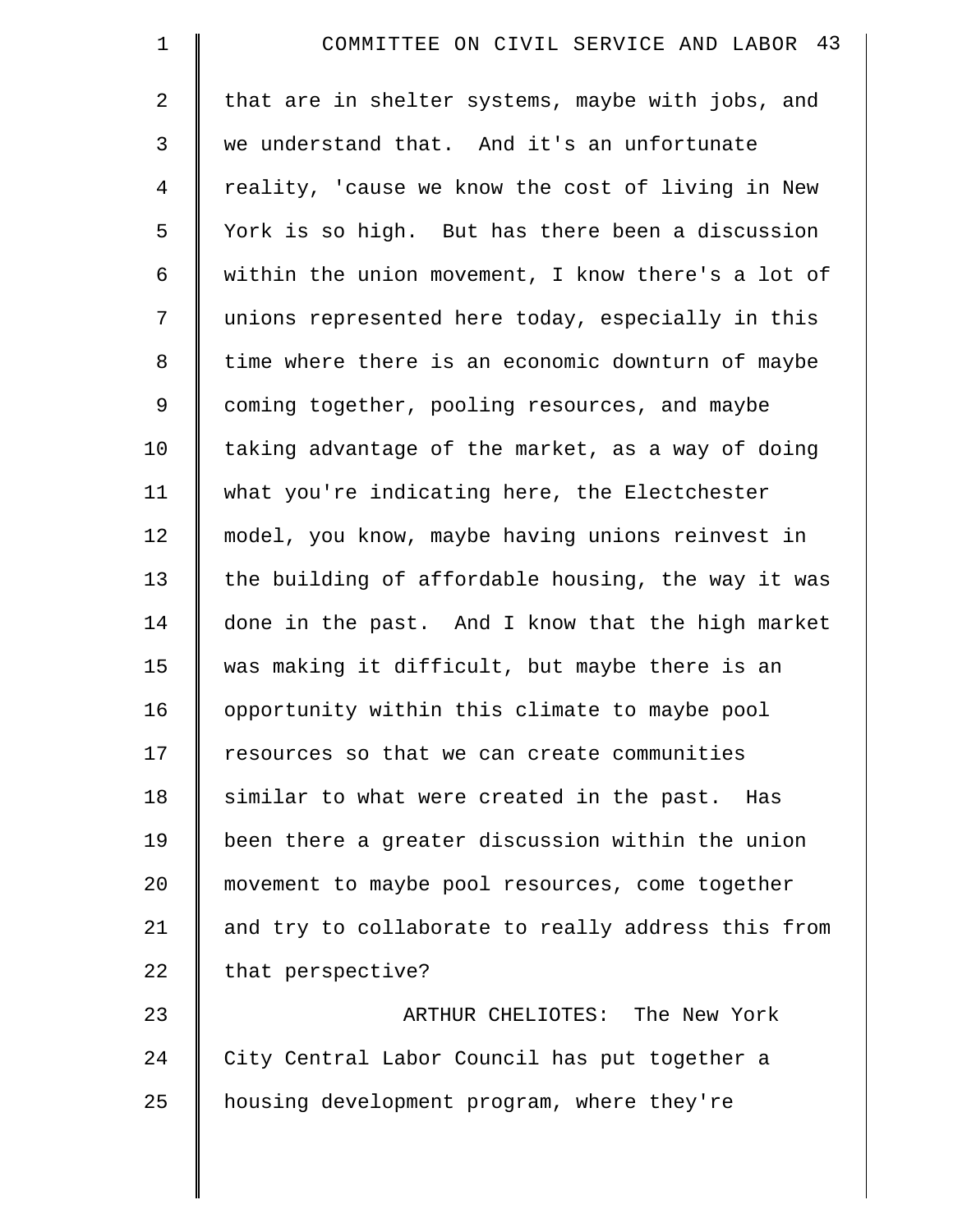| $\mathbf 1$ | COMMITTEE ON CIVIL SERVICE AND LABOR 44            |
|-------------|----------------------------------------------------|
| 2           | attempting to do that. And, and they're working    |
| 3           | with HDC, the Housing Development Corporation, to  |
| 4           | see about getting some bonding put together to be  |
| 5           | able to build affordable housing, specifically for |
| 6           | the City's workforce. It isn't specific to City    |
| 7           | workers, but it's generally for, for working       |
| $\,8\,$     | people. The UFT has tried to do something,         |
| 9           | working with, with the labor unions and developers |
| 10          | to develop some proposals, as well. More needs to  |
| 11          | be done. I think we certainly agree that, that,    |
| 12          | you know, when, when people are forced to stay     |
| 13          | within the City limits, even going outside the     |
| 14          | City limits, housing remains a big issue in this,  |
| 15          | in this region. And so, I think the Central Labor  |
| 16          | Council has tried to do what it can, and so I      |
| 17          | think any, any cooperative efforts with the        |
| 18          | Council and the City government would be, would be |
| 19          | appreciated.                                       |
| 20          | COUNCIL MEMBER MARK-VIVERITO:                      |
| 21          | Well, I mean, I think it's, it's important, I      |
| 22          | think it's an opportunity now to be even more      |
| 23          | aggressive about it. I know I've heard what the    |
| 24          | CLC is doing, and, and the UFT is proposing that.  |
| 25          | I don't know if that's a hearing in and of itself, |
|             |                                                    |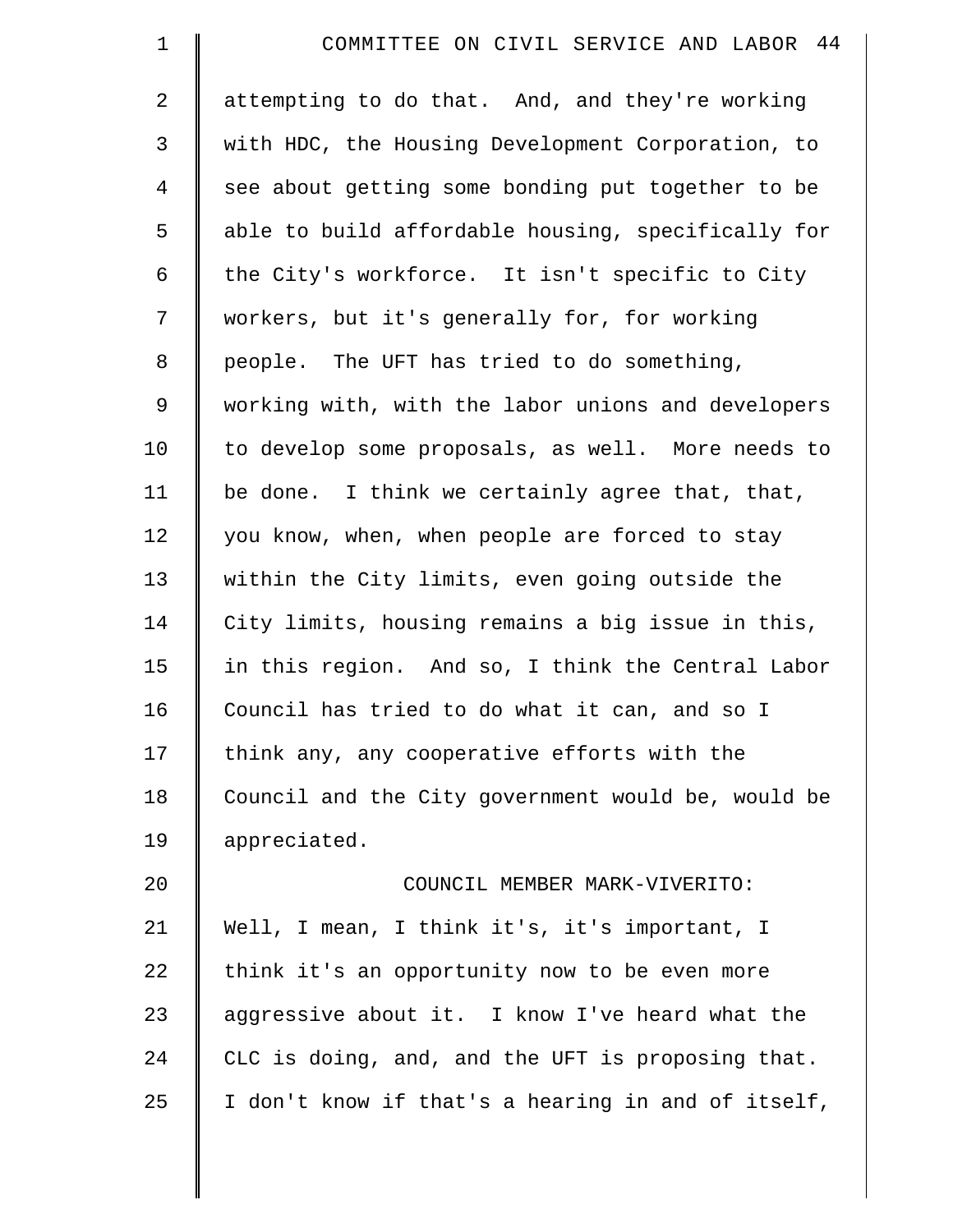| $\mathbf 1$    | COMMITTEE ON CIVIL SERVICE AND LABOR 45           |
|----------------|---------------------------------------------------|
| 2              | 'cause I think it's very critical. You know,      |
| 3              | there is discussions about, you know, NYCHA kind  |
| $\overline{4}$ | of parceling off parts, some of these             |
| 5              | underutilized land, through HPD and giving it up  |
| 6              | for development. Well, this maybe is an           |
| 7              | opportunity to partner up with the labor movement |
| 8              | and those that are interested in investing and    |
| 9              | creating a new type of workforce housing. So, I   |
| 10             | mean, I really, you know, I try to, I know the    |
| 11             | immediate needs obviously, and they're very much  |
| 12             | real and we've got to deal with them, but really  |
| 13             | trying to address this from a macro perspective,  |
| 14             | too and a longer term vision. There might be an   |
| 15             | incredible opportunity here that if we pool our   |
| 16             | resources, maybe we can try to make a dent. We're |
| 17             | not going to solve it, we understand.             |
| 18             | ARTHUR CHELIOTES: Sure.                           |
| 19             | COUNCIL MEMBER MARK-VIVERITO:<br>But              |
| 20             | we can start, you know, on a path towards making  |
| 21             | some real changes. So, Mr. Chair, I don't know if |
| 22             | that's maybe another hearing, where you could     |
| 23             | discuss it, but I think that we might want to put |
| 24             | a little bit of energy into that, into that as    |
| 25             | well. But thank you for your testimony.           |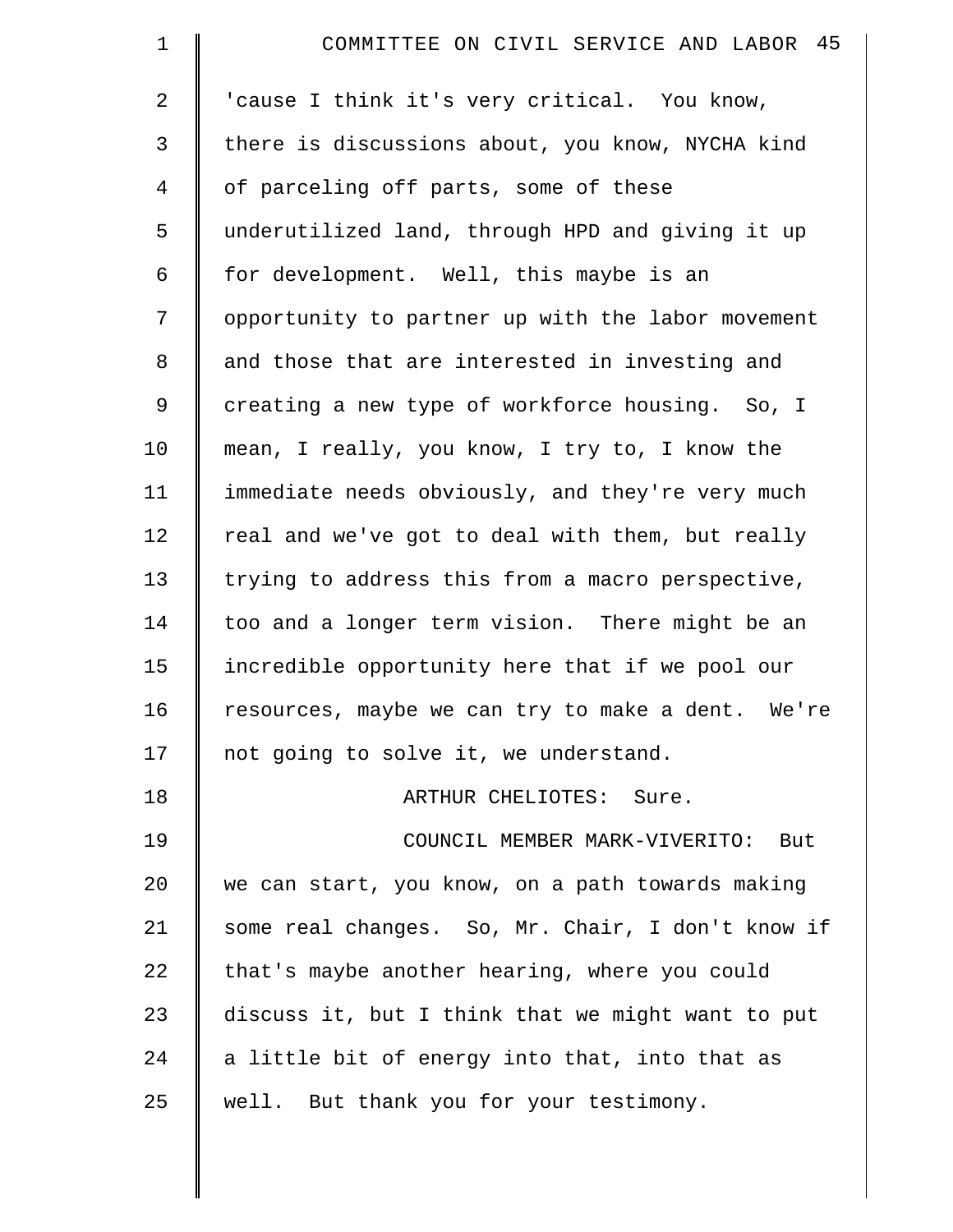| $\mathbf 1$ | COMMITTEE ON CIVIL SERVICE AND LABOR 46            |
|-------------|----------------------------------------------------|
| 2           | ARTHUR CHELIOTES: Housing issues                   |
| 3           | for City workers are important for us.             |
| 4           | COUNCIL MEMBER MARK-VIVERITO: Yes.                 |
| 5           | ARTHUR CHELIOTES: And certainly,                   |
| 6           | we've seen other jurisdictions come up with        |
| 7           | incentive programs that do offer their workforce   |
| 8           | the opportunity to live in the community.          |
| 9           | COUNCIL MEMBER MARK-VIVERITO:                      |
| 10          | Right.                                             |
| 11          | ARTHUR CHELIOTES: And that's                       |
| 12          | something I think we should be, we're happy to     |
| 13          | explore with you.                                  |
| 14          | COUNCIL MEMBER MARK-VIVERITO:                      |
| 15          | Well, thank you very much.                         |
| 16          | CHAIRPERSON MARTINEZ: Thank you,                   |
| 17          | Council Member, that's something we'll follow up   |
| 18          | and see if we can join in with the Committee on    |
| 19          | Housing or the Public Housing Subcommittee, to     |
| 20          | have that discussion.                              |
| 21          | [pause]                                            |
| 22          | LINDA BARNES: Good morning, Mr.                    |
| 23          | Chairman, members of the Council. Good morning to  |
| 24          | everyone. My name is Linda Barnes, and I'm the     |
| 25          | Executive Director of the New York City Managerial |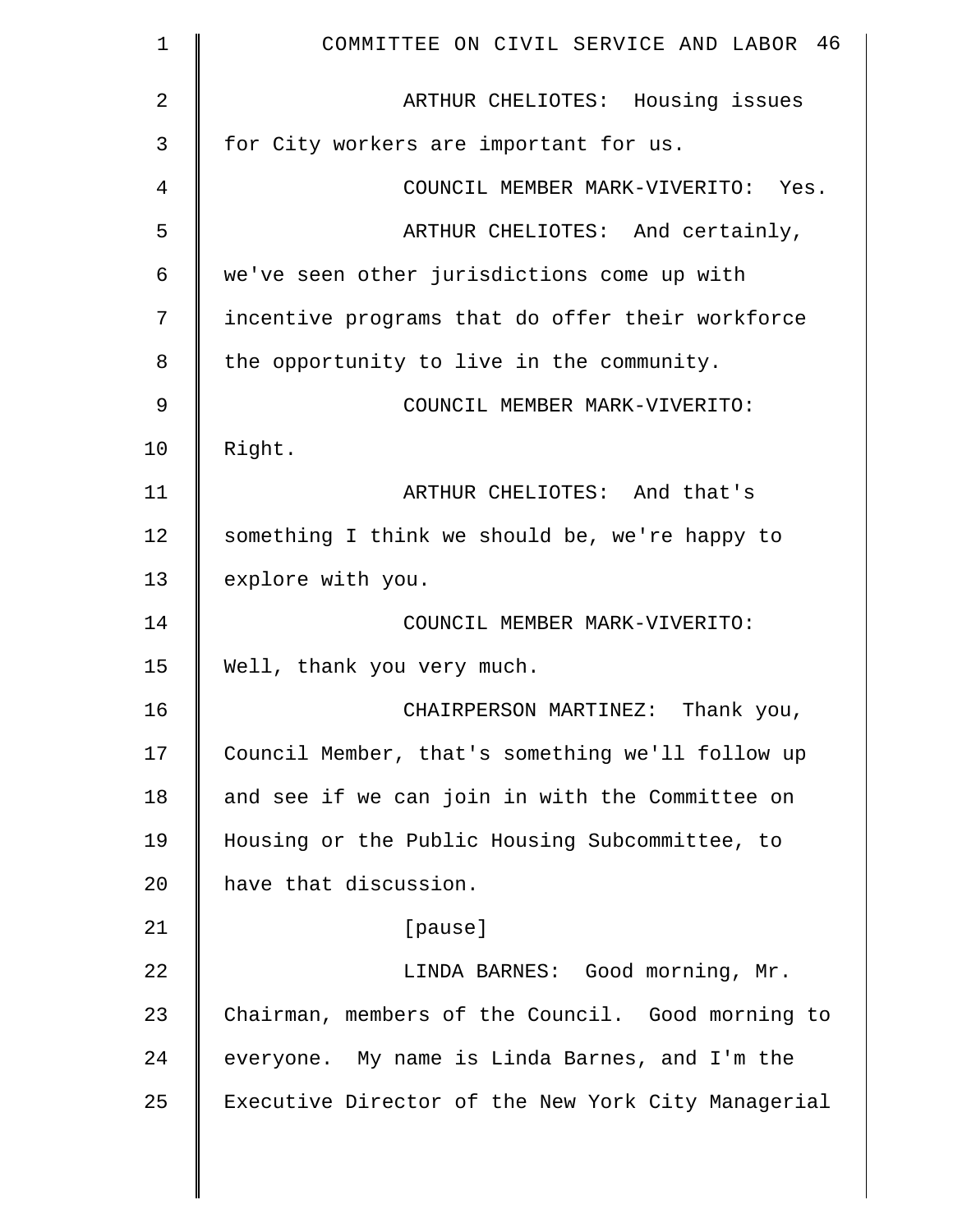| $\mathbf 1$ | COMMITTEE ON CIVIL SERVICE AND LABOR 47            |
|-------------|----------------------------------------------------|
| 2           | Employees Association, also known as the MEA. I'm  |
| 3           | testifying this morning on behalf of the MEA's     |
| 4           | president Stephen Ferrer, who due to prior         |
| 5           | commitments could not attend this hearing, as well |
| 6           | as the members of MEA. MEA is a not-for-profit     |
| 7           | volunteering, professional membership association, |
| 8           | consisting of managerial employees, confidential   |
| 9           | employees of the City of New York, and other       |
| 10          | public employees located in the City of New York,  |
| 11          | who are not eligible for collective bargaining     |
| 12          | under state or local law. MEA's purpose is to      |
| 13          | protect the civil service and other rights of      |
| 14          | members, including the pension rights, the right   |
| 15          | to redress grievances, and adopt measures of       |
| 16          | adequate compensation and benefits for its         |
| 17          | members. And this helps toward the recruitment     |
| 18          | and retention of the best qualified persons from   |
| 19          | municipal management positions, and obtaining      |
| 20          | improvements in working conditions. The vast       |
| 21          | majority of our members are career and civil       |
| 22          | servants employees, who provide services such as   |
| 23          | managing delivery of water to more than eight      |
| 24          | million City residents; they are responsible for   |
| 25          | the enforcement of air, noise, hazardous           |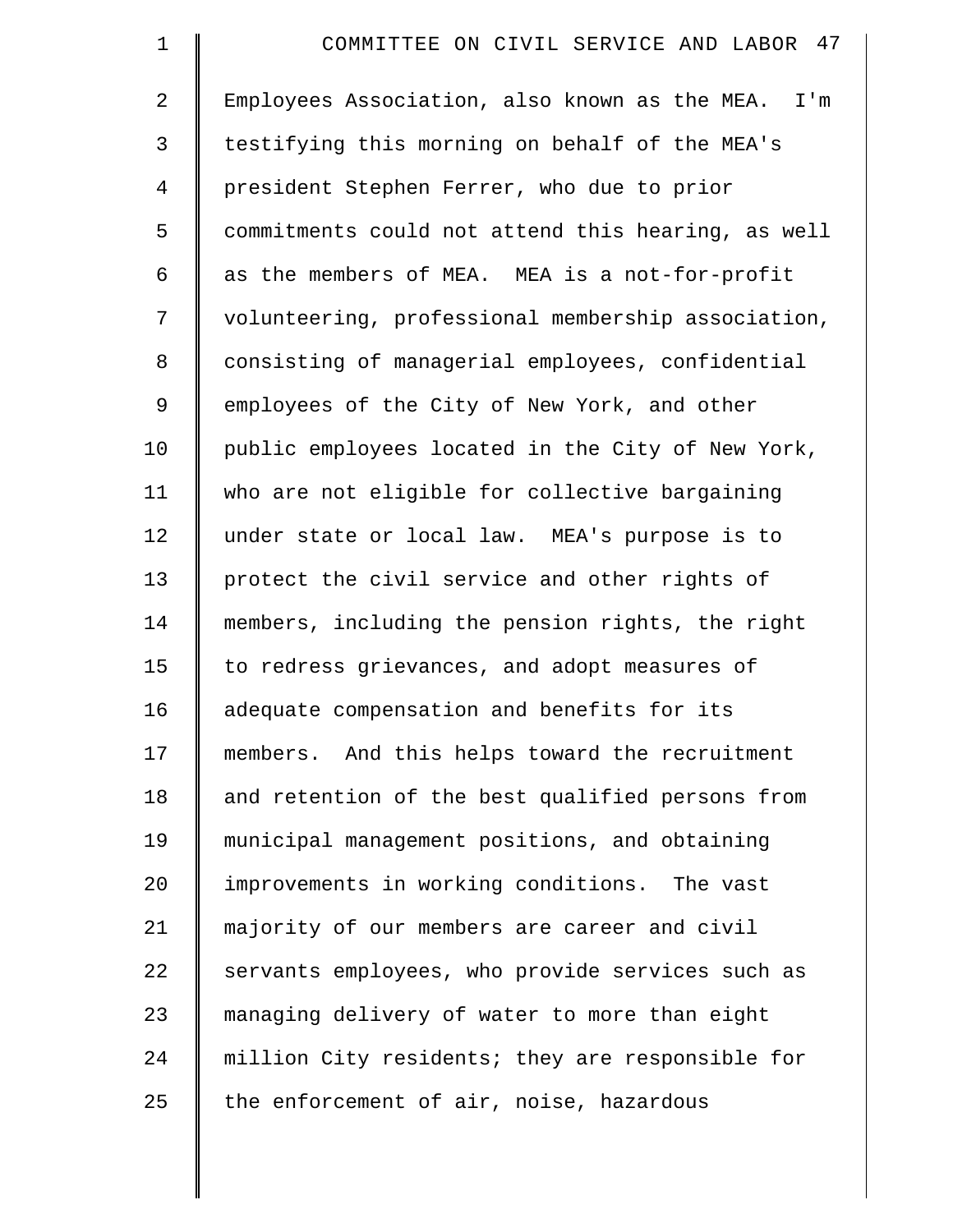| $\mathbf 1$ | COMMITTEE ON CIVIL SERVICE AND LABOR 48            |
|-------------|----------------------------------------------------|
| 2           | materials, laws, rules; they ensure the safe and   |
| 3           | lawful use of over 50,000, 950,000 buildings       |
| 4           | within the New York City. They protect the City's  |
| 5           | children from abuse and neglect. We applaud the    |
| 6           | Council for changing residency requirements for    |
| 7           | members of DC 37, because these are the very same  |
| 8           | employees whom we manage and direct. It is not     |
| $\mathsf 9$ | only fair, it is also fair that managers receive   |
| 10          | the same consideration. This is considered good    |
| 11          | government. Imagine for a moment a scenario where  |
| 12          | we have a hardworking and efficient non-managerial |
| 13          | employee, who is approached and asked to accept a  |
| 14          | promotion to an important managerial position.     |
| 15          | She accepts, and then she's told she must move     |
| 16          | back to the City. Her family is established in     |
| 17          | the City of Yonkers. This would mean she would     |
| 18          | have to sell her house, she would have to change   |
| 19          | her children's school, she would have to change    |
| 20          | everything about her social and economic life.     |
| 21          | Her choice might be to refuse the promotion, but   |
| 22          | the City would lose a potentially effective        |
| 23          | manager. That certainly would not be an example    |
| 24          | of good government. Rank and file managers are     |
| 25          | not deputy mayors and commissioners who earn six   |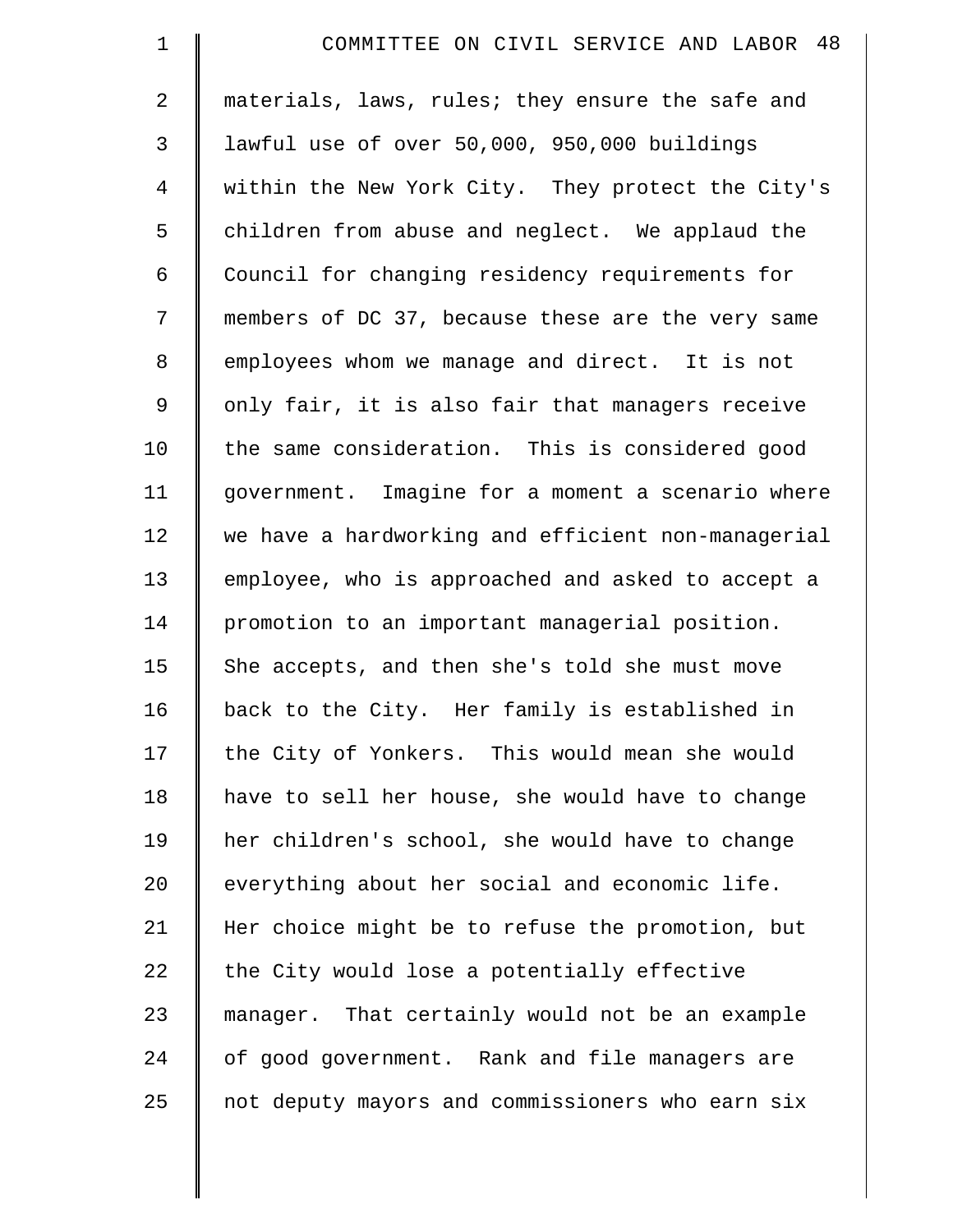| $\mathbf 1$ | COMMITTEE ON CIVIL SERVICE AND LABOR 49            |
|-------------|----------------------------------------------------|
| 2           | figure salaries. In fact, the median salary of an  |
| 3           | MEA member is between \$60,000 and \$70,000 per    |
| 4           | year. The median, minimum salary is \$50,842 per   |
| 5           | annum. We're hundreds of ordinary citizens who     |
| 6           | make up the managerial ranks and provide the City  |
| 7           | more than its value for essential services. We     |
| 8           | should be given the choice of where we want to     |
| 9           | live and raise our families. Thank you.            |
| 10          | MICHAEL BRANDON: Good morning                      |
| 11          | Chairman. My name is Michael Brandon, I'm the      |
| 12          | Secretary/Treasurer of Local 333 of the            |
| 13          | International Longshoreman's Association,          |
| 14          | represent approximately 2,100 members, which 300   |
| 15          | of 'em are City servant workers at the Staten      |
| 16          | Island Ferry. Most people down at, who work at     |
| 17          | the Staten Island Ferry already have this          |
| 18          | residency waiver. Most managers can live where     |
| 19          | they want to live, but the rank and file deck      |
| $20 \,$     | hands and oilers, you know, the lowest paid on the |
| 21          | scale at the Staten Island Ferry, have to live     |
| 22          | within the five boroughs, and it's quite and       |
| 23          | injustice since most people can live outside,      |
| 24          | outside of the boroughs. Another thing we are      |
| 25          | with U.S. Merchant Mariners, and you know, the     |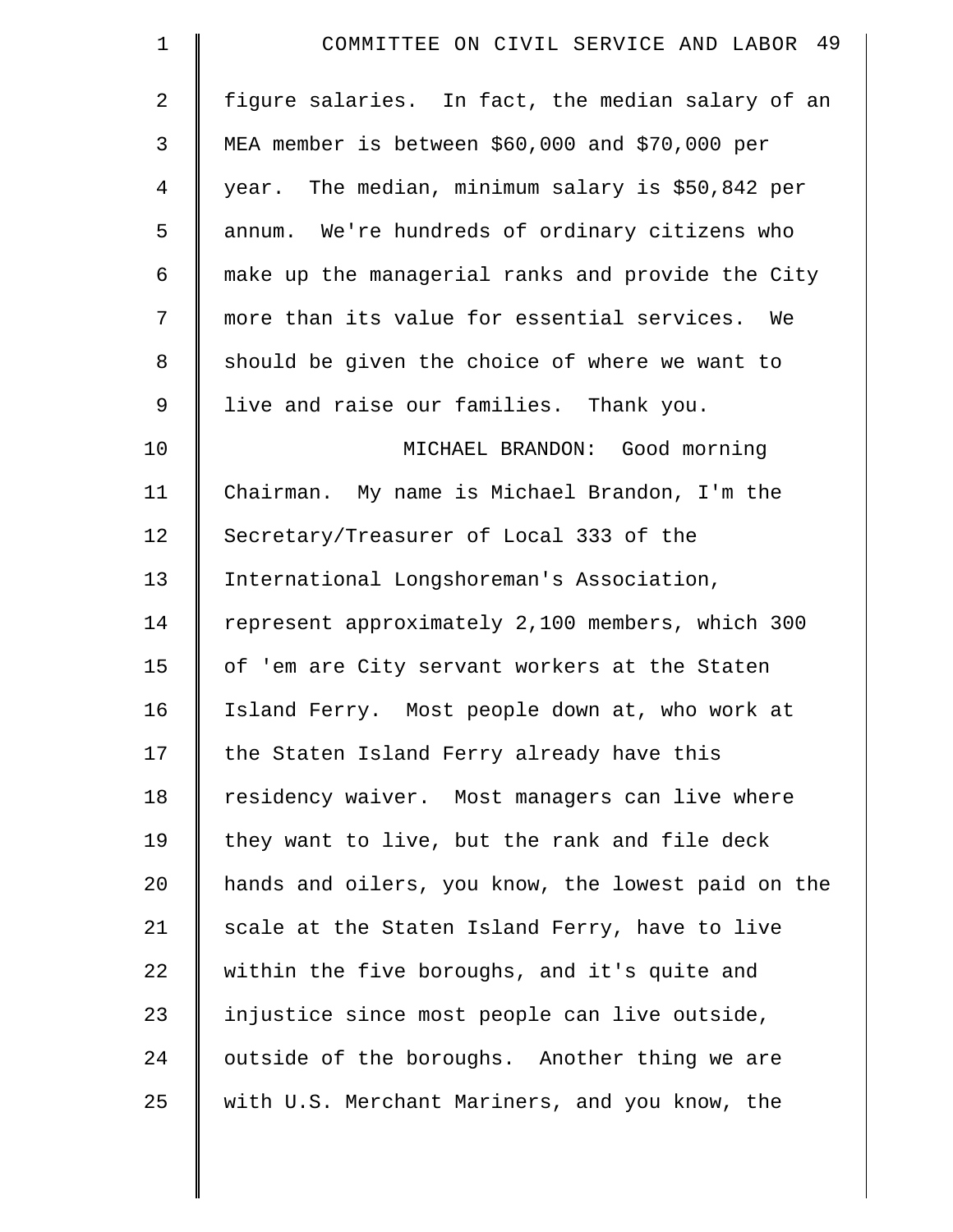| $\mathbf 1$    | COMMITTEE ON CIVIL SERVICE AND LABOR 50            |
|----------------|----------------------------------------------------|
| $\overline{a}$ | limits of jobs, you know, countrywide is limited   |
| 3              | as it is. And we work on the, on federal waters.   |
| $\overline{4}$ | Anyone who rides the Staten Island Ferry is, you   |
| 5              | know, it's on federal waters and that's one of     |
| 6              | the, one of the things that you can be exempt from |
| 7              | the residency law if you work on the, if your job  |
| 8              | takes you outside the five boroughs, which you     |
| 9              | know, we obviously work on federal waters. And     |
| 10             | it's another limit to the U.S. Merchant Marine     |
| 11             | that, you know, less jobs that we can get. And I   |
| 12             | just want to say, in 2006-2008 agreement, and some |
| 13             | of the unions better be aware of this, that side   |
| 14             | letter was in all agreements, that they would      |
| 15             | support residency. But the new, the new            |
| 16             | agreements coming out, we just signed one at 2008- |
| 17             | 2010 and '09, those side letters were dropped, no  |
| 18             | matter what Jim Handley said here. The, those      |
| 19             | side letters were dropped and we asked why, and    |
| 20             | they said, you know, they're not supporting that,  |
| 21             | you know, they're being taken out. So be aware of  |
| 22             | that, some of the unions. You know, we also are    |
| 23             | part of the Municipal Labor Council, I want to     |
| 24             | thank Harry and the Municipal Labor Council for,   |
| 25             | you know, taking this to the forefront for some of |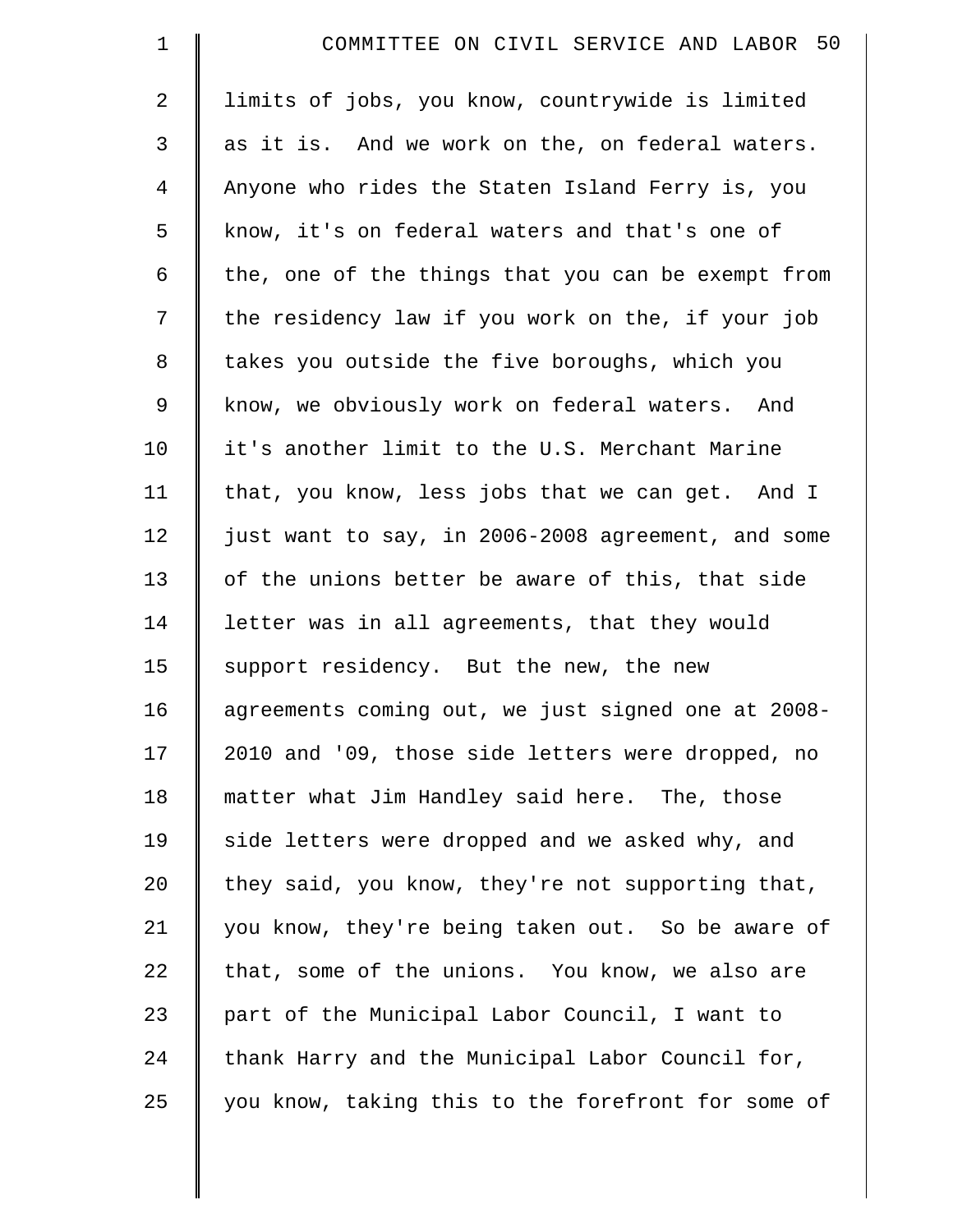| $\mathbf 1$    | COMMITTEE ON CIVIL SERVICE AND LABOR 51           |
|----------------|---------------------------------------------------|
| $\overline{2}$ | the smaller unions that were, you know, included  |
| 3              | with the Municipal Labor Council, and included    |
| 4              | with the citywide agreement that it's basically   |
| 5              | pad and bargaining, and we should've gotten it,   |
| 6              | too, not only DC 37. So, thank you for that,      |
| 7              | thanks.                                           |
| 8              | CHAIRPERSON MARTINEZ: Thank you,                  |
| 9              | gentleman, for your testimony. We'll call on our  |
| 10             | next panel. And ma'am. Sorry about that.          |
| 11             | FEMALE VOICE: Michael O'Toole,                    |
| 12             | Patrick Ferraiuolo, and Terry Greenberg.          |
| 13             | CHAIRPERSON MARTINEZ: All three of                |
| 14             | you?                                              |
| 15             | [off mic, crosstalk]                              |
| 16             | CHAIRPERSON MARTINEZ: Michael?                    |
| 17             | MICHAEL O'TOOLE: Michael O'Toole.                 |
| 18             | CHAIRPERSON MARTINEZ: Okay, one                   |
| 19             | second, we need to have silence.                  |
| 20             | SERGEANT AT ARMS: Quiet, please,                  |
| 21             | just take the conversations outside.              |
| 22             | CHAIRPERSON MARTINEZ: Yes, sir,                   |
| 23             | you may start.                                    |
| 24             | MICHAEL O'TOOLE: Okay, Michael                    |
| 25             | O'Toole, I represent the licensed officers on the |
|                |                                                   |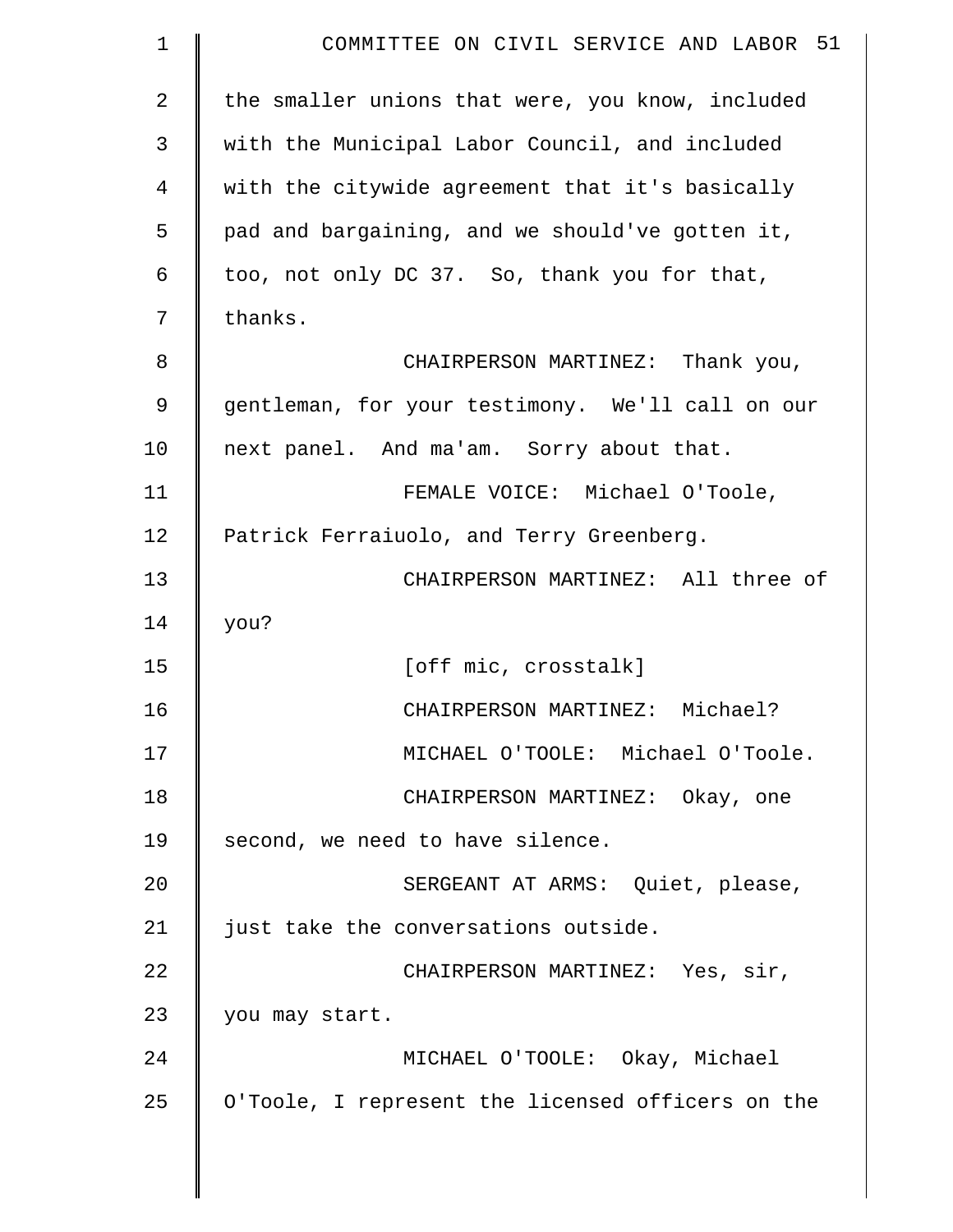| $\mathbf 1$    | COMMITTEE ON CIVIL SERVICE AND LABOR 52            |
|----------------|----------------------------------------------------|
| $\overline{a}$ | Staten Island Ferry, and I'm in agreement with my  |
| 3              | brother over here, who represents the unlicensed   |
| $\overline{4}$ | members, that they are not permitted to live       |
| 5              | outside the City. My members are in that they are  |
| 6              | from a, considered a hard-to-recruit title.        |
| 7              | However, that's not a contractually binding        |
| 8              | situation, it can be, it can be rescinded at any   |
| 9              | time. We support this legislation. I find myself   |
| 10             | in an interesting position in that I'm in total    |
| 11             | agreement with Mr. Handley, which I don't think    |
| 12             | has ever happened in my entire life. Okay, the     |
| 13             | agreement is excellent, other than the two year    |
| 14             | requirement. To me, it's a no-brainer, what are    |
| 15             | we doing here? Okay, everybody seems to be on the  |
| 16             | same page, and yet here we are running through     |
| 17             | this bureaucratic BS, trying to resolve a          |
| 18             | situation that is, it's so obvious that it         |
| 19             | shouldn't even be stated. Okay. It's not           |
| 20             | acceptable, the two years, if it's re--if you're   |
| 21             | required to live within the City, it's going to    |
| 22             | hinder management and the City's position in that  |
| 23             | they have a diminished labor pool. How are you     |
| 24             | going to recruit members, particularly now from    |
| 25             | graduates of the maritime academies who don't live |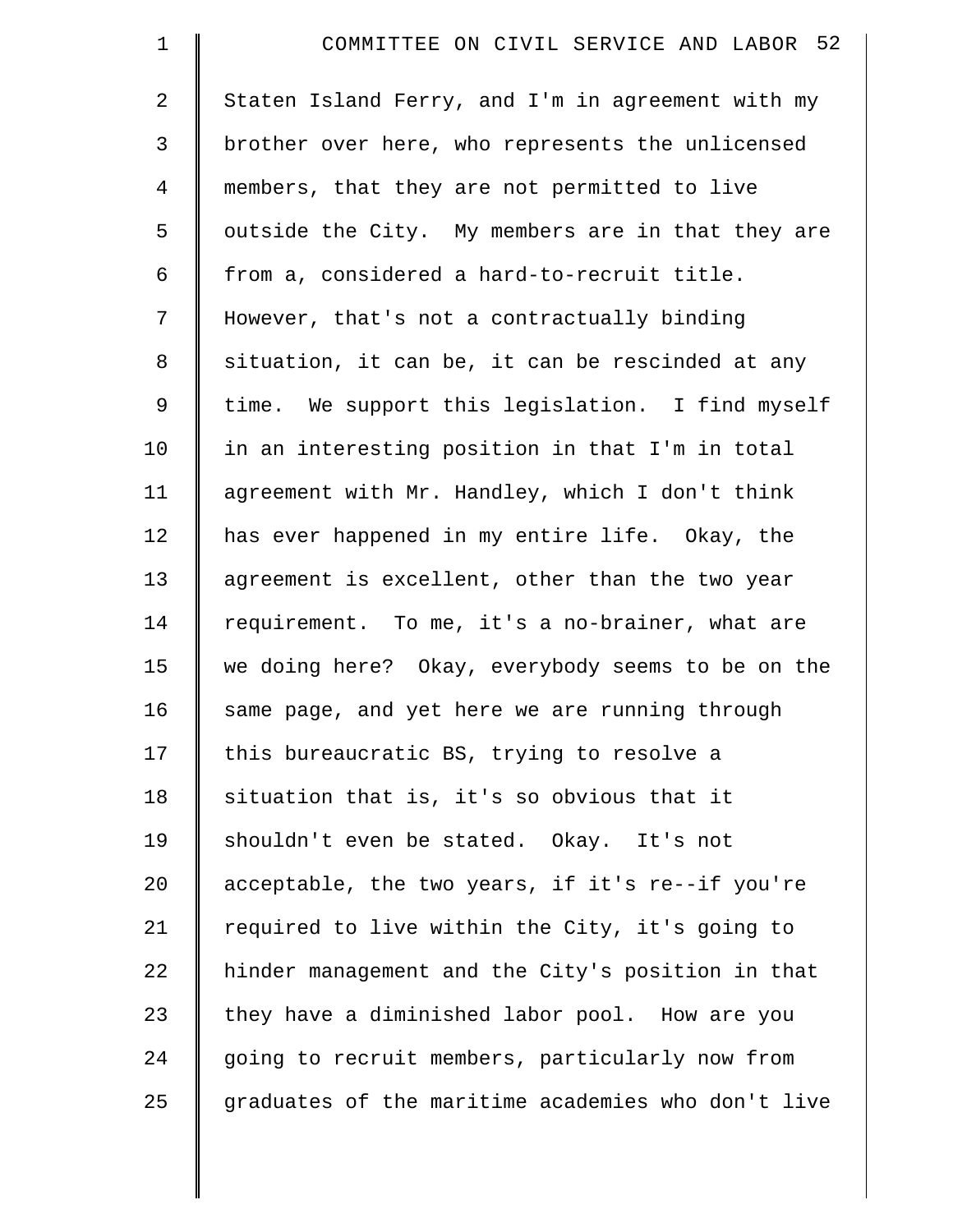| $\mathbf 1$    | COMMITTEE ON CIVIL SERVICE AND LABOR 53            |
|----------------|----------------------------------------------------|
| $\overline{2}$ | within the City, they can't be recruited because   |
| 3              | they have to live in the City limits. That,        |
| 4              | that's a problem for management to consider.       |
| 5              | Again, I just would like to say, I support the     |
| 6              | legislation, with the exception of the two year    |
| 7              | requirement, and I thank the Council for allowing  |
| 8              | me this testimony.                                 |
| 9              | CHAIRPERSON MARTINEZ: Thank you,                   |
| 10             | sir. I just want to clarify for the record that    |
| 11             | what we're doing here is exercising the Council's  |
| 12             | charter responsibility, which is to legislate.     |
| 13             | The Council was not involved in any negotiation--  |
| 14             | MICHAEL O'TOOLE: I'm aware of                      |
| 15             | that.                                              |
| 16             | CHAIRPERSON MARTINEZ: And it's not                 |
| 17             | bureaucratic BS, but rather exercising the charter |
| 18             | responsibilities that's upon the Council.<br>So I  |
| 19             | want to thank you for your testimony, and having   |
| 20             | no additional witnesses, no other questions, the   |
| 21             | meeting on the Intro 992 is here adjourned.        |
| 22             | [gavel]                                            |
| 23             | MICHAEL O'TOOLE: Thank you.                        |
| 24             |                                                    |
|                |                                                    |
|                |                                                    |
|                |                                                    |